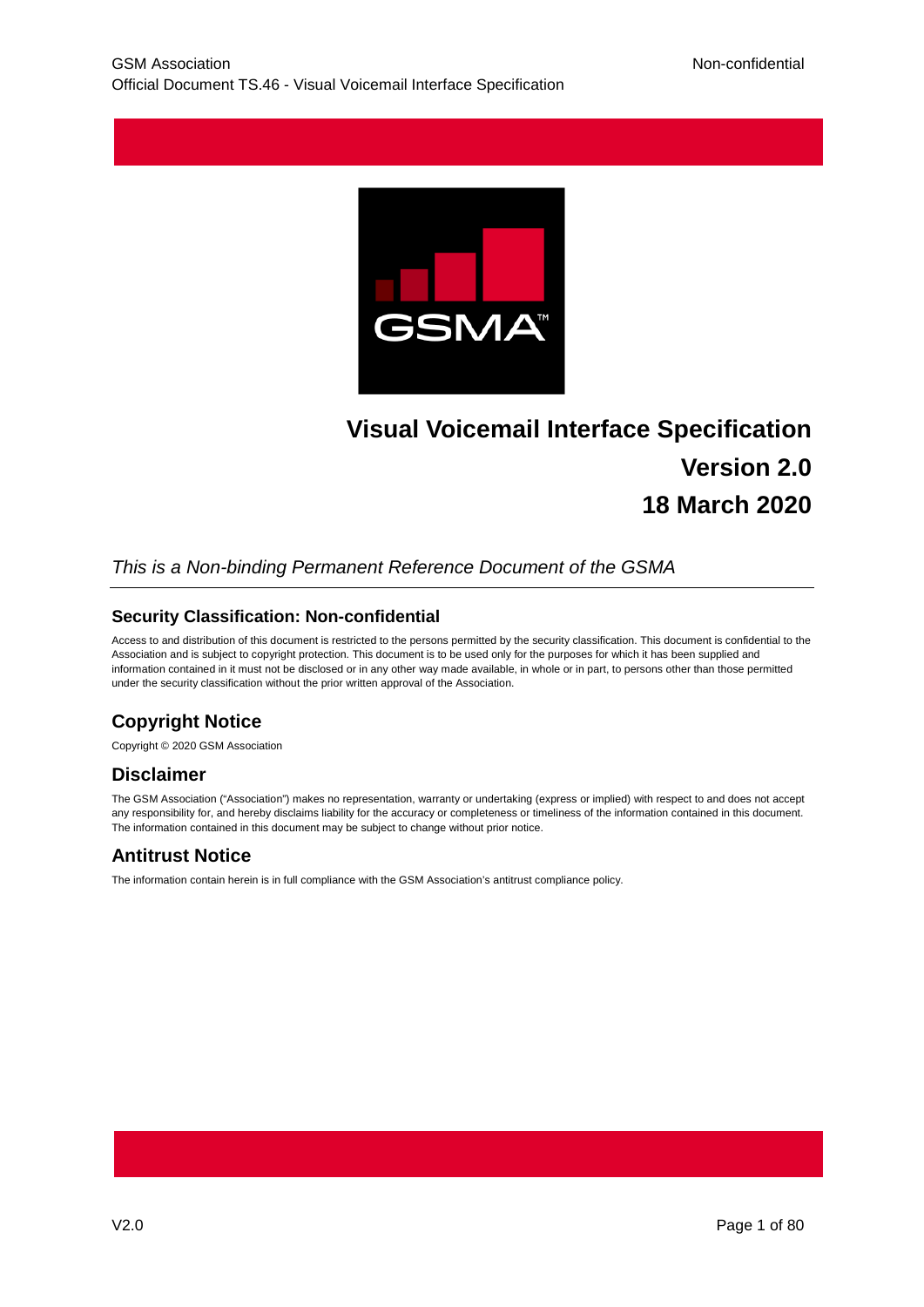## **Table of Contents**

| 1 |       | Introduction                                               | 4                |
|---|-------|------------------------------------------------------------|------------------|
|   | 1.1   | <b>Document Purpose</b>                                    | 4                |
|   | 1.2   | <b>Business Rational</b>                                   | 4                |
|   | 1.3   | <b>Intended Audience</b>                                   | 5                |
|   | 1.4   | <b>Compliance Requirements</b>                             | 5                |
|   | 1.5   | Abbreviations                                              | 5                |
|   | 1.6   | References                                                 | $\,6$            |
|   | 1.7   | Conventions                                                | $\boldsymbol{7}$ |
| 2 |       | <b>VVM Interfaces Overview</b>                             | $\overline{7}$   |
|   | 2.1   | Message Retrieval Interface Description                    | 8                |
|   | 2.1.1 | Message Retrieval: IMAP4 Command Reference                 | $9\,$            |
|   | 2.1.2 | Message Retrieval: Supported Message Types                 | 15               |
|   | 2.1.3 | Message Retrieval: Supported Attachment Formats            | 16               |
|   | 2.1.4 | <b>VVM TUI Features Limitations</b>                        | 16               |
|   | 2.1.5 | Message Retrieval Header Reference                         | 17               |
|   | 2.2   | Message Deposit Interface Description                      | 21               |
|   | 2.2.1 | Standard Message Deposit Header Reference                  | 22               |
|   | 2.2.2 | VVM Specific Message Deposit Header Reference              | 25               |
|   | 2.2.3 | Message Deposit Attachment Header Reference                | 25               |
|   | 2.3   | <b>VVM Self-care</b>                                       | 26               |
|   | 2.3.1 | <b>TUI Password Changes Interface Description</b>          | 26               |
|   | 2.3.2 | Change TUI Language Interface Description                  | 27               |
|   | 2.3.3 | Generic Feature Change: Interface Description              | 28               |
|   | 2.4   | <b>Close NUT Interface Description</b>                     | 29               |
|   | 2.4.1 | <b>Close NUT Request Syntax</b>                            | 30               |
|   | 2.4.2 | <b>Close NUT Response Syntax</b>                           | 30               |
|   | 2.5   | On Demand Audio Message Transcription Command Services     | 30               |
|   | 2.5.1 | <b>On-Demand Transcription Request Syntax</b>              | 30               |
|   | 2.5.2 | On-Demand Transcription Response Syntax                    | 31               |
|   | 2.5.3 | Automatic Transcription Service START/STOP Request Syntax  | 31               |
|   | 2.5.4 | Automatic Transcription Service START/STOP Response Syntax | 32               |
|   | 2.6   | Guidelines For Greetings And Voice Signature Management    | 32               |
|   | 2.6.1 | Uploading a Greeting or VS                                 | 33               |
|   | 2.6.2 | Deleting a Greeting or VS                                  | 33               |
|   | 2.6.3 | <b>Greeting Header Reference</b>                           | 34               |
|   | 2.7   | <b>Provisioning Status</b>                                 | 35               |
|   | 2.8   | <b>VVM SMS Interface Description</b>                       | 37               |
|   | 2.8.1 | Server Originated SMS Messages: Overview                   | 39               |
|   | 2.8.2 | <b>Client Originated SMS Messages: Overview</b>            | 40               |
|   | 2.8.3 | <b>SYNC SMS (Server Originated)</b>                        | 40               |
|   | 2.8.4 | <b>STATUS SMS (Server Originated)</b>                      | 44               |
|   | 2.8.5 | <b>OTP SMS Description (Server Originated)</b>             | 52               |
|   | 2.8.6 | <b>STATUS SMS (Client Originated)</b>                      | 52               |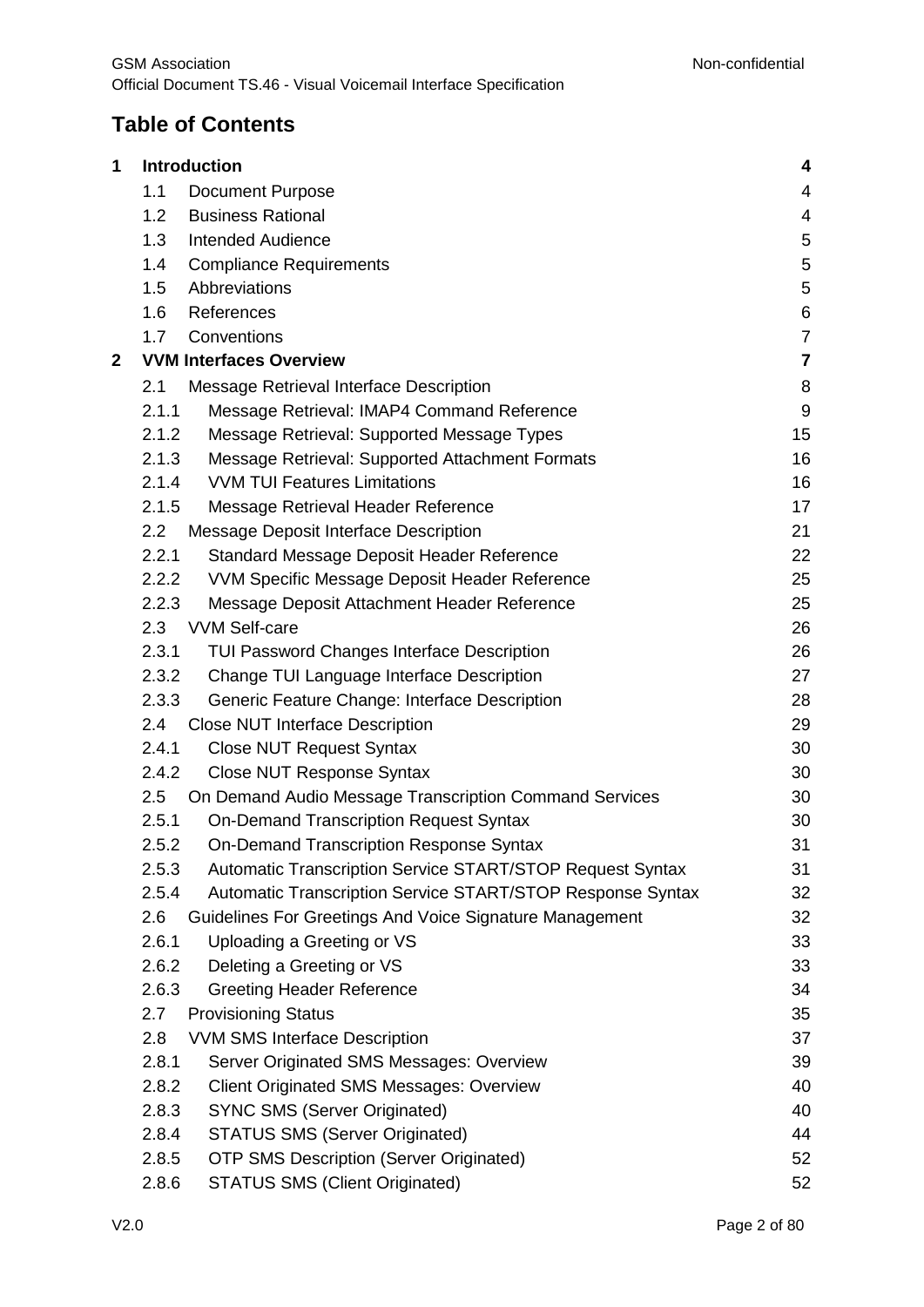|   | 2.8.7          | Activate SMS (Client Originated)                    | 53 |
|---|----------------|-----------------------------------------------------|----|
|   | 2.8.8          | Deactivate SMS (Client Originated)                  | 55 |
|   | 2.9            | <b>VVM Message Commands</b>                         | 56 |
|   |                | 2.10 VVM REST Interface Description                 | 56 |
|   | 2.10.1         | Register                                            | 56 |
|   |                | 2.10.2 ProvideOTP                                   | 57 |
|   |                | 2.10.3 ProvidePassword                              | 58 |
|   |                | 2.10.4 Unregister                                   | 58 |
|   |                | 2.10.5 UpdateToken                                  | 59 |
|   |                | 2.10.6 Push-based register scenario (option 1)      | 60 |
|   |                | 2.10.7 Push-based register scenario (option 2)      | 60 |
|   |                | 2.11 VVM Push Notification Interface Description    | 61 |
|   |                | 2.11.1 STATUS                                       | 62 |
|   |                | 2.11.2 NEW MESSAGE                                  | 62 |
|   |                | 2.11.3 PASSWORD                                     | 63 |
|   |                | 2.12 DeviceToken Verification Server Interface      | 63 |
|   |                | 2.13 Client Authentication                          | 64 |
| 3 |                | <b>RFC Compliance</b>                               | 65 |
|   | 3.1            | RFC Compliance Related to Internet Mail             | 65 |
|   | 3.2            | RFC Compliance Related to IMAP4                     | 66 |
|   | 3.3            | <b>RFC Compliance Related to SMTP</b>               | 66 |
|   | <b>Annex A</b> | <b>Examples of VVM Commands and Responses</b>       | 67 |
|   | <b>Annex B</b> | Security guidelines for Voicemail and VVM           | 78 |
|   | B.1            | Encryption of OOB SMS and Push Notification payload | 78 |
|   | B.2            | Recommendations for password value                  | 79 |
|   | <b>Annex C</b> | <b>Document Management</b>                          | 80 |
|   | C.1            | <b>Document History</b>                             | 80 |
|   |                | <b>Other Information</b>                            | 80 |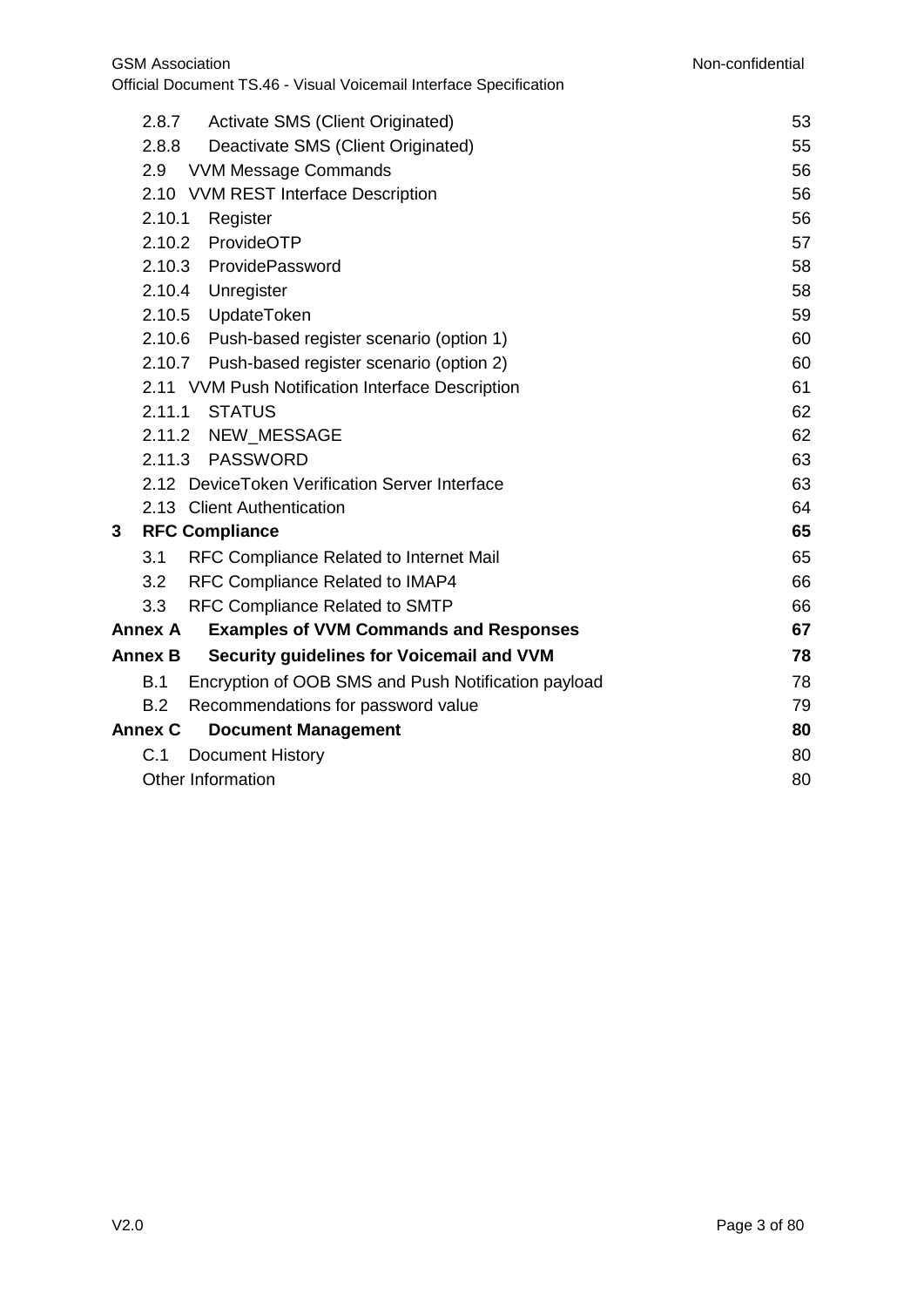## <span id="page-3-0"></span>**1 Introduction**

## <span id="page-3-1"></span>**1.1 Document Purpose**

The aim of this document is to provide a Technical Recommendation for an open and standardised Visual Voice Mail (VVM) interface protocol which VVM clients may use to interact with a voice mail server. The key functions of this interface will be support of:

- Message Retrieval
- Message Upload
- VVM Management
- Greeting Management
- Provisioning
- Registration of Push-based VVM clients

The document will not define how a VVM client looks nor will it define the general behaviour of a client/user interface or the manner in which a user shall interact with the user interface. The definition of the protocol may however imply certain client and/or user behaviours. The intention of the document is to ensure that the standard functionality of voice mail servers may be accessed through a range of VVM clients via a defined interface. This approach leaves scope for operators and vendors to differentiate their products.

## <span id="page-3-2"></span>**1.2 Business Rational**

The growth of VVM services and possible new business models is restrained by the lack of a standardised client side interface to the voice mail server.

Native support on terminals for a voice mail interface will significantly improve the overall user experience, which in turn will encourage wider use of voice mail services.

If vendors are able to support a single VVM interface their time to market and associated costs shall be reduced.

A standardised interface definition shall allow client developers to focus on producing better clients rather than modifying clients to work with multiple interfaces.

Having only one interface to support will improve the ability of an operator to provide the VVM service on a variety of terminals, roll out the service more quickly and contain operational expenditure.

A number of VVM implementations currently exist in the market, however, service deployment is at a nascent stage and therefore market fragmentation can still be prevented. It is imperative that vendors and operators achieve quick agreement on the core VVM interface.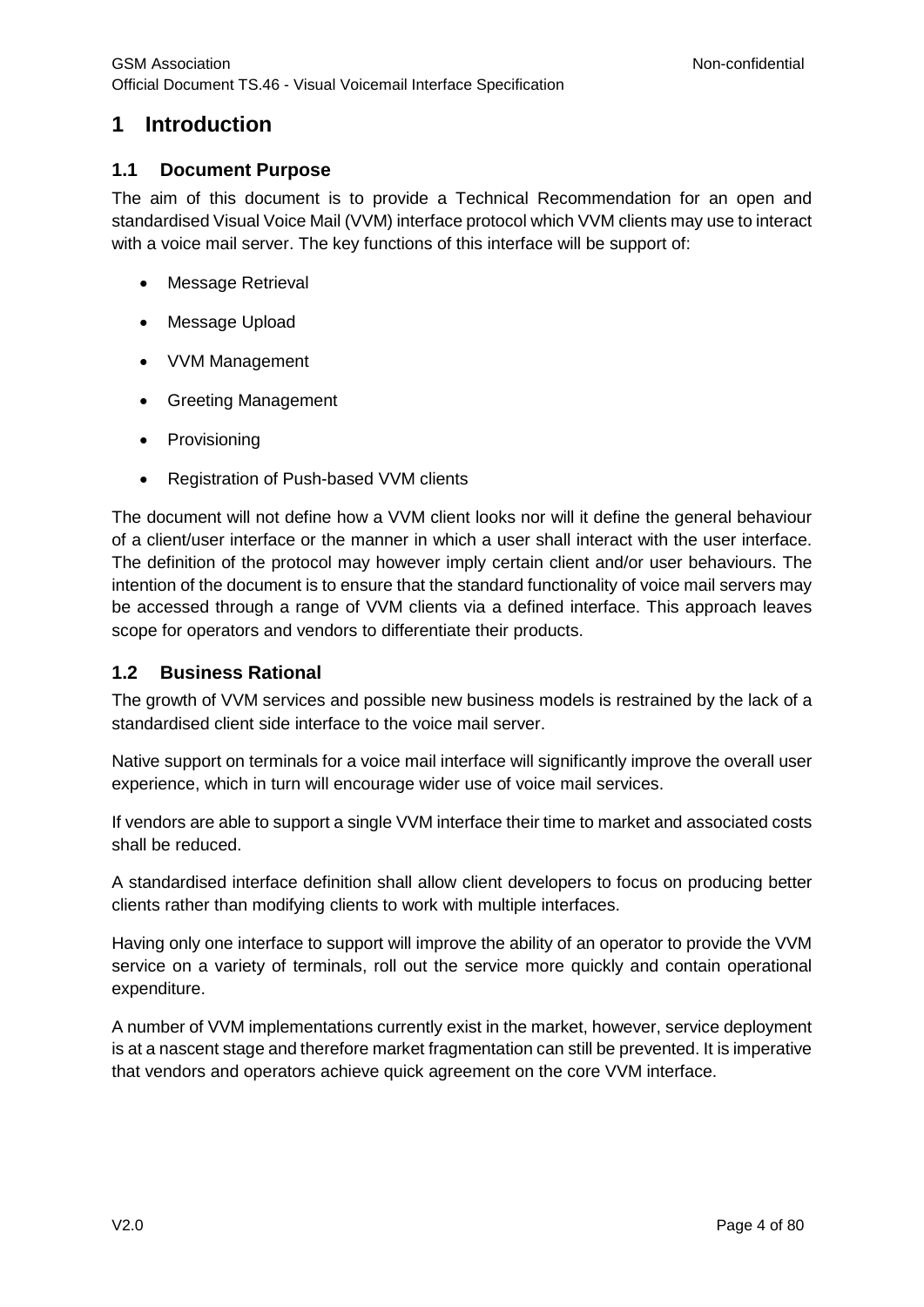## <span id="page-4-0"></span>**1.3 Intended Audience**

The audience for this document includes:

- Network operators who define specific requirements for VVM clients to be delivered on mobile Terminals which are delivered in accordance with the operators mobile requirements documents.
- Terminal vendors, i.e. equipment and technology vendors who will deliver VVM clients on their Terminals.
- Third party providers of VVM clients and servers.

## <span id="page-4-1"></span>**1.4 Compliance Requirements**

Conformance to this document does not offer a partial compliance option at the individual requirements level as is the case with most OMTP requirements documents. Conformance may only be stated if the vendor is 100% compliant to all aspects of the recommendation.

This document is a Technical Recommendation for an open and standardised VVM interface protocol. VVM clients may use the interface protocol to interact with a voice mail server. The compliance statement encompasses only the interface protocol and does not state compliance to VVM functionalities implemented.

| <b>Term</b>     | <b>Description</b>                                           |
|-----------------|--------------------------------------------------------------|
| <b>AMR</b>      | <b>Adaptive Multi-Rate</b>                                   |
| AT              | <b>Application Terminated</b>                                |
| <b>AUTH</b>     | authentication                                               |
| <b>CLI</b>      | Calling Line Identification                                  |
| <b>DSN</b>      | <b>Delivery Status Notification</b>                          |
| ECC             | <b>Empty Call Capture</b>                                    |
| <b>EVRC</b>     | <b>Enhanced Variable Rate Codec</b>                          |
| <b>EVS</b>      | <b>Enhanced Voice Services</b>                               |
| <b>FQDN</b>     | Fully Qualified Domain Name                                  |
| GU              | <b>Greetings Update</b>                                      |
| <b>IMAP</b>     | Internet Message Access Protocol                             |
| <b>MBU</b>      | Mailbox update                                               |
| <b>MDN</b>      | <b>Message Disposition Notification</b>                      |
| MD <sub>5</sub> | Message-Digest algorithm 5                                   |
| <b>MIME</b>     | Multi-purpose Internet Mail Extension                        |
| <b>MSISDN</b>   | Mobile Subscriber Integrated Services Digital Network Number |
| <b>NM</b>       | New Message                                                  |
| <b>NUT</b>      | <b>New User Tutorial</b>                                     |
| <b>OMTP</b>     | Open Mobile Terminal Platform                                |

## <span id="page-4-2"></span>**1.5 Abbreviations**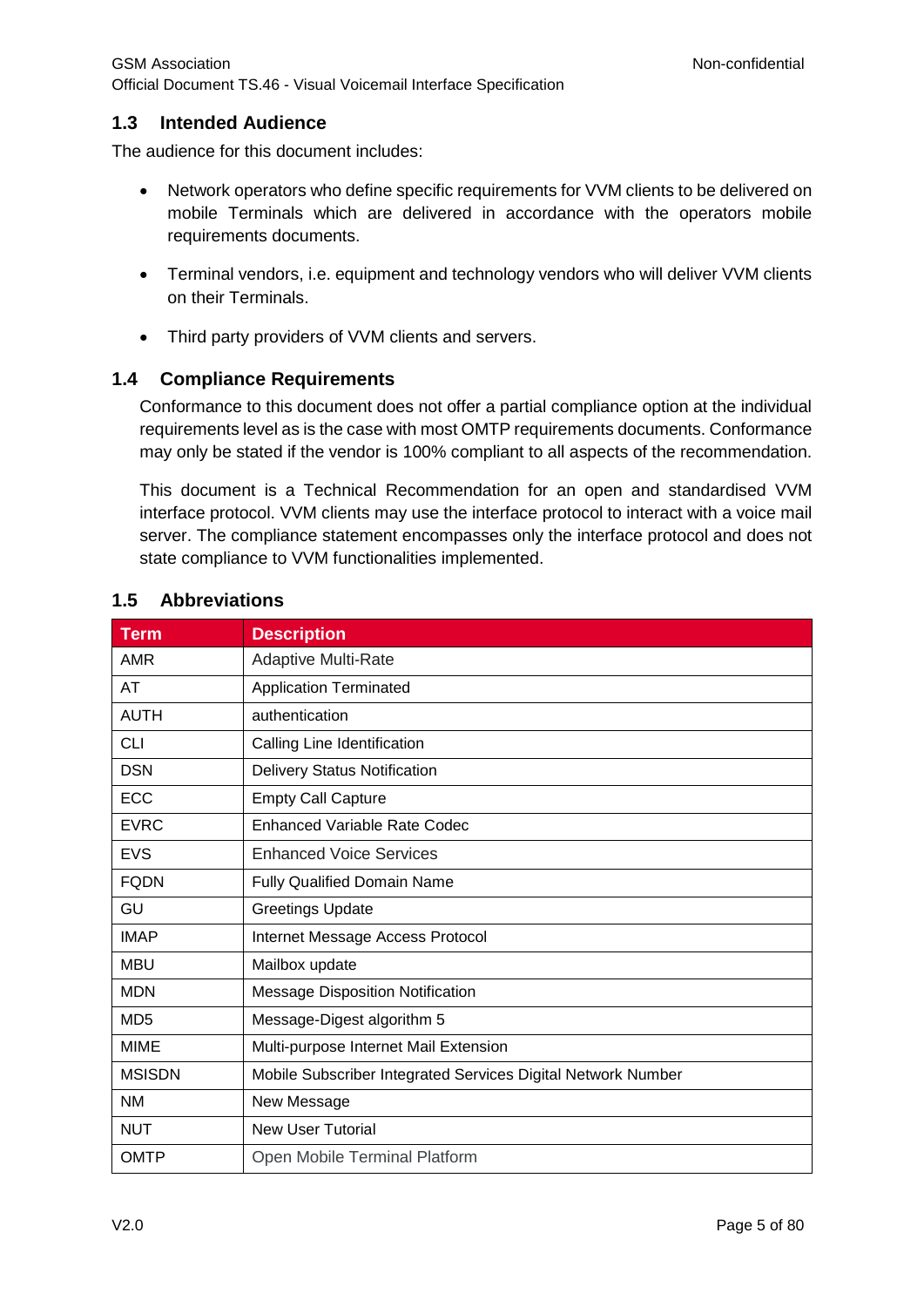| <b>Term</b> | <b>Description</b>                      |  |
|-------------|-----------------------------------------|--|
| <b>OOB</b>  | Out Of Band                             |  |
| <b>OS</b>   | <b>Operating System</b>                 |  |
| <b>OTP</b>  | One Time Password                       |  |
| <b>PDF</b>  | <b>Portable Document Format</b>         |  |
| QCELP       | Qualcomm code-excited linear prediction |  |
| <b>RCS</b>  | <b>Rich Communication Services</b>      |  |
| <b>RFC</b>  | <b>Request For Change</b>               |  |
| <b>SMPP</b> | Short Message Peer to Peer              |  |
| <b>SMS</b>  | <b>Short Message Service</b>            |  |
| <b>SMSC</b> | Short Message Service Centre            |  |
| <b>SMTP</b> | Simple Mail Transfer Protocol           |  |
| <b>SSL</b>  | Secure Sockets Layer                    |  |
| <b>TIF</b>  | <b>Tagged Image Format</b>              |  |
| <b>TIFF</b> | Tagged Image File Format                |  |
| <b>TLS</b>  | <b>Transport Layer Security</b>         |  |
| TUI         | Telephony User Interface                |  |
| <b>UDH</b>  | <b>User Data Header</b>                 |  |
| UI          | User Interface                          |  |
| <b>UID</b>  | Unique Identifier                       |  |
| <b>UTC</b>  | <b>Coordinated Universal Time</b>       |  |
| VM          | Voice Mail                              |  |
| <b>VS</b>   | Voice Signature                         |  |
| <b>VVM</b>  | <b>Visual Voice Mail</b>                |  |
| <b>WAV</b>  | Waveform audio file format              |  |

## **Table 1 Abbreviations**

## <span id="page-5-0"></span>**1.6 References**

<span id="page-5-1"></span>

| <b>Ref</b>                                                                                                                                                                                                 | <b>Doc Number</b> | <b>Title</b>                                                                                                                            |
|------------------------------------------------------------------------------------------------------------------------------------------------------------------------------------------------------------|-------------------|-----------------------------------------------------------------------------------------------------------------------------------------|
| $[1]$                                                                                                                                                                                                      | <b>RFC 2119</b>   | "Key words for use in RFCs to Indicate Requirement Levels", S.<br>Bradner, March 1997. Available at http://www.ietf.org/rfc/rfc2119.txt |
| $[2]$                                                                                                                                                                                                      | GSMA SG.20        | Official Document SG.20 - Voicemail Security Guidelines                                                                                 |
| $[3]$                                                                                                                                                                                                      | GSMA RCC.14       | GSMA PRD RCC.14 Service Provider Device Configuration, Version<br>7.0, 16 October 2019 (Universal Profile 2.4)<br>http://www.gsma.com/  |
| $[4]$                                                                                                                                                                                                      | 3GPP TS23.040     | Technical realization of Short Message Service (SMS)                                                                                    |
| [5]                                                                                                                                                                                                        | RFC 2045          | Multipurpose Internet Mail Extensions (MIME) Part One: Format of<br>Internet Message Bodies                                             |
| [6]                                                                                                                                                                                                        | RFC 2046          | Multipurpose Internet Mail Extensions (MIME) Part Two: Media Types                                                                      |
| $[7] % \includegraphics[width=0.9\columnwidth]{figures/fig_10.pdf} \caption{The 3D (black) model for the estimators in the left and right. The left and right is the same as in the right.} \label{fig:2}$ | RFC 2195          | <b>IMAP/POP AUTHorize Extension for Simple Challenge/Response</b>                                                                       |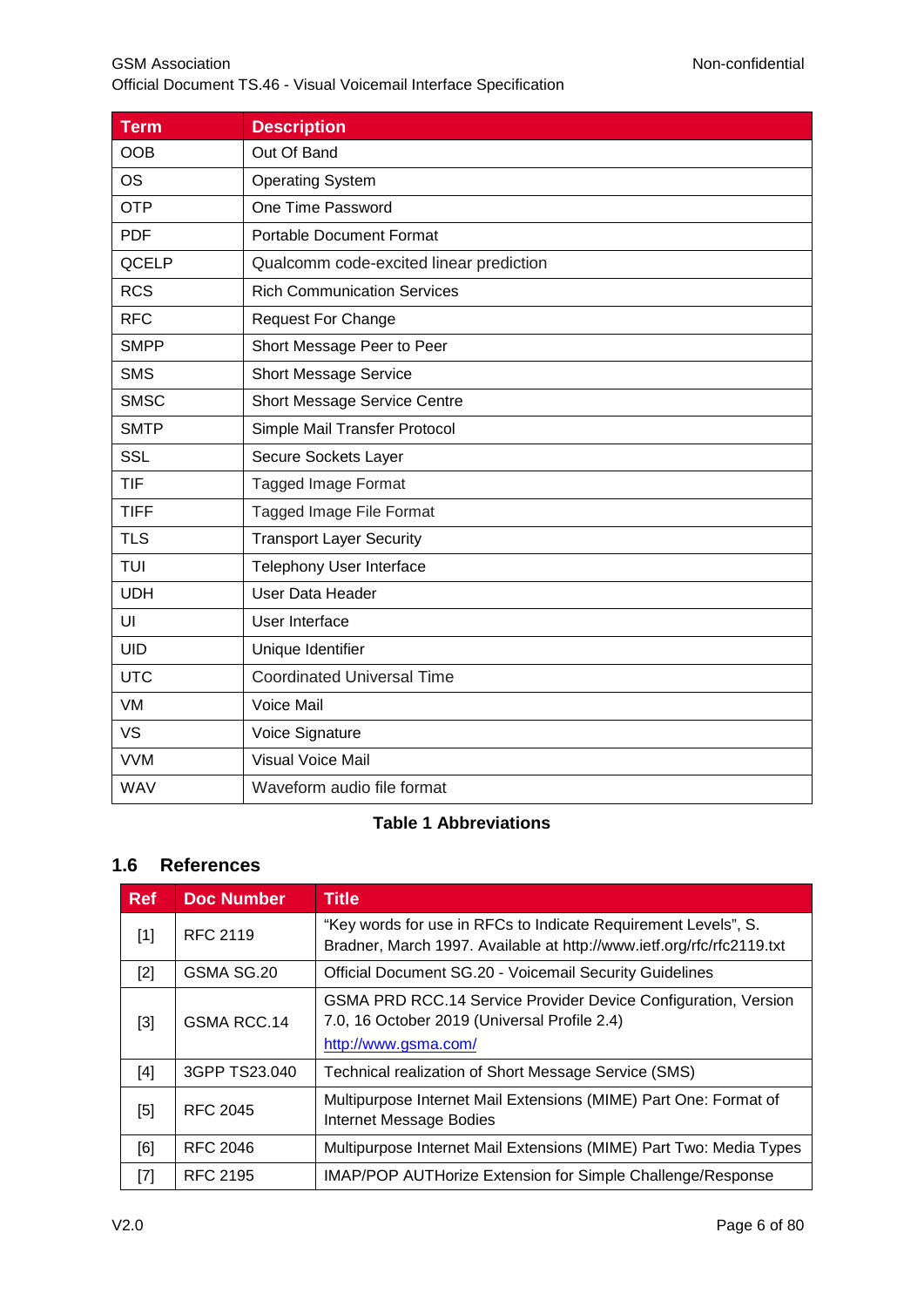| <b>Ref</b> | <b>Doc Number</b> | <b>Title</b>                                                                                              |
|------------|-------------------|-----------------------------------------------------------------------------------------------------------|
| [8]        | RFC 2821          | Simple Mail Transfer Protocol                                                                             |
| [9]        | RFC 2822          | Internet Message Format                                                                                   |
| $[10]$     | RFC 2831          | Using Digest Authentication as a SASL Mechanism                                                           |
| $[11]$     | <b>RFC 3458</b>   | Message Context for Internet Mail                                                                         |
| $[12]$     | <b>RFC 3461</b>   | Simple Mail Transfer Protocol (SMTP) Service Extension for Delivery<br><b>Status Notifications (DSNs)</b> |
| $[13]$     | <b>RFC 3798</b>   | <b>Message Disposition Notifications</b>                                                                  |
| $[14]$     | <b>RFC 2595</b>   | Using TLS with IMAP, POP3 and ACAP                                                                        |
| $[15]$     | <b>RFC 3501</b>   | Internet Message Access Protocol - Version 4rev1                                                          |
| $[16]$     | <b>RFC 2087</b>   | <b>IMAP4 QUOTA extension</b>                                                                              |
| $[17]$     | <b>RFC 4315</b>   | Internet Message Access Protocol (IMAP) - UIDPLUS extension                                               |
| $[18]$     | <b>RFC 5464</b>   | The IMAP METADATA Extension                                                                               |
| $[19]$     | <b>RFC 3207</b>   | SMTP Service Extension for Secure SMTP over Transport Layer<br>Security                                   |
| [20]       | <b>RFC 2554</b>   | <b>SMTP Service Extension for Authentication</b>                                                          |
| $[21]$     | RFC 3463          | <b>Enhanced Mail System Status Codes</b>                                                                  |
| $[22]$     | RFC8174           | Ambiguity of Uppercase vs Lowercase in RFC 2119 Key Words                                                 |

## **Table 2: References**

## <span id="page-6-0"></span>**1.7 Conventions**

The key words "MUST", "MUST NOT", "REQUIRED", "SHALL", "SHALL NOT", "SHOULD", "SHOULD NOT", "RECOMMENDED", "NOT RECOMMENDED", "MAY", and "OPTIONAL" in this document are to be interpreted as described in BCP 14 (RFC2119) [1] (RFC8174) [22] when, and only when, they appear in all capitals, as shown here.

## <span id="page-6-1"></span>**2 VVM Interfaces Overview**

The VVM service enables third parties to develop terminal client applications for subscribers to manage their mailbox messages. Subscribers can use the VVM client on their terminals to listen to messages, delete messages, and compose messages.

| <b>Section</b> | <b>Section Title</b>                                                                    | <b>Category</b>      | <b>Mandatory (M)/</b><br><b>Optional (O)</b> |
|----------------|-----------------------------------------------------------------------------------------|----------------------|----------------------------------------------|
| 2.1            | Message Retrieval<br>Interface Description                                              | <b>Basic Feature</b> | М                                            |
| 2.2            | Message Deposit Interface<br>Description                                                | <b>Basic Feature</b> | M                                            |
| 2.3            | VVM Self-care: TUI<br>Password Changes,<br>Change Language<br>Interface Description and | Self-care Features   | O                                            |

Table 3 below gives the outline of this specification: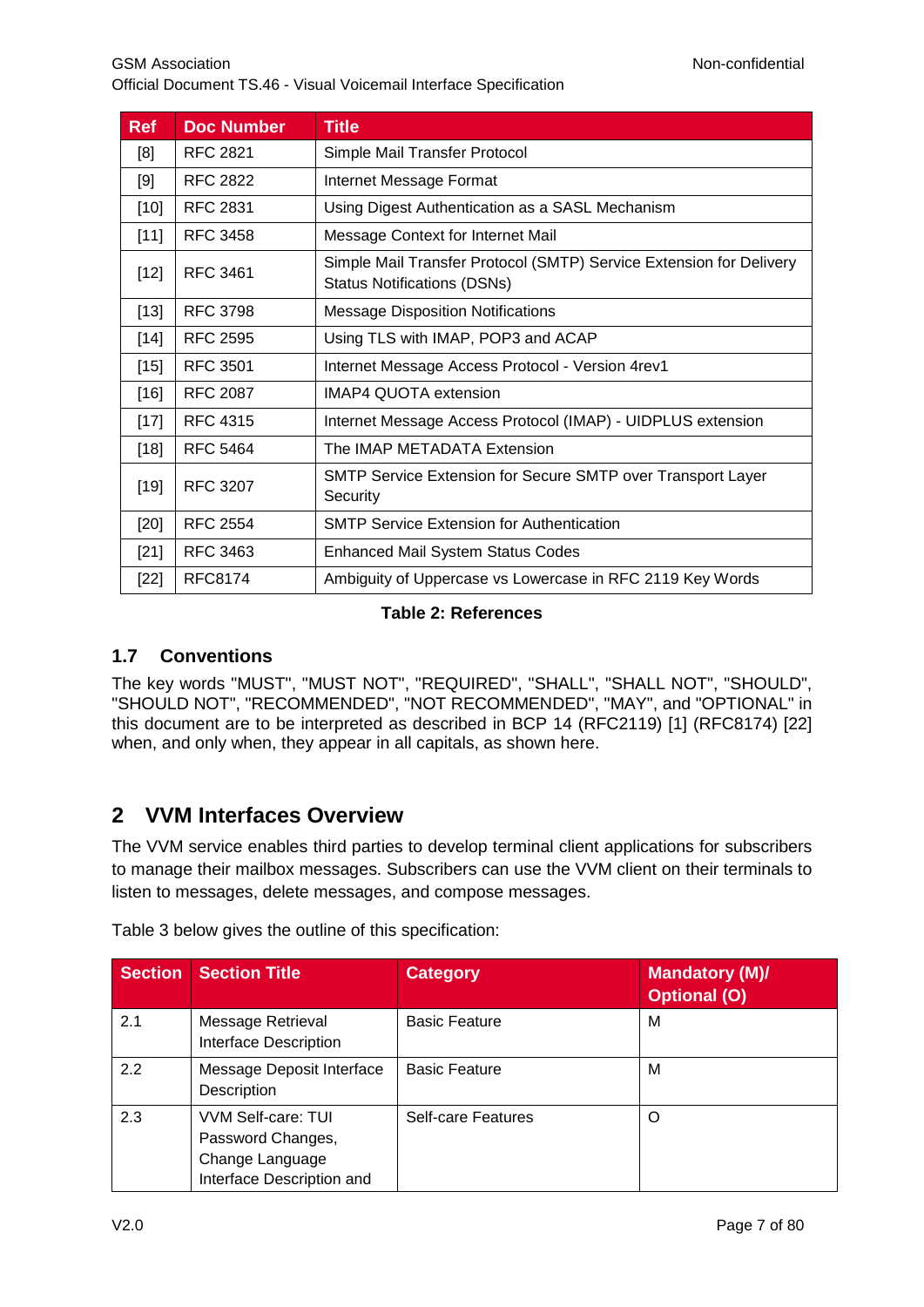Official Document TS.46 - Visual Voicemail Interface Specification

| <b>Section</b> | <b>Section Title</b>                                                       | <b>Category</b>                                                         | <b>Mandatory (M)/</b><br><b>Optional (O)</b>                                                                |
|----------------|----------------------------------------------------------------------------|-------------------------------------------------------------------------|-------------------------------------------------------------------------------------------------------------|
|                | Generic Feature Change:<br><b>Interface Description</b>                    |                                                                         |                                                                                                             |
| 2.4            | Close NUT Interface<br>Description                                         | <b>Basic Feature</b>                                                    | O                                                                                                           |
| 2.5            | On Demand Audio<br><b>Message Transcription</b><br><b>Command Services</b> | <b>Basic Feature</b>                                                    | O                                                                                                           |
| 2.6            | <b>Guidelines for Greetings</b><br>and Voice Signature<br>Management       | <b>Basic Feature</b>                                                    | $\Omega$                                                                                                    |
| 2.7            | <b>Provisioning Status</b>                                                 | <b>Basic Feature</b>                                                    | M                                                                                                           |
| 2.8            | <b>VVM SMS Interface</b><br>Description                                    | Authentication, Activation and<br><b>Deactivation Feature</b>           | M                                                                                                           |
|                |                                                                            | <b>Triggering Feature</b><br>(Triggering for new voicemail<br>deposits) | M/O<br>Mandatory if Push<br>Notification not<br>implemented<br>Optional if Push<br>Notification implemented |
| 2.9            | <b>VVM Messages</b><br>Commands                                            | <b>Basic Feature</b>                                                    | м                                                                                                           |
| 2.10           | <b>VVM REST Interface</b><br>Description                                   | <b>Enhanced Feature</b>                                                 | O                                                                                                           |
| 2.11           | <b>VVM PUSH Notification</b><br><b>Interface Description</b>               | <b>Enhanced Feature</b>                                                 | O                                                                                                           |
| 2.12           | <b>Device Token Verification</b><br>Server Interface                       | <b>Enhanced Feature</b>                                                 | $\circ$                                                                                                     |
| 2.13           | <b>Client Authentication</b>                                               | Authentication, Activation and<br><b>Deactivation Feature</b>           | М<br>At least one of the client<br>authentication methods<br>must be implemented                            |

## **Table 3: Outline of this specification**

The VVM service complies with Request for Change (RFC) standards referenced as described in section 3.

Examples of VVM message commands and responses are provided in [Annex](#page-66-0) B.

Security guidelines for Voicemail and VVM are provided in SG.20 [\[2\]](#page-5-1) and [Annex](#page-77-0) C.

## <span id="page-7-0"></span>**2.1 Message Retrieval Interface Description**

The VVM client communicates with the VVM server via a standard IMAP4 protocol for message retrieval. In addition to the IMAP4 RFC, some extensions have been added to enable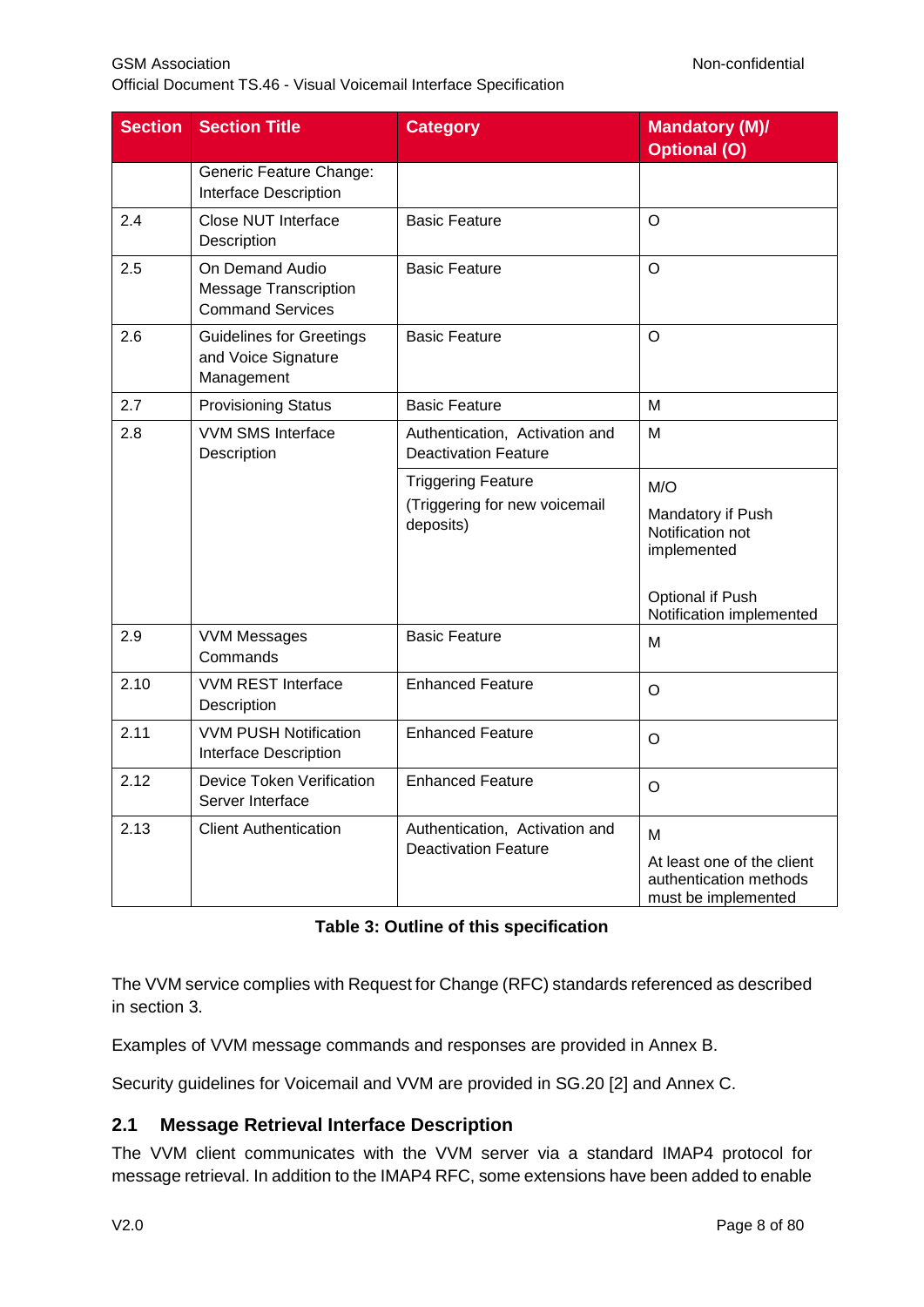the client to perform certain mailbox configuration actions, such as changing the Telephony User Interface (TUI) password and language.

The number of concurrent IMAP4 sessions for a single client has a configurable limit. The client must log out at the end of a session.

Commands used during the IMAP4 message retrieval sessions are described in section 2.1.1

The headers included in the messages retrieved via the VVM service are described in section 2.1.5

Message types and attachment formats supported by the VVM message retrieval sessions are described in sections 2.1.2 and 2.1.3

Some TUI features are limited by the VVM service, as described in section 2.1.4.

## **2.1.1 Message Retrieval: IMAP4 Command Reference**

<span id="page-8-0"></span>The VVM service supports the IMAP4 commands listed in Table 4 below with some restrictions described in this section. Other IMAP4 extensions are not supported, unless specifically stated.

| <b>Command Name</b> | <b>RFC Reference</b>                                     |
|---------------------|----------------------------------------------------------|
| <b>APPEND</b>       | <b>RFC3501</b>                                           |
| <b>AUTHENTICATE</b> | RFC3501 for the DIGEST- MD5<br>algorithm (RFC 2831) only |
| <b>CAPABILITY</b>   | RFC3501                                                  |
| CHECK               | RFC3501                                                  |
| <b>CLOSE</b>        | <b>RFC3501</b>                                           |
| <b>EXAMINE</b>      | <b>RFC3501</b>                                           |
| <b>EXPUNGE</b>      | <b>RFC3501</b>                                           |
| <b>FETCH</b>        | <b>RFC3501</b>                                           |
| <b>GETMETADATA</b>  | <b>RFC5464</b>                                           |
| <b>GETQUOTAROOT</b> | <b>RFC2087</b>                                           |
| <b>GETQUOTA</b>     | <b>RFC2087</b>                                           |
| <b>LIST</b>         | <b>RFC3501</b>                                           |
| <b>LOGIN</b>        | <b>RFC3501</b>                                           |
| <b>LOGOUT</b>       | RFC3501                                                  |
| <b>NOOP</b>         | RFC3501                                                  |
| <b>SEARCH</b>       | <b>RFC3501</b>                                           |
| <b>SELECT</b>       | RFC3501                                                  |
| <b>SETMETADATA</b>  | <b>RFC5464</b>                                           |
| <b>STARTTLS</b>     | <b>RFC3501</b>                                           |
| <b>STATUS</b>       | <b>RFC3501</b>                                           |
| <b>STORE</b>        | <b>RFC3501</b>                                           |
| UID                 | <b>RFC3501</b>                                           |

#### **Table 4: Supported IMAP4 Commands**

When a server receives a command that is not listed in Table 4 and which the server does not support, it will respond with the following error message: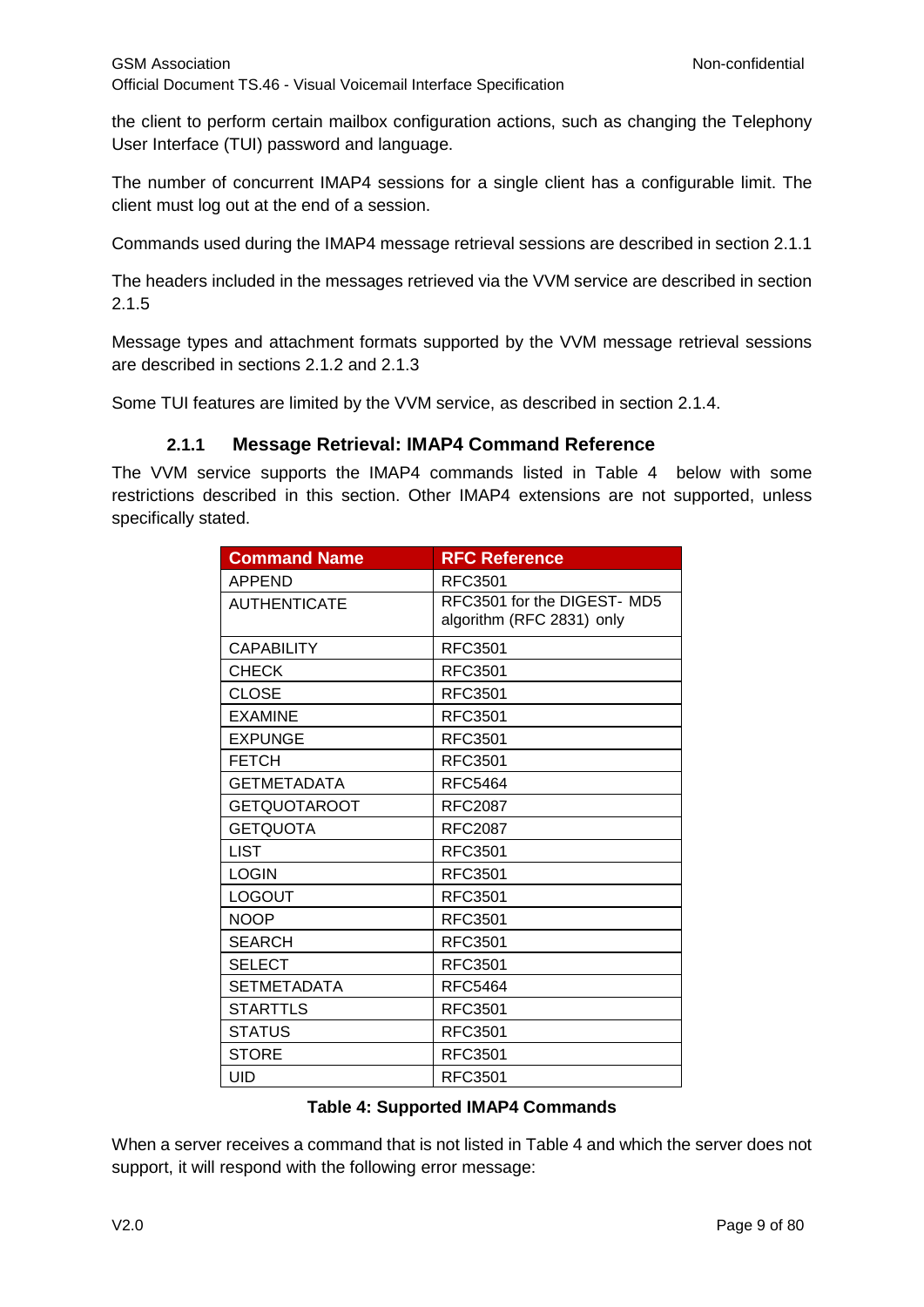## *No command not allowed*

## **2.1.1.1 Append**

The VVM service supports the APPEND command, as described in RFC3501.

The APPEND command is not supported on the Inbox folder. The APPEND command can be used only to append a new greeting to the Greetings folder.

If the APPEND command is performed on the Inbox folder, the system returns the following error message:

## *No command not allowed*

The APPENDUID response code described in RFC4315 is supported. However, commands described in RFC4315 are not supported.

## **2.1.1.2 Authenticate**

The VVM service supports the AUTHENTICATE command described in RFC3501 for the DIGEST-MD5 algorithm (RFC2831) only.

The AUTHENTICATE command includes the following credentials:

**Username:** Defines the subscriber's IMAP4 user name as received in the STATUS SMS

**Password:** Defines the VVM service password and is either the subscriber's IMAP4 password or the TUI password, depending on the system setup.

The IMAP4 password is sent in the STATUS SMS message. If a TUI password is used, it must be set by the user.

Table 5 below describes error messages that can be returned for the AUTHENTICATE command.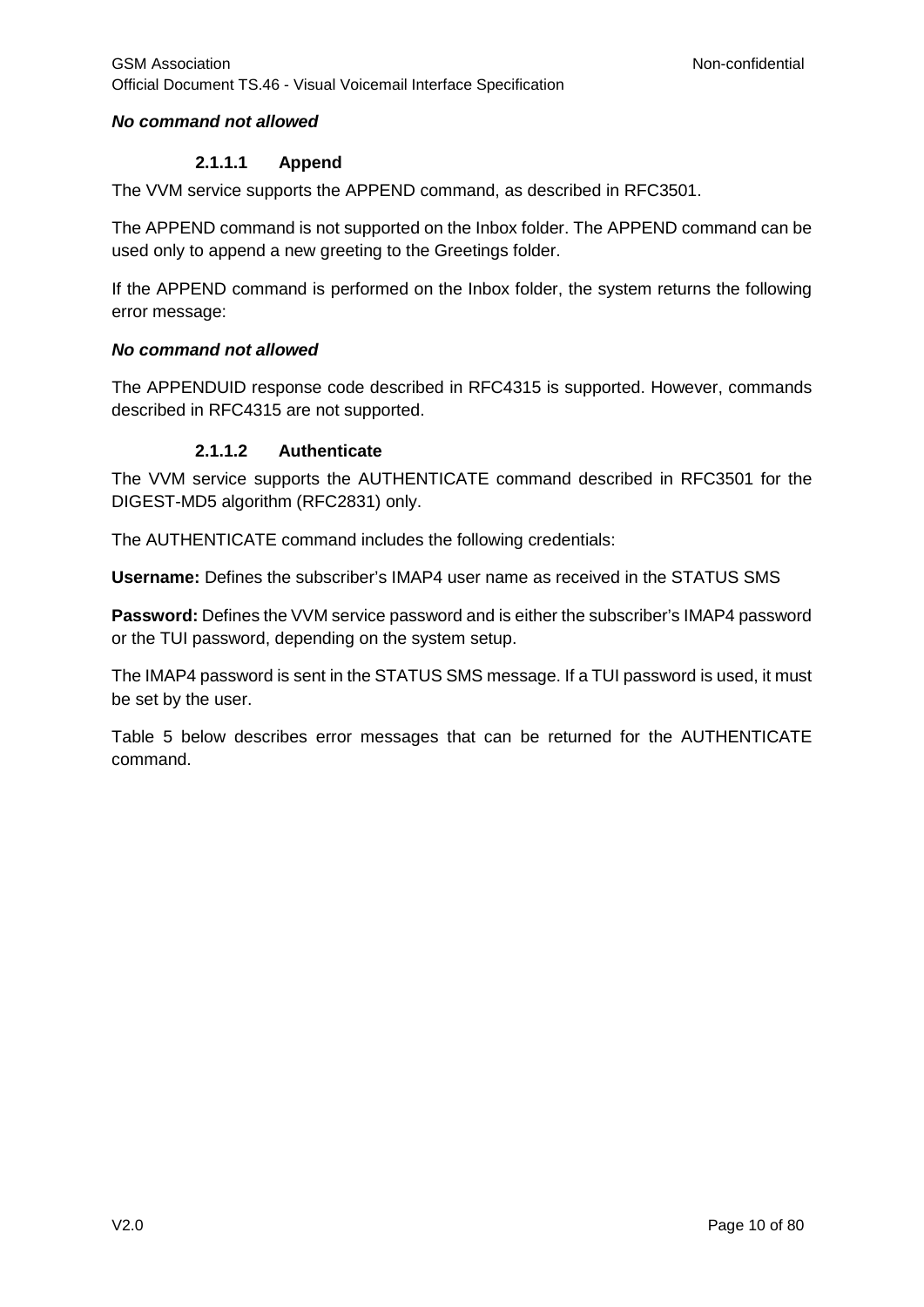GSM Association **Non-confidential** Official Document TS.46 - Visual Voicemail Interface Specification

| <b>Error</b>                  | <b>Description</b>                                                                                                                                                                                                    |
|-------------------------------|-----------------------------------------------------------------------------------------------------------------------------------------------------------------------------------------------------------------------|
|                               |                                                                                                                                                                                                                       |
| NO unknown user               | The subscriber cannot be located in the system.                                                                                                                                                                       |
| NO unknown client             | The Client Type or Protocol Version is unknown.                                                                                                                                                                       |
| NO invalid password           | The password received from the client does not match the<br>password defined in the subscriber's profile.                                                                                                             |
| NO mailbox not initialized    | The subscriber's mailbox has not yet been initialised via the<br>TUI (the VVM server can, by configuration, reject login<br>attempts if the subscriber has not changed the default<br>password/greeting via the TUI). |
| NO service is not provisioned | The subscriber has not been provisioned for the VVM<br>service.                                                                                                                                                       |
| NO service is not activated   | The subscriber is provisioned for the VVM service but the VVM<br>service is currently not active (the VVM server can, by<br>configuration, reject login attempts in such cases also)                                  |
| NO user is blocked            | The Voice Mail Blocked flag in the subscriber's profile is set to<br>YES.                                                                                                                                             |
| No application error          | There is a system error preventing authentication                                                                                                                                                                     |

## **Table 5: AUTHENTICATE Command Error Messages**

## **2.1.1.3 Capability**

The VVM service supports the CAPABILITY command, as described in RFC3501.

Note: The untagged response returned by the server indicates which authentication mechanisms are supported. Currently AUTH=DIGEST-MD5 and STARTTLS LOGINDISABLED are returned.

The QUOTA IMAP4 extension (RFC2087) and the IMAP METADATA extension (RFC5464) are also supported, as indicated in the CAPABILITY response.

## **2.1.1.4 Fetch**

The VVM service supports the FETCH command, as described in RFC3501.

Note: The Fetch item RFC822.SIZE, in addition to ALL, FAST, and FULL Fetch macros, return an inaccurate size value.

Upon receiving the Fetch Body content, the attachment is transcoded to the format supported by the client. The size returned with the Fetch item RFC822.SIZE command is the size of the original attachment format, as stored in the server and not necessarily the size of the content sent to the client after the server performed any transcoding.

A Partial Body Fetch, such as **BODY[<section>]<<partial>>** is not currently supported. If a partial fetch command is performed, the system returns the following error message:

## *No command not allowed*

If the user has no credit, the system may return the following error message: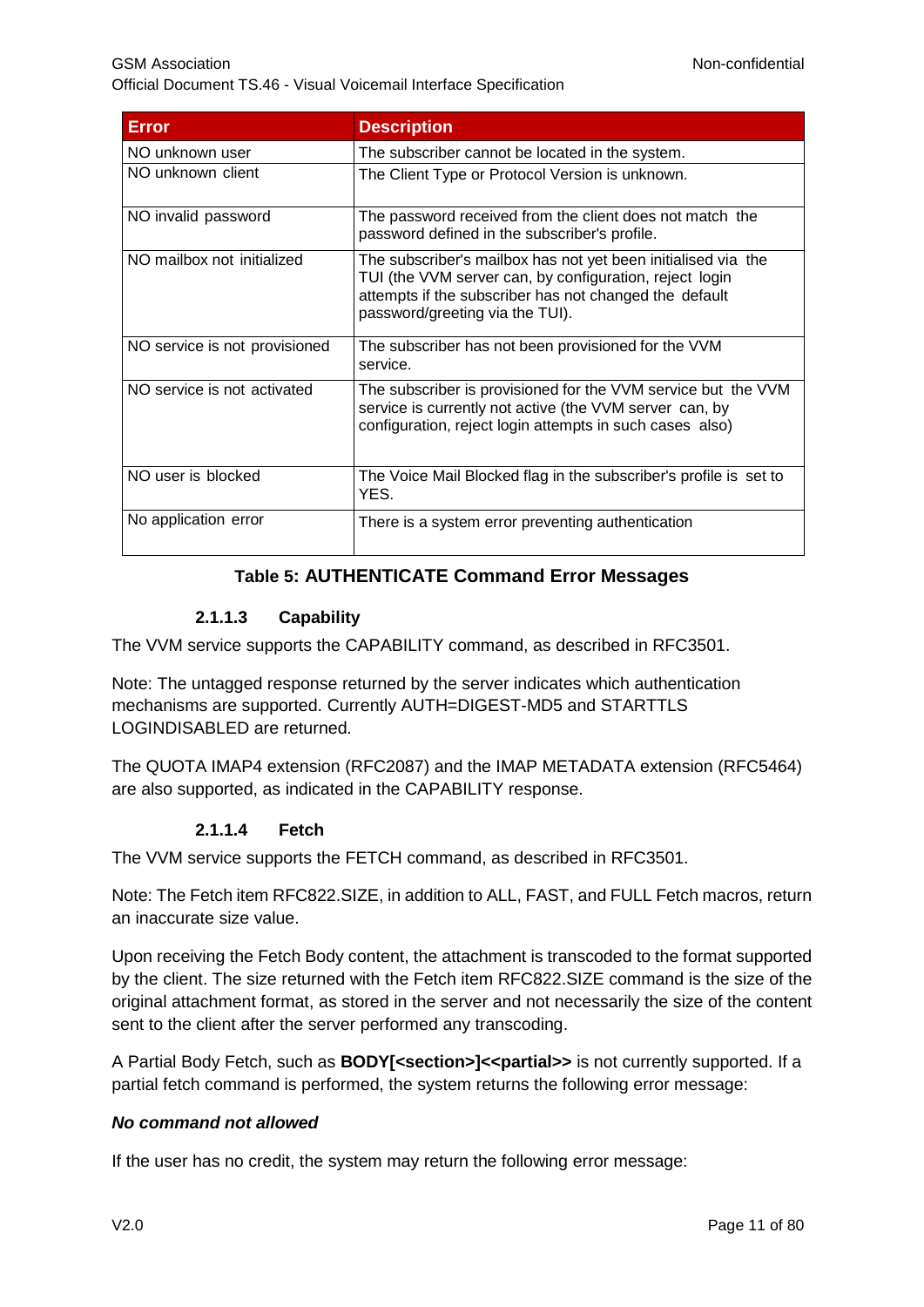## *No reservation failed*

#### **2.1.1.5 Getmetadata**

The GETMETADATA command, as defined in RFC5464, is used for the client to query the VVM server about some information. The "depth" and "maxsize" command options are not supported.

All parameter names are defined in a namespace, with the following prefix: "/private/VVM/"

Table 6 below lists the parameters to be managed by the GETMETADATA command. It is envisaged that any new parameters included in this protocol will be managed via the METADATA extension rather than via SMS.

| <b>Variable</b>      | <b>Values</b>                                                                                                                              | <b>Comment</b>                                                                                            |
|----------------------|--------------------------------------------------------------------------------------------------------------------------------------------|-----------------------------------------------------------------------------------------------------------|
| GreetingTypesAllowed | Comma Separated List of zero or more of:<br>personal<br>voiceSignature<br>busyGreeting<br>noAnswerGreeting<br>п<br>extendedAbsenceGreeting | This parameter<br>defines the list of<br>the greeting<br>announcements<br>supported by the<br>VVM server. |

## **Table 6: Parameters supported by GETMETADATA**

Example of usage for the allowed greeting:

```
C: a GETMETADATA "" /private/VVM/GreetingTypesAllowed S: * METADATA ""
(/private/VVM/GreetingTypesAllowed personal,voiceSignature,busyGreeting)
S: a OK GETMETADATA complete
```
The possible error responses are:

S: a BAD GETMETADATA invalid parameter

S: a NO GETMETADATA application error

If the GETMETADATA command is used with parameters not defined in RFC5464 or not supported by the server, the error response will be:

S: a BAD GETMETADATA invalid command

S: a BAD GETMETADATA command not allowed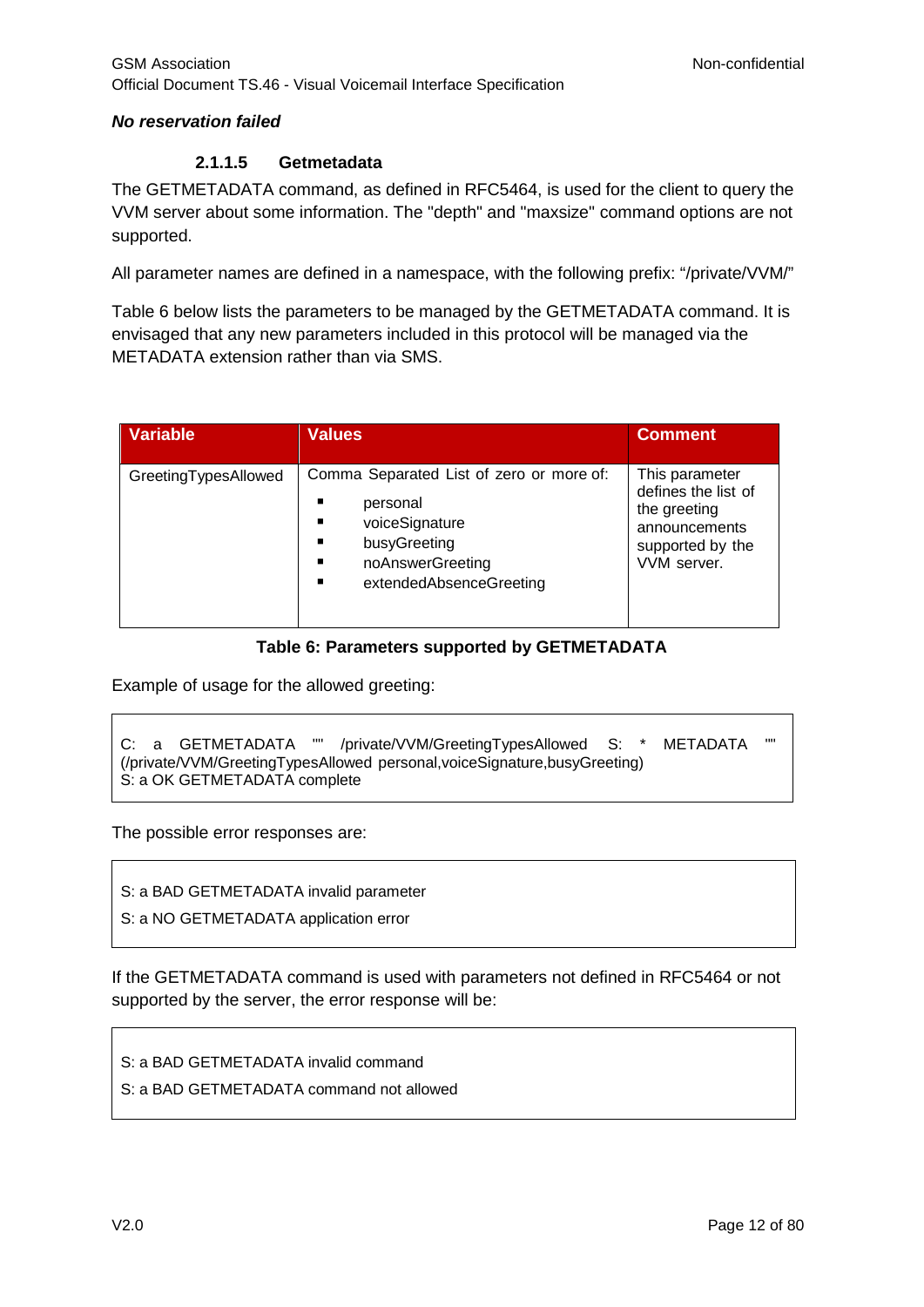## **2.1.1.6 Getquotaroot and Getquota Command**

The VVM service supports the GETQUOTAROOT and GETQUOTA commands, as described in RFC2087. All other commands in the quota extension are not supported.

Both the GETQUOTAROOT and GETQUOTA responses include the total quota and the quota per media types for all mailbox folders. The following is the GETQUOTA response syntax:

QUOTA "" (STORAGE [occupied] [total] MESSAGE [occupied] [total] MESSAGE-soft [occupied] [total] empty-call-capture [occupied] [total] empty-call-capture-soft [occupied] [total] number [occupied] [total] number-soft [occupied] [total] fax [occupied] [total] fax-soft [occupied] [total] voice [occupied] [total] voice-soft [occupied] [total] video [occupied] [total] video-soft [occupied] [total] x-voice-greeting [occupied] [total] x-voice-greeting-soft [occupied] [total])

#### Where:

- The media type returned in the GETQUOTAROOT or GETQUOTA responses depends on the media types supported in the system, including the following:
	- o Voice
	- o Fax
	- o Video
	- o Greeting
	- o Empty Call Capture
	- o NUMBER message

Additional media types might be returned in the response. Such media types shall be ignored by the client.

- The soft quota represents the quota on which the subscriber is being notified.
- The returned units depend on system initial setup. The default setup is as follows:
	- $\circ$  Voice messages = Length in seconds
	- $\circ$  Video messages = Length in seconds
	- $\circ$  Fax messages = Number of pages
	- $\circ$  Greetings messages = Length in seconds
	- $O$  STORAGE = Size in KB
	- o Empty Call Capture and NUMBER messages = number of messages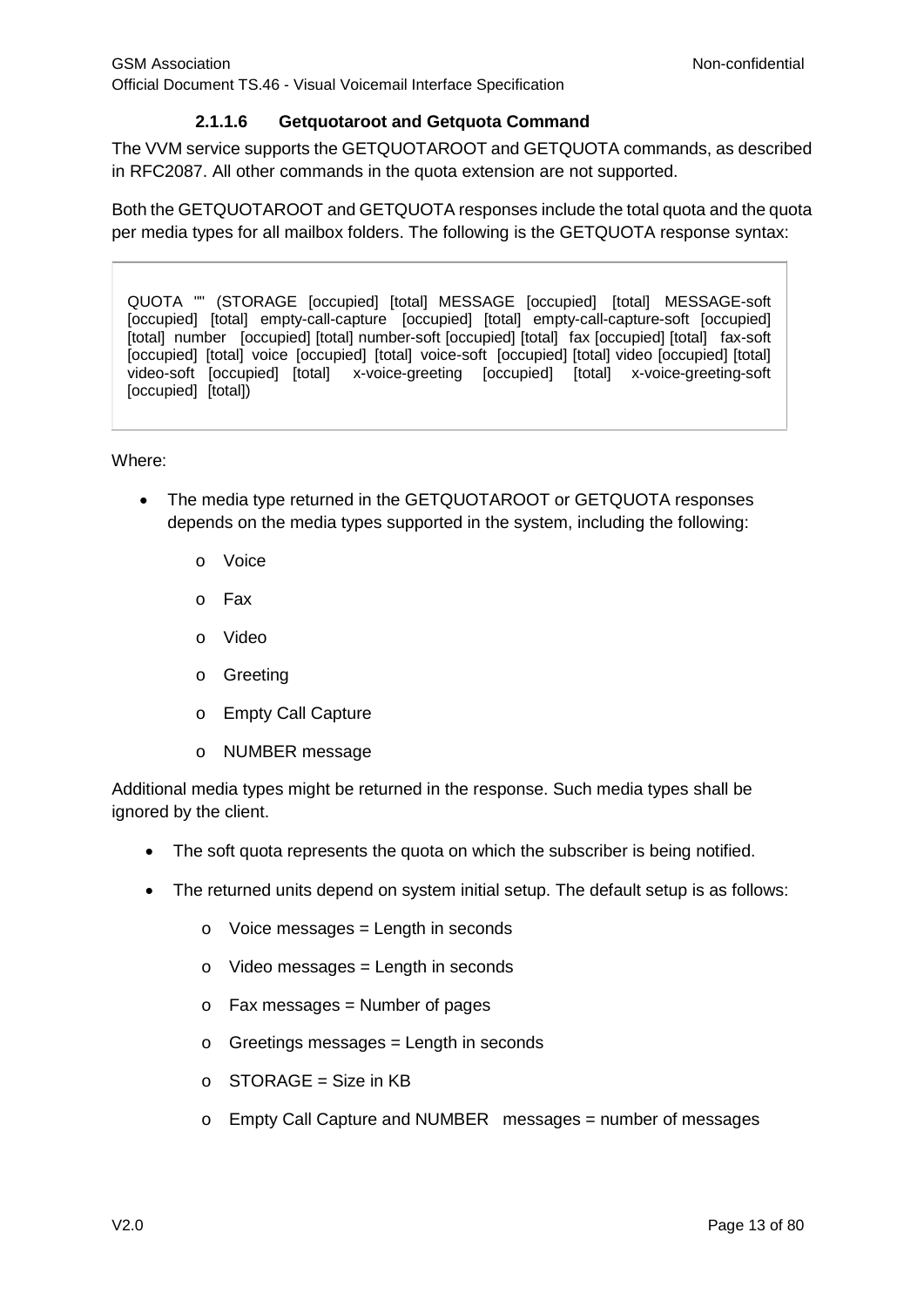The VVM service can be configured to return total storage only or a specific media type, such as voice only, fax only, video only, or greeting only. In this case the response syntax is as follows:

## *\* QUOTA "" (STORAGE [occupied][total])*

## **2.1.1.7 Login**

The VVM service supports the LOGIN command, as described in RFC3501.

For the error messages that can be returned for the LOGIN command, refer to Table 5 AUTHENTICATE Command Error Messages.

## **2.1.1.8 Search**

The VVM service supports the SEARCH command, as described in RFC3501.

Note: The BODY, LARGER, SMALLER, and TEXT search criteria must not be used. SEARCH commands performed with one of these attributes can respond with incorrect results, due to the differences between the media format stored in the server and the format returned to the client upon the Body Fetch command.

## **2.1.1.9 Setmetadata**

The SETMETADATA command, as defined in the RFC5464, is used for the client to set annotations, and it is only available in authenticated or selected states.

All parameter names for this command are defined in a namespace, with the following prefix: "/private/VVM/". It is envisaged that any new parameters included in the protocol will be managed via the METADATA extension rather than via SMS.

| <b>Variable</b> | <b>Values</b>                                                                                       | <b>Comment</b>                                                                                                                                                       |
|-----------------|-----------------------------------------------------------------------------------------------------|----------------------------------------------------------------------------------------------------------------------------------------------------------------------|
| Accept          | A list of the media formats<br>supported by the VVM<br>client.<br>Legal values:                     | This parameter defines the<br>media formats supported by<br>the client.                                                                                              |
|                 | List of one or more<br>voice media types<br>listed in Table 8<br>separated by a comma<br>$($ , $).$ | A SETMETADATA<br>command shall be issued by<br>the client at the beginning of an<br>IMAP session, right after a<br>successful authentication with<br>the VVM server. |

Table 7 lists the parameters which are supported for the VVM service:

**Table 7: Parameters supported by SETMETADATA**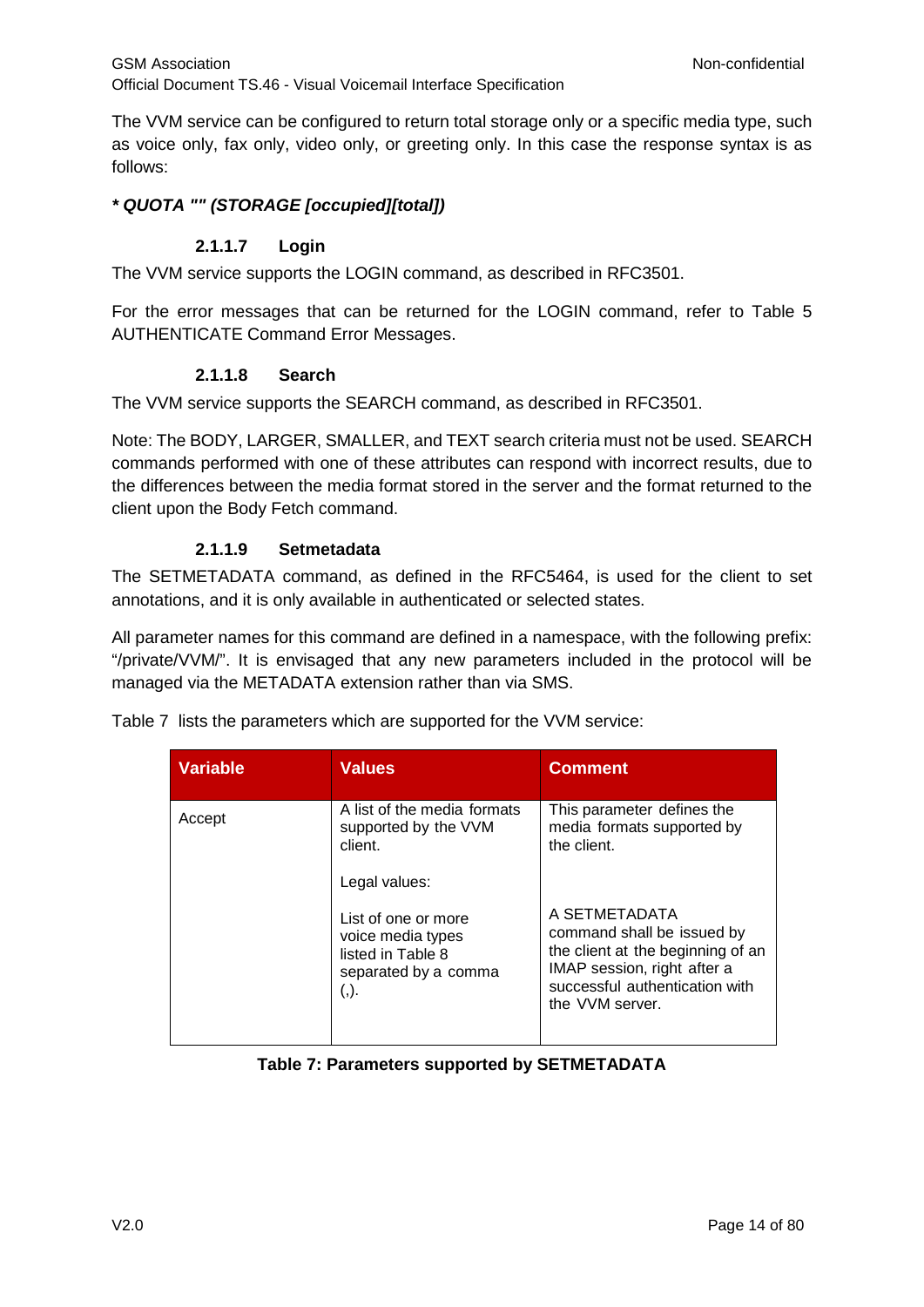Example of usage for the allowed greeting:

C: a SETMETADATA "" (/private/VVM/Accept "audio/amr,audio/wav; codec=g711a")

S: a OK SETMETADATA complete

Possible error responses are:

S: a BAD invalid parameter (wrong parameters) S: a NO application error (server

error)

S: a BAD SETMETADATA unrecognized IMAP4 command (for backward compatibility in case of new client working against old server)

#### **2.1.1.10 Starttls**

The VVM service supports the STARTTLS command, as described in RFC3501.

#### **2.1.1.11 Status**

The VVM service supports the STATUS command, as described in RFC3501.

The client application must not perform the STATUS command on the Greetings folder. The VVM server synchronises the greetings in the Greetings folder with the greeting in the TUI storage upon a SELECT Greetings command. If the STATUS command is performed on the greeting folder, the system returns the following error message:

#### *No command not allowed*

## **2.1.1.12 Supported IMAP4 Flags**

The following standard IMAP4 flags are supported by the VVM service:

- **\Seen:** Indicates that the message was played
- **\Deleted:** Indicates that the message was deleted
- **\Recent:** Indicates that the message is "recently" arrived in this mailbox

Note: Other standard or non-standard IMAP4 flags, must not be set by the client, except for the \$CNS-Greeting-On flag (see section 2.6 ).

If non-supported flags are set by the client, the system returns the following error message:

#### *No command not allowed*

## **2.1.2 Message Retrieval: Supported Message Types**

<span id="page-14-0"></span>The following message types can be retrieved via the VVM service: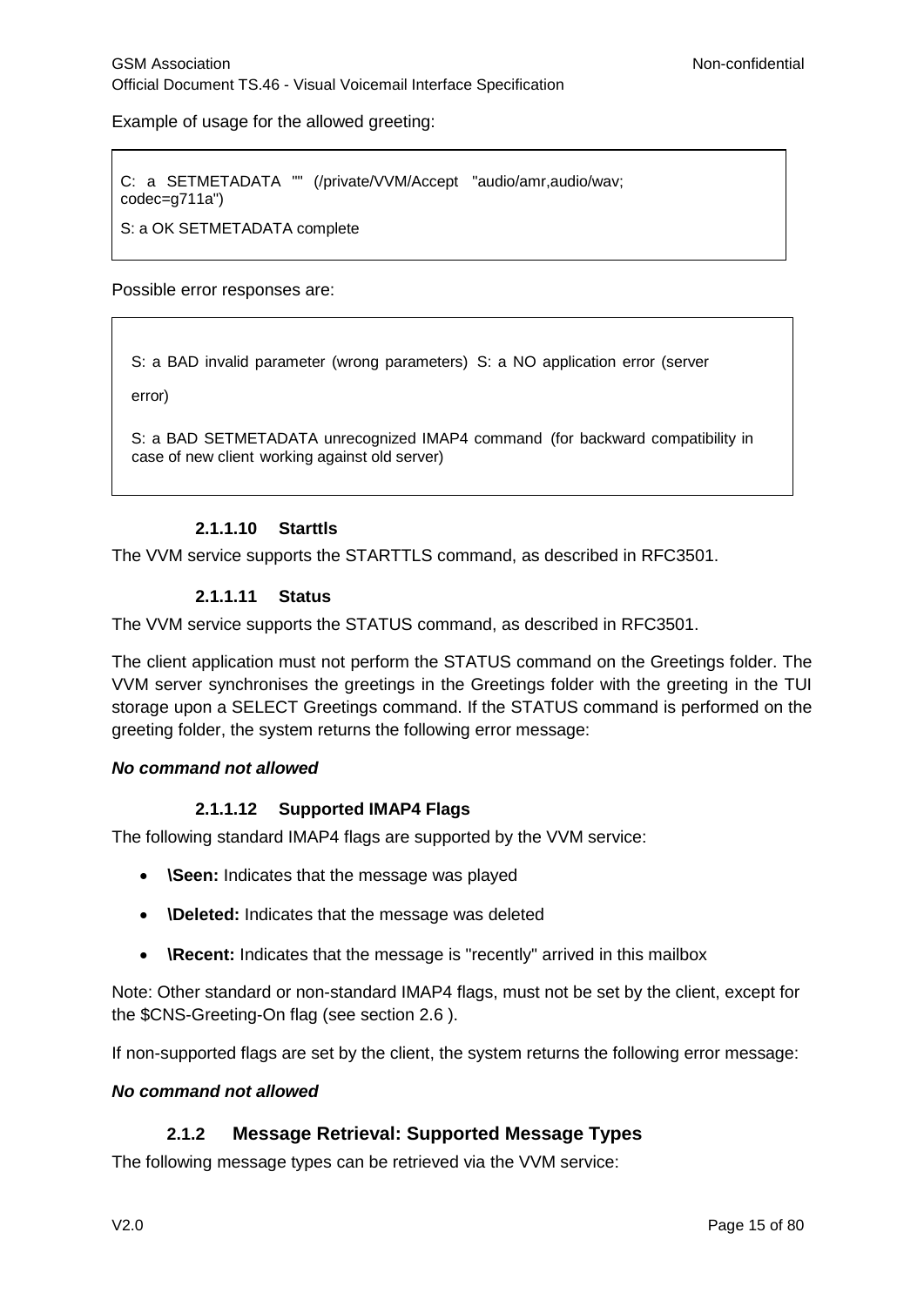- **Voice**
- **Video**
- **Fax**
- **ECC (Empty Call Capture):** An empty voice message.
- **Number Message:** An empty voice message including the number to which the reply is sent.
- **MDN (Message Disposition Notification):** A system message advising the subscriber whether the message has been displayed, deleted, dispatched, or denied
- **DSN (Delivery Status Notification):** A system message notifying the subscriber of the message delivery status (Delivered, Failed, or Delayed).
- **Infotainment:** A voice message deposited directly to the subscriber mailbox by an external application.

## **2.1.3 Message Retrieval: Supported Attachment Formats**

<span id="page-15-0"></span>Upon a Fetch Body command, the VVM server transcodes the message attachment to a format supported by the client. A message may have multiple attachments or components. Depending on how the TUI formats forwarded messages, a component may also encapsulate multiple components.

All attachments are encoded in base64.

Table 8 below lists the file formats supported by the protocol.

| <b>Attachment Type</b>               | <b>File Formats</b>                                            | <b>MIME Types</b>                                    |
|--------------------------------------|----------------------------------------------------------------|------------------------------------------------------|
| Voice and<br>Greeting<br>attachments | AMR 12200<br>AMR WB                                            | audio/amr<br>audio/amr-wb                            |
|                                      | WAV g711a<br>WAV g711u                                         | audio/wav; codec="g711a" audio/wav;<br>codec="g711u" |
|                                      | <b>QCELP 13300</b><br>EVRC, 13000<br><b>EVS 3GPP TS 26.441</b> | audio/qcelp<br>audio/evrc<br>audio                   |
| Video<br>attachments                 | 3gpp h263_amr                                                  | video/3gpp; codec="h263_amr"                         |
| <b>Fax attachments</b>               | <b>PDF</b><br><b>TIF/TIFF</b>                                  | application/pdf<br>image/tiff                        |
| <b>Scripted Text</b>                 | Text                                                           | plain/text                                           |

## **Table 8: Supported Attachment Formats**

## **2.1.4 VVM TUI Features Limitations**

<span id="page-15-1"></span>The VVM service has the following limitations relating to specific TUI features: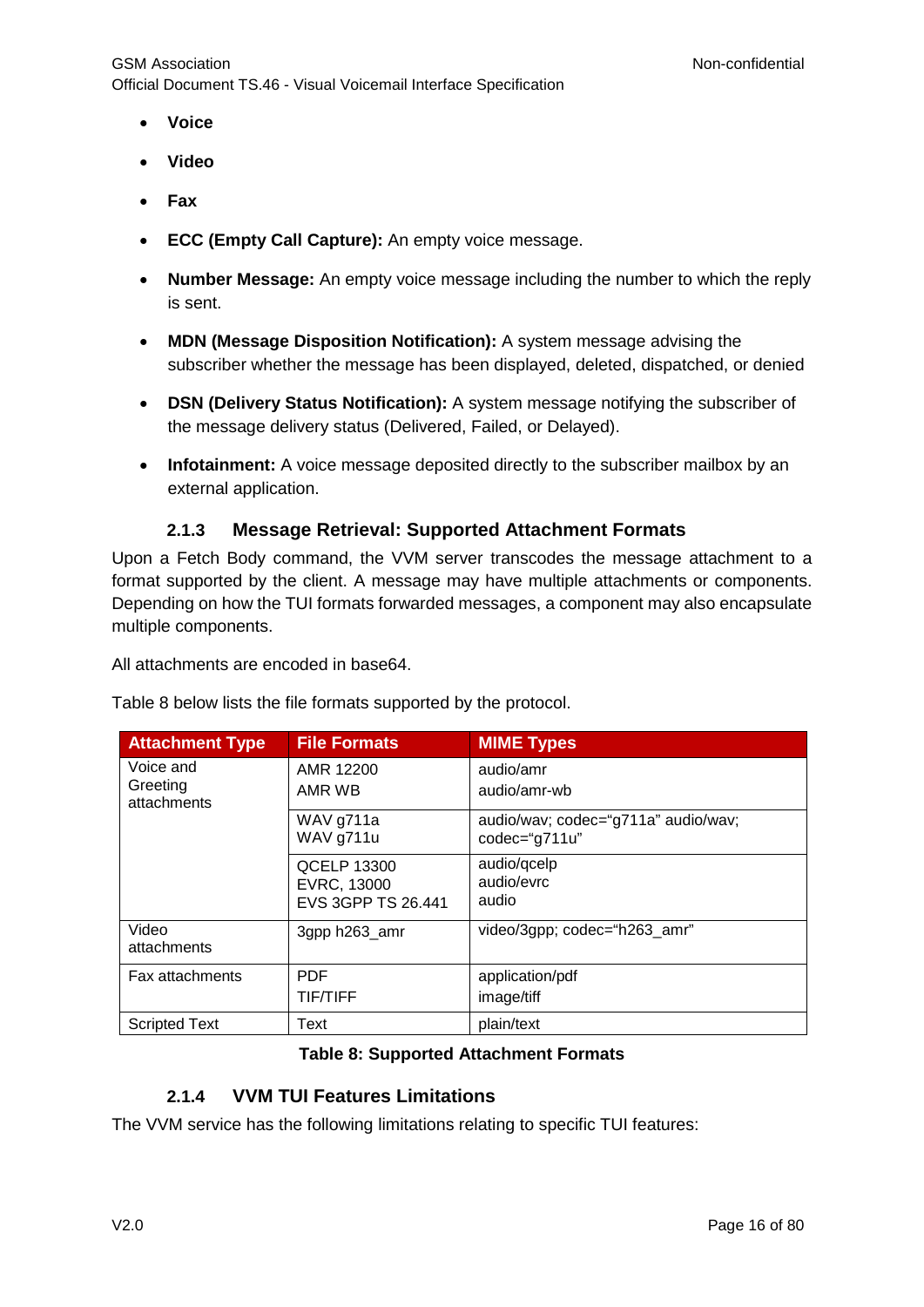GSM Association **Non-confidential** Official Document TS.46 - Visual Voicemail Interface Specification

- **Re-save:** When a message is re-saved via the TUI, the original message is deleted and the internal date of the new message reflects the last date in which the message was re-saved. The original message deposit date can be obtained from the message **Date** header.
- **ECC from the same Calling Line Identification (CLI) Aggregation:** When ECC messages from the same CLI are aggregated, the internal date of the resulted message reflects the last missed call date. The date in which the ECC was first issued can be obtained from message **Date** header.

Note: When these TUI features are used, the UID of the message on which the action was executed changes.

## **2.1.5 Message Retrieval Header Reference**

<span id="page-16-0"></span>The following types of headers are returned to the VVM client during message retrieval sessions:

- **Standard Root Level Message Retrieval Header Reference:** Describes the standard message headers returned in the root level of the message
- **VVM Specific Root Level Message Retrieval Header Reference:** Describes the VVM specific message headers returned in the root level of the message
- **Attachment Message Retrieval Header Reference:** Describes the message header returned at the attachment level of the message

For examples of MIME messages, see VVM Message Command Examples.

## **2.1.5.1 Root Level Message Retrieval Header Reference**

The following headers are returned to the VVM client during message retrieval sessions at the root level:

## *From*

**Description:** Defines the message originator.

This header is mandatory.

Note: In case of a restricted CLI, the VVM client should not rely on the From field, because the default value can change depending on the voice mail deployment.

**Legal Values:** The phone number of the message originator, including the domain, in the following format:

<phone-number>@<domain name>

**Default Value:** In case of a restricted CLI, Unknown@<domain name>

The client recognizes that the CLI is restricted if the left side of the email address is not a numeric phone number.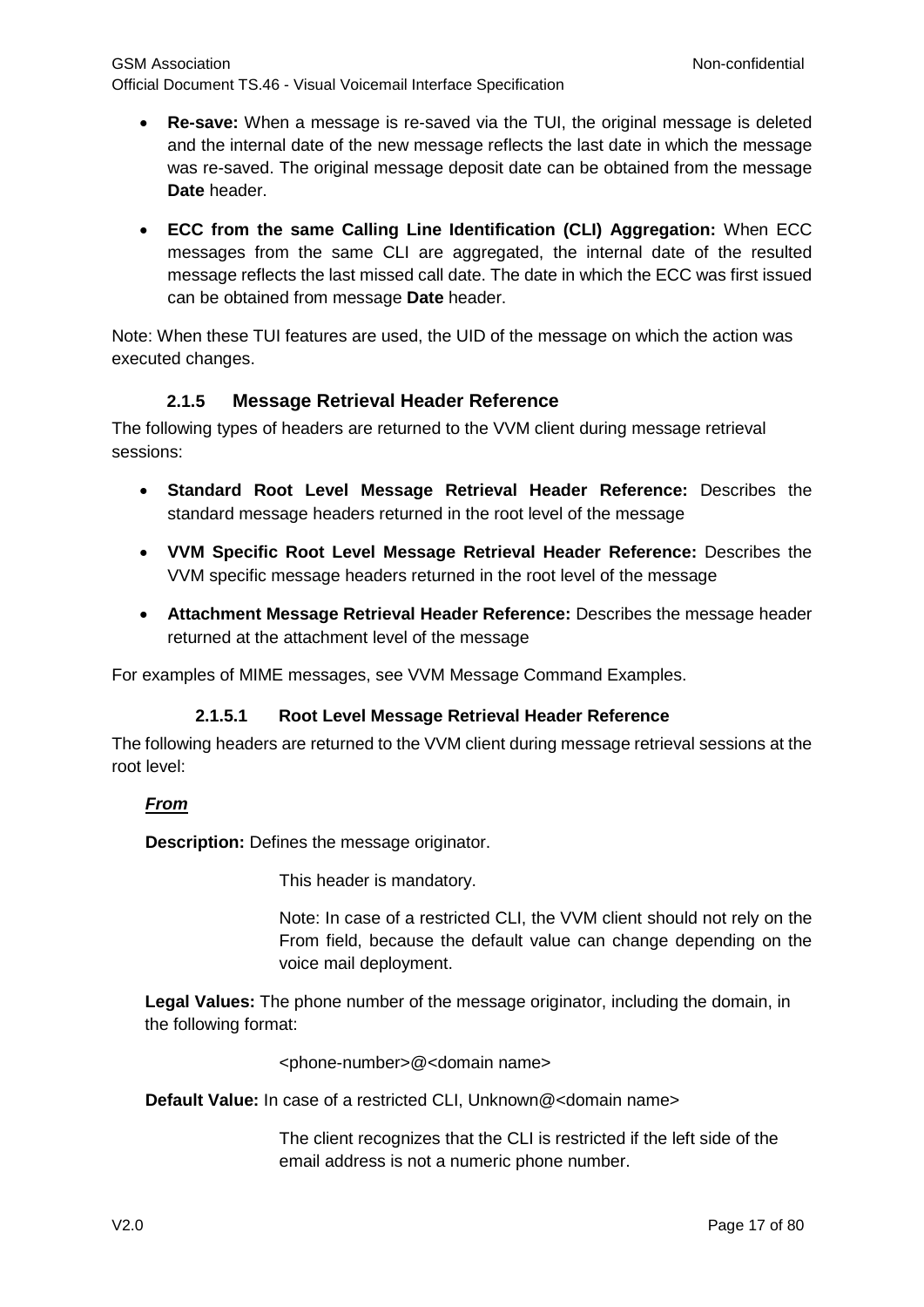## *To*

**Description:** Defines the phone line numbers associated with the message. Multiple addresses are separated by commas. This header is mandatory.

Legal Values: <main-phone>@<domain name>

**Default Value:** N/A

## *Date*

**Description:** Defines the date that the message was sent.

This header is mandatory.

Note: It is the responsibility of the client to display dates in the timezone of the client. The message received date is accessed from the internal date message attribute. The Internal date may not reflect the actual received time of the message when the Re- save or ECC aggregation features are used via the TUI (see VVM TUI Features Limitations).

**Legal Values:** As defined in RFC2822.

**Default Value:** N/A

Example:

Sun, 2 Sep 2007 07:36:05 +0000 (UTC)

## *Subject*

**Description:** Determines the message subject.

This header is optional.

Note: The VVM client should not rely on the Subject header to detect the message type. The message type should be detected according to the Message-Context header.

**Legal Values:** Alphanumeric string (maximum length 90 characters).

**Default Value:** N/A

#### *Message-Context*

**Description:** Determines the message context.

This header is mandatory.

For MDN and DSN message types, this header specifies the original message type.

**Legal Values:** Voice-message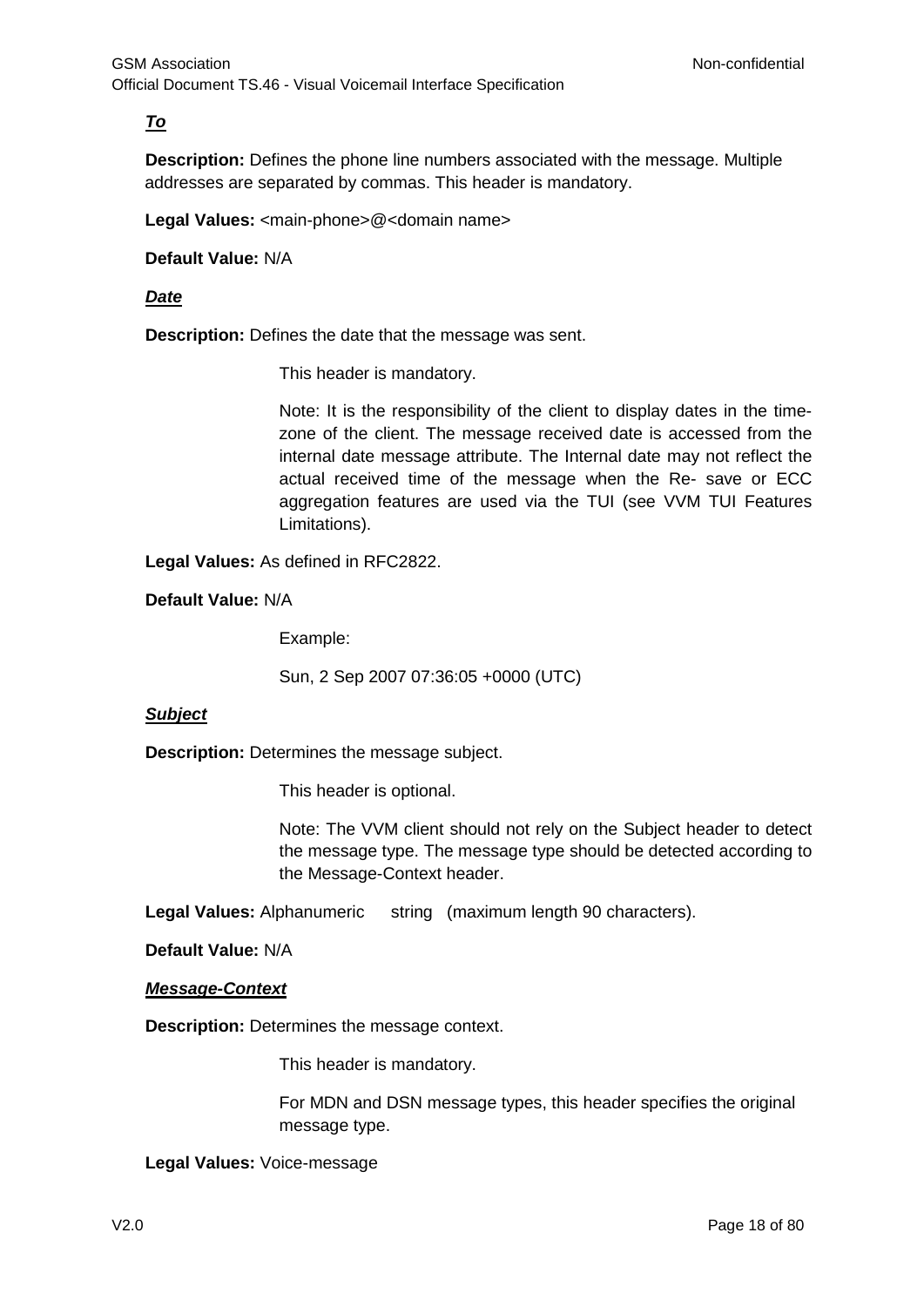Video-message Fax-message

X-empty-call-capture-message X-number-message

X-voice-infotainment-message

**Default Value:** N/A

#### *Content-Duration*

**Description:** Defines the length of the message, and is returned only for voice and video messages.

This header is mandatory for voice and video messages.

**Legal Values:** Length of voice or video content, in seconds.

**Default Value:** N/A

#### *Content-Type*

**Description:** The message content type. This header is used to recognize MDN and DSN messages.

This header is mandatory.

Note: The VVM client can use this header value to distinguish between MDN or DSN messages and other messages.

**Legal Values: For voice messages:** Multipart/voice-message or Multipart/mixed

**For fax messages:** Multipart/fax-message or Multipart/mixed

**For video messages:** Multipart/video-message or Multipart/mixed

**For ECC and number messages:** Text/Plain

**For DSN messages:** Multipart/report: report- type=delivery-status

**For MDN messages:** Multipart/report; report- type=receipt-dispositionnotification (or report- type=disposition-notification)

#### **For Infotainment messages:** multipart/mixed

#### **Default Value:** N/A

*MIME-Version*

**Description:** Determines the MIME version.

This header is mandatory.

**Legal Values:** 1.0 (Voice Version 2.0)

**Default Value:** 1.0 (Voice Version 2.0)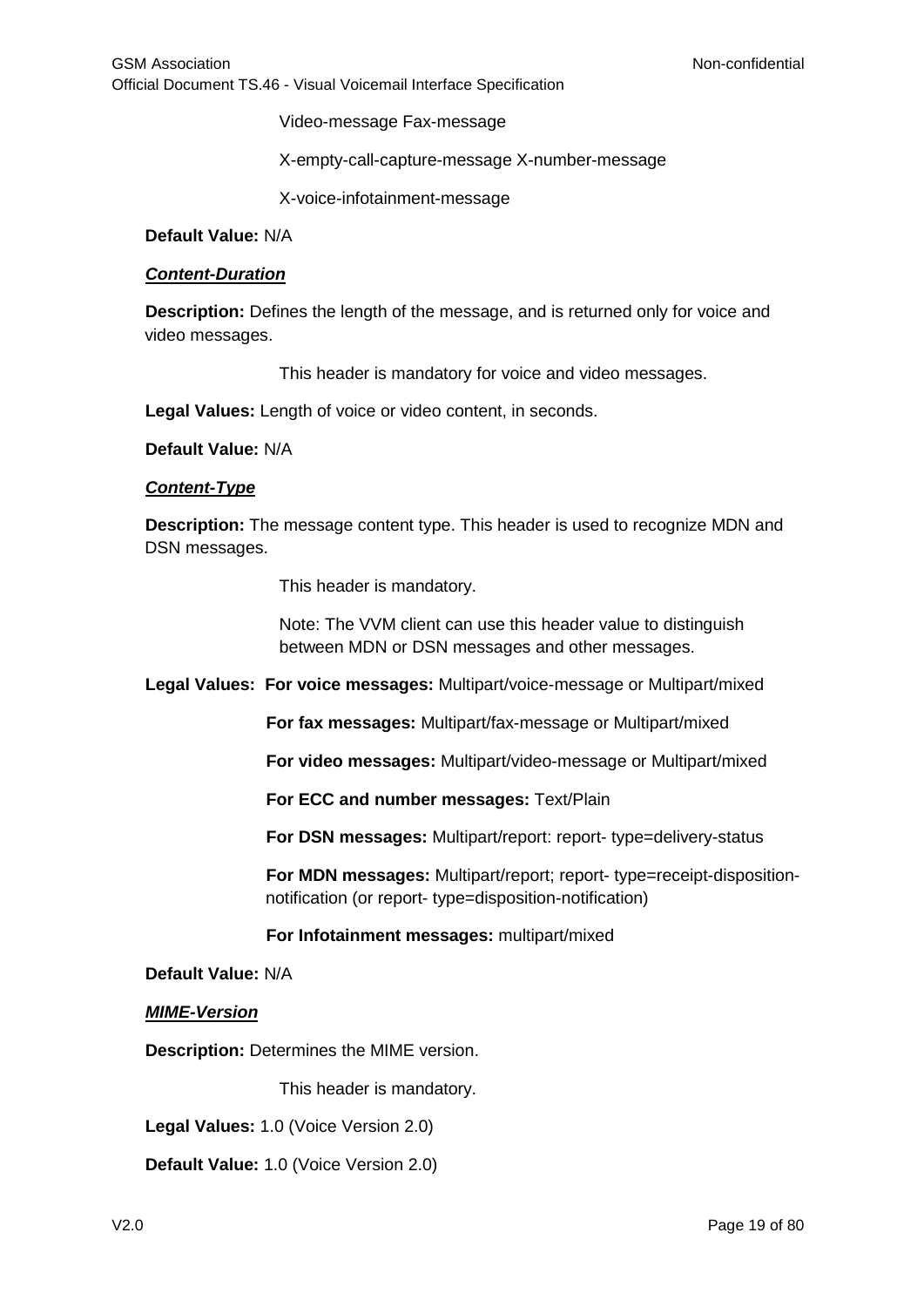## *Importance*

**Description:** Determines the message priority.

This header is optional.

**Legal Values:** Normal

High

**Default Value:** Normal

*Sensitivity*

**Description:** Determines the message sensitivity.

This header is optional.

**Legal Values:** Private

Confidential Personal

**Default Value:** N/A

## *X-Content-Pages*

**Description:** Defines the number of fax pages in a fax message, and is relevant only for fax messages.

This header is mandatory for fax messages.

**Legal Values:** Integer

**Default Value:** N/A

## *X-Original-Msg-UID*

**Description:** Used in case the message is the result of on-demand (asynchronous) transcription that replaced an original voice message. It contains the UID of that original voice message which no longer exists in the voice mail system (and may exist in the client cache).

This header is optional.

Note: The current message contains both voice message and the text transcription.

**Legal Values:** UID as defined in RFC 3501

**Default Value:** N/A

## **2.1.5.2 Attachment Message Retrieval Header Reference**

The following header is returned to the VVM client during message retrieval sessions per attachment: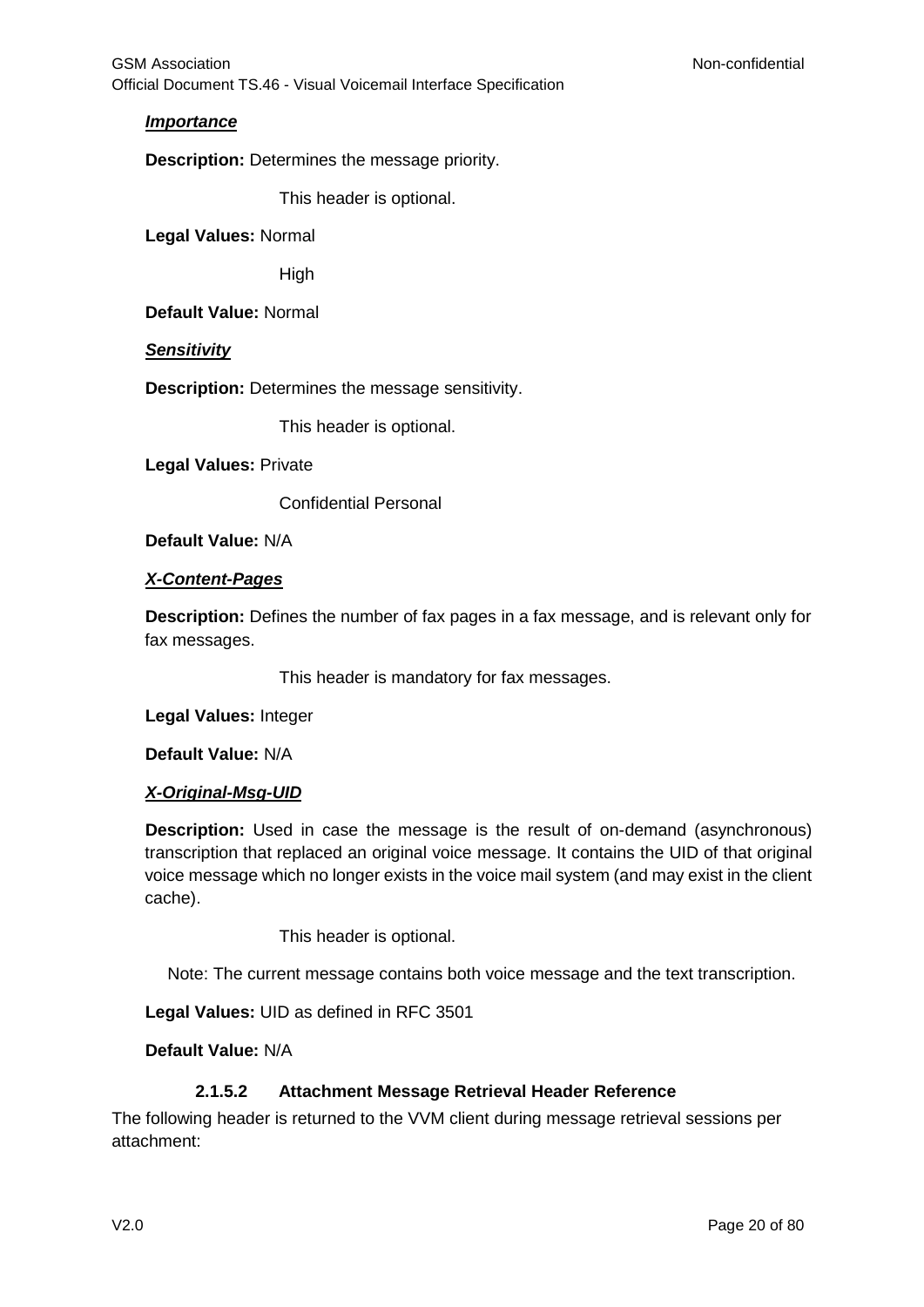## *Content-Type*

**Description:** Determines the attachment content type.

The **name** and **application** parameters can optionally be added to this header.

This header is mandatory.

**Legal Values: For Voice Messages**: audio/wav; codec=g711a audio/wav; codec=g711u audio/amr; audio/qcelp

**For Fax Messages:** application/pdf

**For Video Messages:** video/3gpp; codec="h263\_amr"

**For Scripted Voice Messages:** text/plain

**For nested messages:** Message/rfc822

## **Default Value:** N/A

## *X-Transcription*

**Description:** This header is added to text attachments (transcription result). It contains the content ID of the transcript attachment.

This header is optional.

Legal Values: Source-ID= <id>, id value MUST equal to the value of Content-ID header of the transcript body part (Content-ID header legal value is according to RFC 2111)

## **Default Value:** N/A

## <span id="page-20-0"></span>**2.2 Message Deposit Interface Description**

The VVM service supports voice message deposit via the Simple Mail Transfer Protocol (SMTP) protocol as described in RFC2821. SMTP authentication uses the AUTH mechanism command as described in RFC 2554.

The client may optionally use STARTTLS from RFC2595, RFC3207, RFC4642 for session encryption.

In the SMTP AUTH (Digest MD5) command, the client is authenticated with a predefined username and password, supplied as part of the STATUS SMS.

For an example of an SMTP authentication command, see SMTP MD5 Authentication Example.

Note: Only voice messages can be deposited via the VVM service.

Only the Digest-MD5 algorithm is supported in the AUTH mechanism command.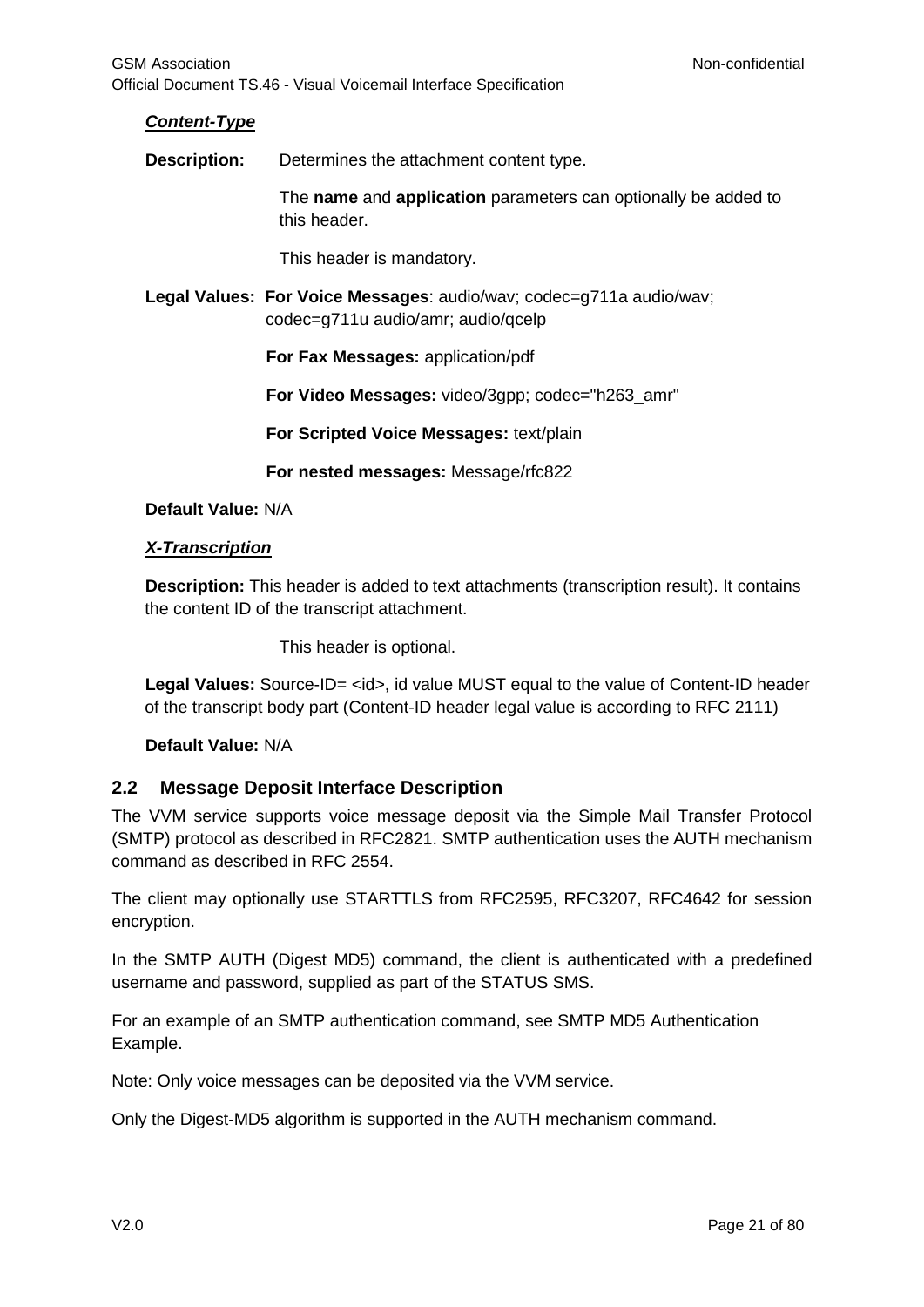Delivery Status Notification (DSN) messages are deposited in the sender's mailbox if one of the message recipients was not located. See Voice DSN Message Example for an example of DSN.

For details about the headers included in deposited messages, see:

- Standard Message Deposit Header Reference (section 2.2.1): Describes message deposit headers that require specific values
- VVM Specific Message Deposit Header Reference (section 2.2.2): Describes additional headers that can be added to the deposited message
- Message Deposit Attachment Header Reference (section 2.2.3): Describes attachment headers that require specific values

When forwarding or replying, the original should be attached as a message [RFC822] mime component. Putting the original as a message [RFC822] component in the reply/forward preserves all the header information of the original message. The TUI might need this information. The VVM server might have to reformat the message to the format that the TUI expects.

## **2.2.1 Standard Message Deposit Header Reference**

<span id="page-21-0"></span>The following RFC2822 message deposit headers require specific values:

## *From*

**Description:** The Phone number and domain of the message sender.

This header is mandatory.

Legal Values: <phone-number>@<domain name>

**Default Value:** N/A

Example: 1234@Example.com

## *To*

**Description:** Defines the message addressee. Multiple addresses are separated by commas.

This header is mandatory.

Note: RCPT TO envelope headers are used to resolve the destination. The VVM client must set the RCPT TO envelope header in addition to the message TO field.

Legal Values: <main-phone>@<domain name>

**Default Value:** N/A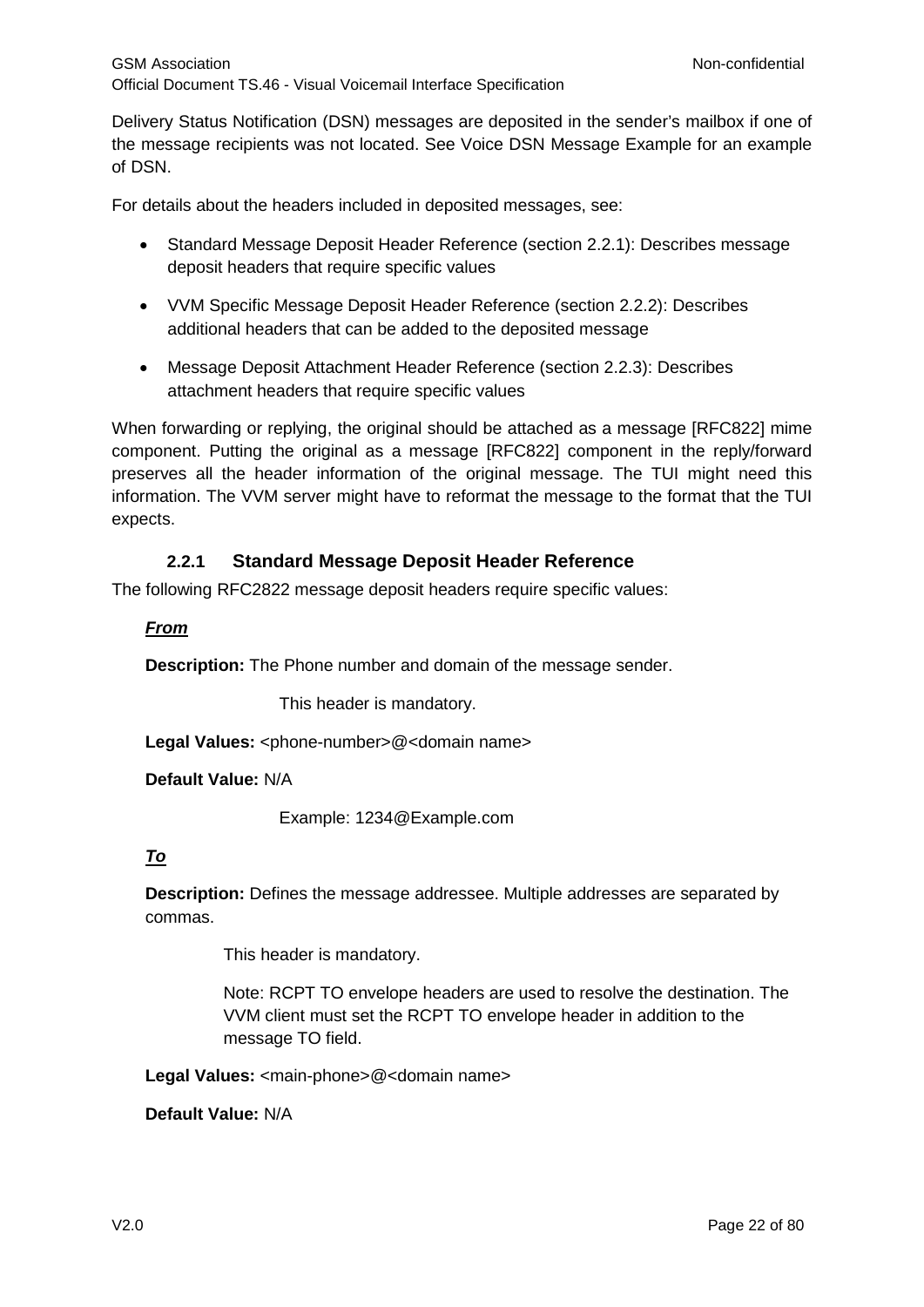## *Date*

**Description:** Defines the date that the message was sent.

This header is mandatory.

**Legal Values:** Date and time as defined by RFC2822

#### **Default Value:** N/A

Example:

Sun, 2 Sep 2007 07:36:05 +0000 (UTC)

#### *Subject*

**Description:** Defines the message subject.

This header is optional.

Note: The subject header is not available via TUI sessions, and can be displayed through web UI access.

The subject set by the client may be overridden by the VVM system with default values.

**Legal Values:** Alphanumeric string (maximum length 90 characters)

**Default Value:** N/A

#### *Message-Context*

**Description:** Defines the standard header for message presentation, based on RFC 3458.

This header is mandatory.

**Legal Values:** Voice-message

**Default Value:** N/A

*Content-Duration*

**Description:** Defines the length of the message in seconds.

This header is mandatory.

**Legal Values:** Integer

**Default Value:** N/A

#### *Content-Type*

**Description:** Determines the message content-type.

This header is mandatory.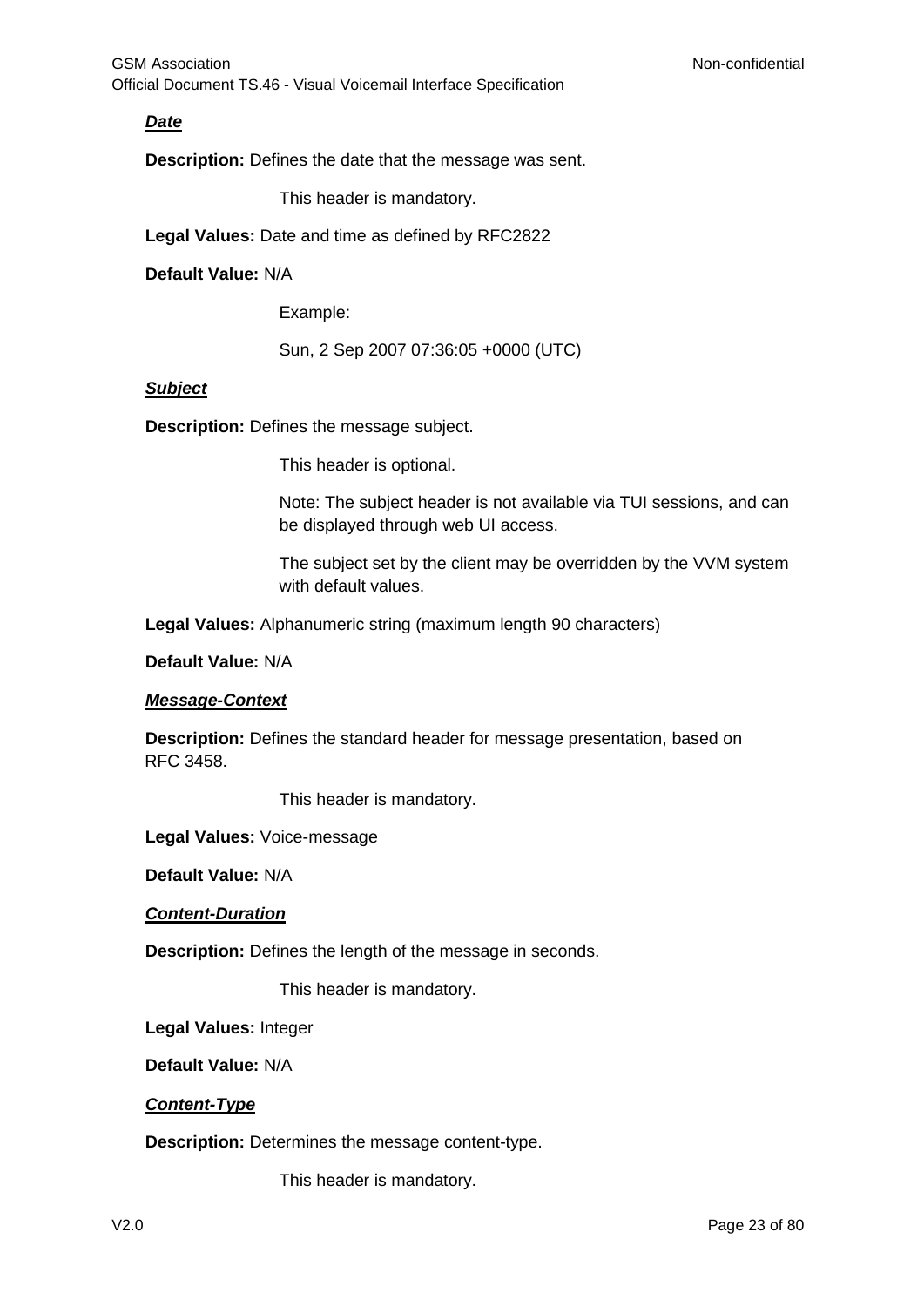**Legal Values:** Multipart/mixed

**Default Value:** N/A

#### *MIME-Version*

**Description:** Defines the MIME version.

This header is mandatory.

**Legal Values:** 1.0

**Default Value:** N/A

#### *Importance*

**Description:** Defines the message importance.

This header is optional.

**Legal Values:** High

Normal (including Low importance)

**Default Value:** Normal

*Sensitivity*

**Description:** Determines the message sensitivity.

This is an optional header.

**Legal Values:** Private

Confidential Personal

**Default Value:** N/A

#### *Expires*

**Description:** Determines the message expiration date, after which the message is automatically purged by the server periodic process.

This is an optional header.

**Legal Values:** Date in the following format:

DAY, D MMM YYYY HH:MM:SS (+-)TTTT

**Default Value:** N/A

Example:

Sun, 10 Mar 2005 18:16:02 +0200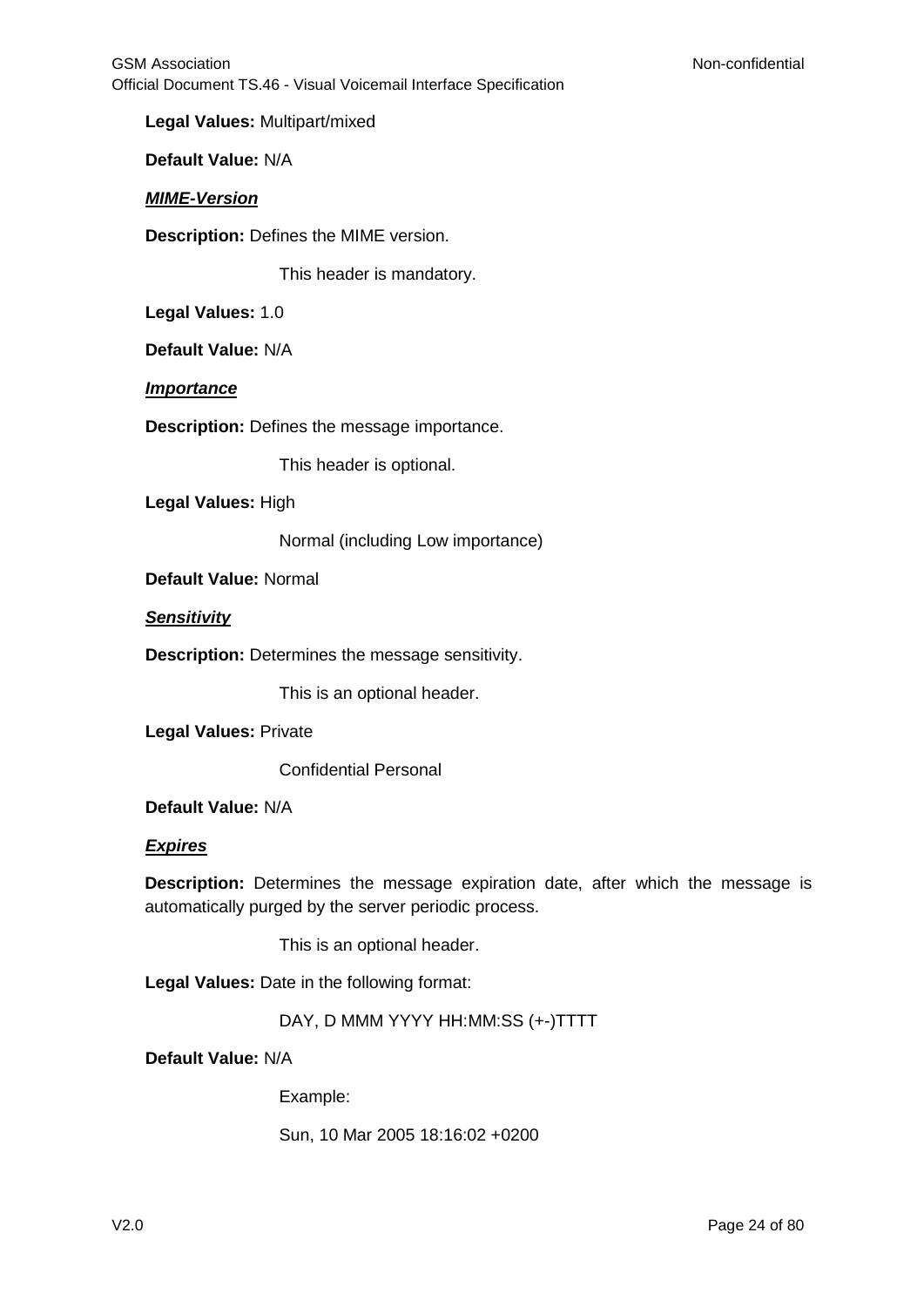## **2.2.2 VVM Specific Message Deposit Header Reference**

<span id="page-24-0"></span>The following additional header fields can be added to the deposited message:

## *X-CNS-Messaging-Action*

**Description:** Determines the messaging action of the message.

This header is relevant only for messages using a messaging service and is applicable only to some VVM systems.

This header is optional.

Legal Values: reply = Indicates that the message is a reply to a subscriber's message forward = Indicates that the message was forwarded to the subscriber by another subscriber

**Default Value:** N/A

## **2.2.3 Message Deposit Attachment Header Reference**

<span id="page-24-1"></span>The following headers must be set by the VVM client in the attachment level:

#### *Content-Type*

**Description:** Determines the attachment content-type.

This header is mandatory.

**Legal Values:** message/rfc822

Multipart/mixed

See Table 8 Supported Attachment Formats for list of content-types.

**Default Value:** N/A

## *Content-Transfer-Encoding*

**Description:** Determines the content transfer encoding.

This header is mandatory.

**Legal Values:** base64

**Default Value:** N/A

## *Content-Disposition*

**Description:** Determines the attachment, along with the filename.

The voice mail system ignores the path for the file.

This header is mandatory.

**Legal Values:** attachment; filename="<file name>"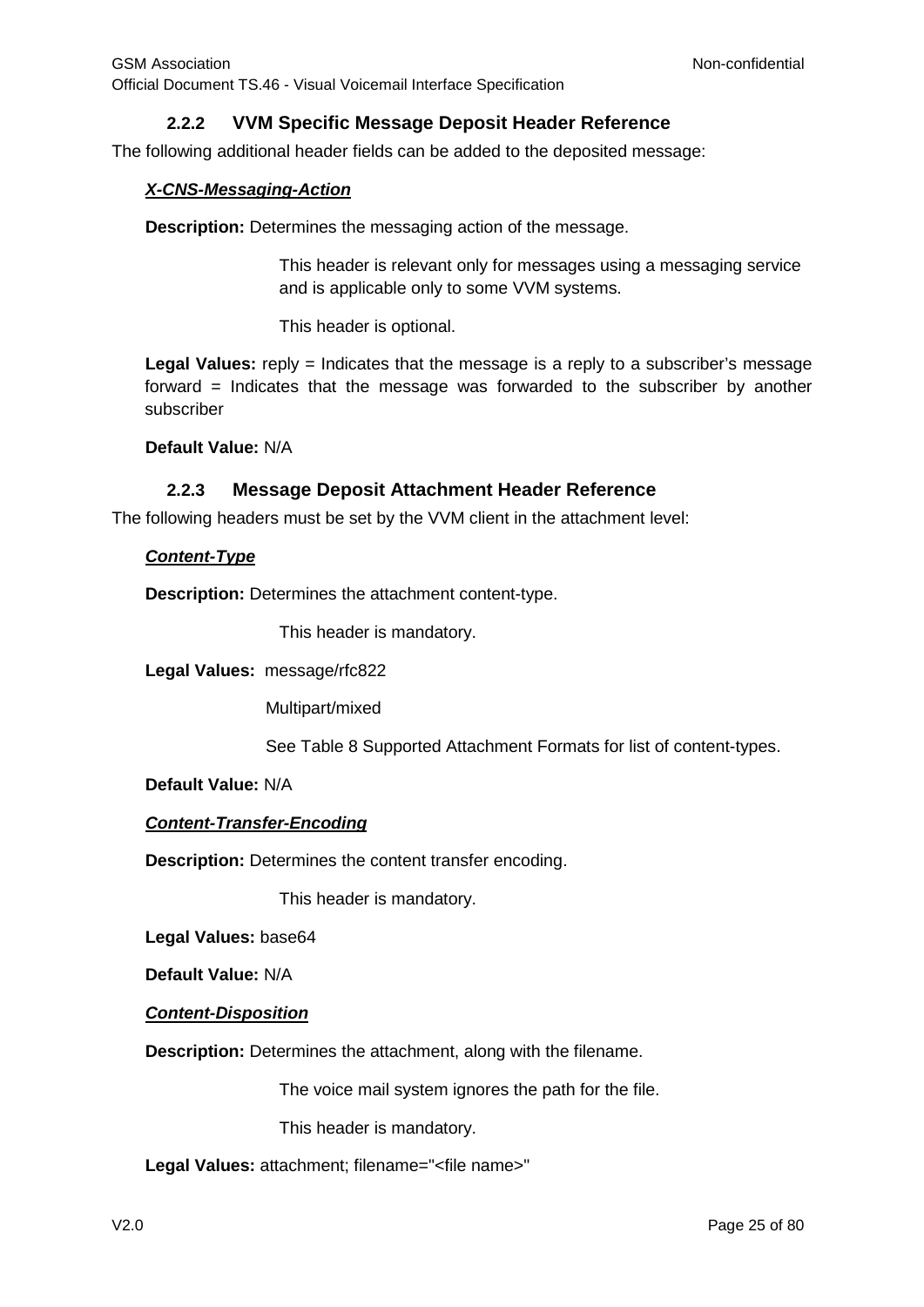**Default Value:** N/A

Example:

attachment; filename="test.wav"

#### *Content-Duration*

**Description:** Defines the length of the voice attachment in seconds.

This header is mandatory.

**Legal Values:** Integer

**Default Value:** N/A

#### <span id="page-25-1"></span><span id="page-25-0"></span>**2.3 VVM Self-care**

## **2.3.1 TUI Password Changes Interface Description**

The VVM service enables the client to change the subscriber's TUI password via a custom IMAP4 command. The change password command can be invoked only in the authenticated state, meaning that the user must be in the authenticated IMAP4 session.

The password must be made up of numeric digits only.

The password minimum and maximum length will be sent to the client in the STATUS SMS message (see STATUS SMS Description (Server Originated)).

For details about the command syntax used to change TUI passwords, see:

- Change Password Request Syntax (section 2.3.1.1)
- Change Password Response Syntax (section 2.3.1.2)

## **2.3.1.1 Change Password Request Syntax**

The change password request syntax is as follows:

## **CNS1 XCHANGE\_TUI\_PWD PWD=<Value> OLD\_PWD=<Value>**

The change password request syntax uses the following parameters:

## *PWD*

**Description:** Defines the new TUI password.

This parameter is mandatory.

**Legal Values:** Integer

**Default Value:** N/A

## *OLD\_PWD*

**Description:** The current TUI password that is being replaced.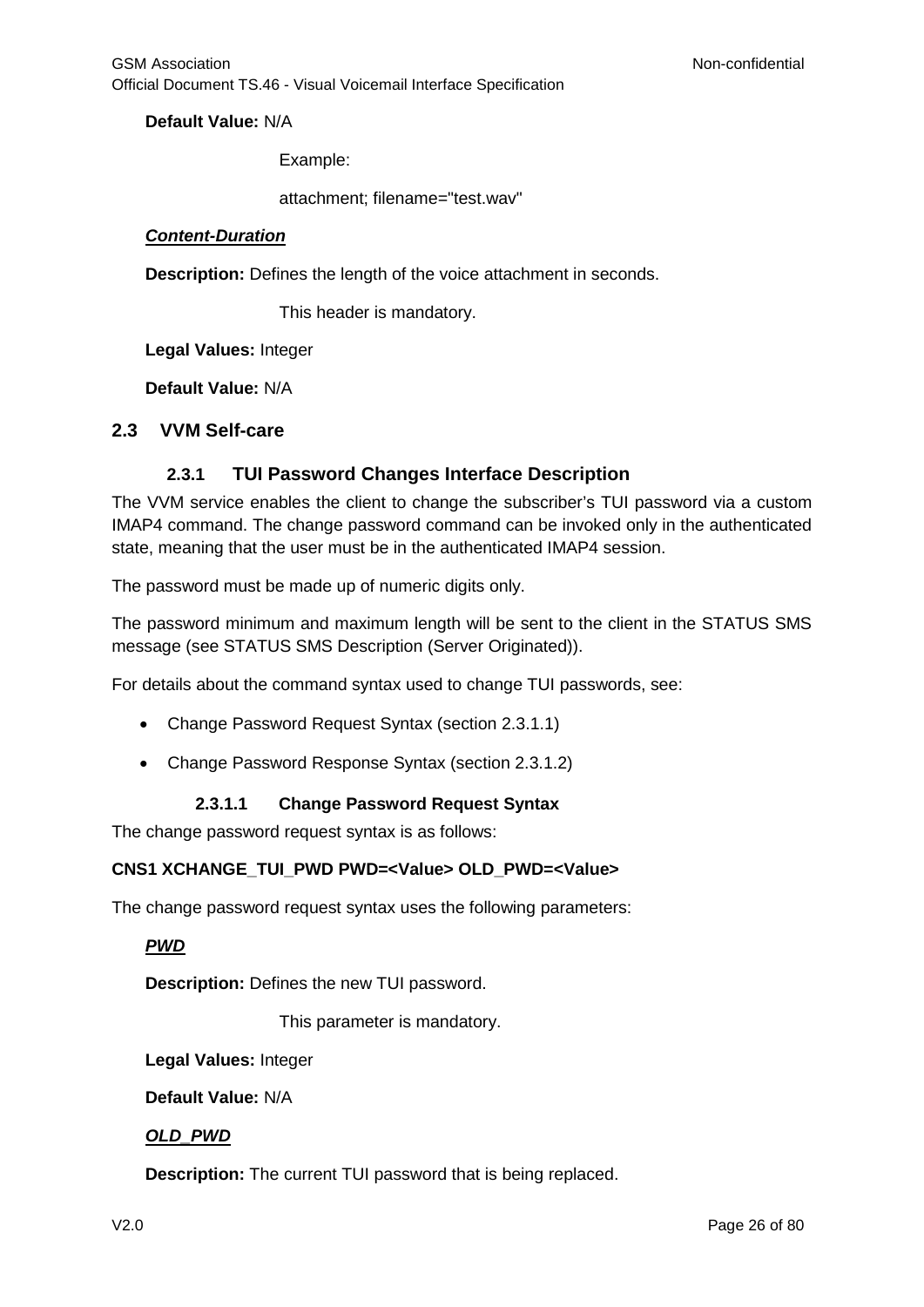This parameter is mandatory.

#### **Legal Values:** Integer

## **Default Value:** N/A

In case of invalid command syntax, the following error is returned:

#### *No Unknown Command*

## **2.3.1.2 Change Password Response Syntax**

Upon successfully changing the password, the following response is returned:

## *CNS1 OK password changed successfully*

The following errors can also be returned in the change password response:

*CNS1 NO password too short*

*CNS1 NO password too long*

*CNS1 NO password too weak*

*CNS1 NO old password mismatch*

*CNS1 NO password contains invalid characters*

*CNS1 NO system error*

## **2.3.2 Change TUI Language Interface Description**

<span id="page-26-0"></span>The VVM service enables the client to change the subscriber's voice mail language via a custom IMAP4 command. The change language command can be invoked only in the authenticated state, meaning that the user must be in the authenticated IMAP4 session.

The system supported languages is sent to the client in the STATUS SMS message (see STATUS SMS Description (Server Originated))

For details about the command syntax used to change TUI languages, see:

- Change Language Request Syntax (section 2.3.2.1)
- Change Language Response Syntax (section 2.3.2.2)

## **2.3.2.1 Change Language Request Syntax**

The change language request syntax is as follows:

## **CNS2 XCHANGE\_VM\_LANG LANG=<Language number>**

The change language request syntax includes the following parameter: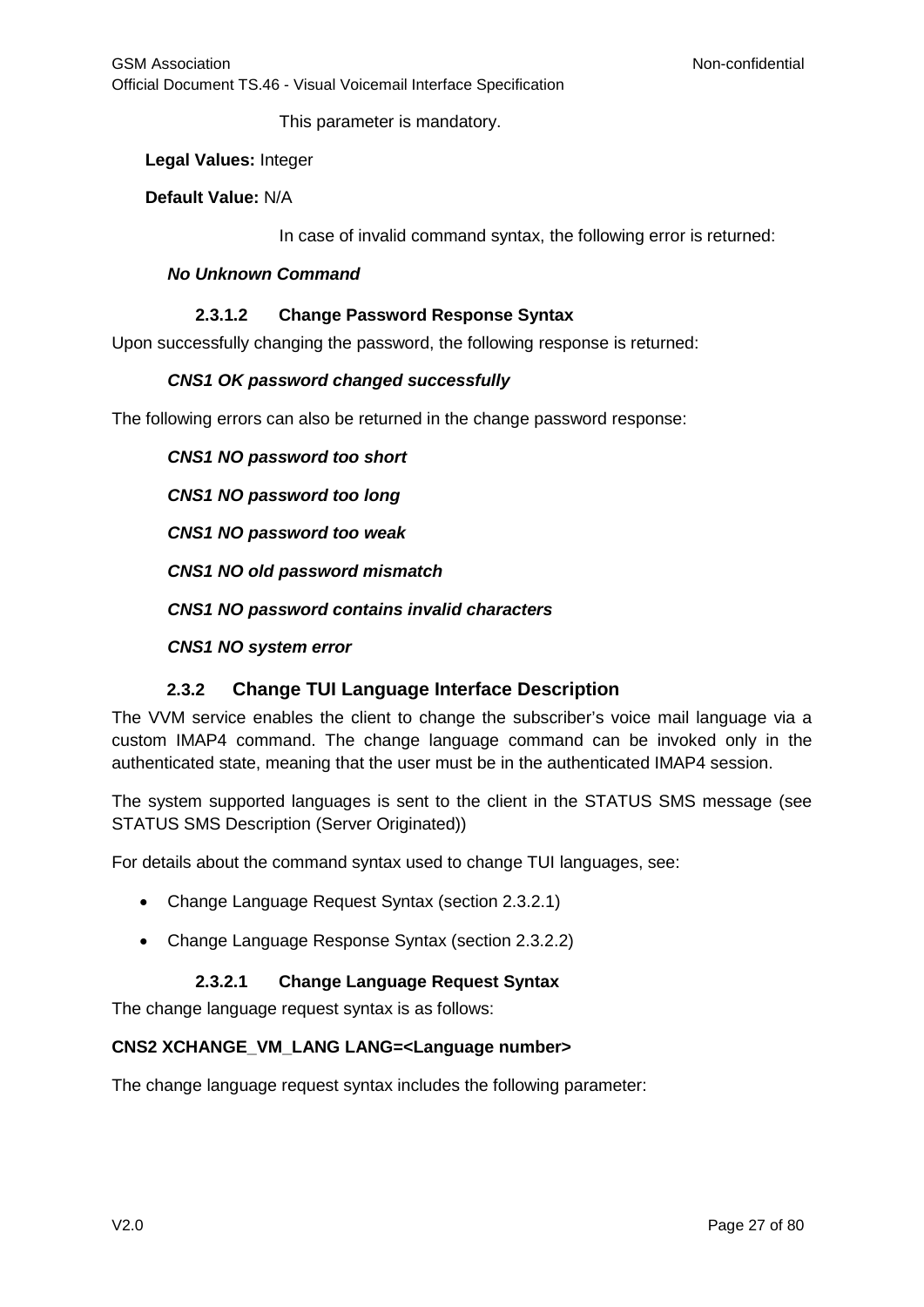## *Lang*

**Description:** Determines the new language, and is one of the system supported languages as returned in the STATUS SMS (see STATUS SMS Description (Server Originated)).

This parameter is mandatory.

**Legal Values:** String maximum 5 digits in the following format:

<lang code>.<variant>

The "lang code" is an ISO 639-2 value, 3 characters max

The "variant" is optional and is one (values 0 to 9) digit indicating a speech characteristic or accent extension (for example a male or female voice). The definition of the variant value will be configured in the VVM client and server sides according to the operator policies and requirements.

Examples of valid values: Lang=eng

Lang=eng.1

## **Default Value:** N/A

In case of invalid command syntax, the following error message is returned:

#### *No unknown command*

## **2.3.2.2 Change Language Response Syntax**

Upon a successful language change, the following response is returned:

## *CNS2 OK language changed successfully*

The following possible errors can also be returned in the change language response:

#### *CNS2 NO invalid language*

#### *CNS2 NO system problem*

## **2.3.3 Generic Feature Change: Interface Description**

<span id="page-27-0"></span>The VVM service enables the client to configure operator specific services on the Voicemail Server. This could be for example toggling on/off the possibility for the mailbox to receive voicemail deposits (so called "box mode"). The VVM service enables the client to send a 2-byte generic options string via a custom IMAP4 command. For the example above, the operator could define that the first bit of the options string defines whether the voice mailbox should accept incoming messages. The generic feature change command can be invoked only in the authenticated state, meaning that the user must be in the authenticated IMAP4 session.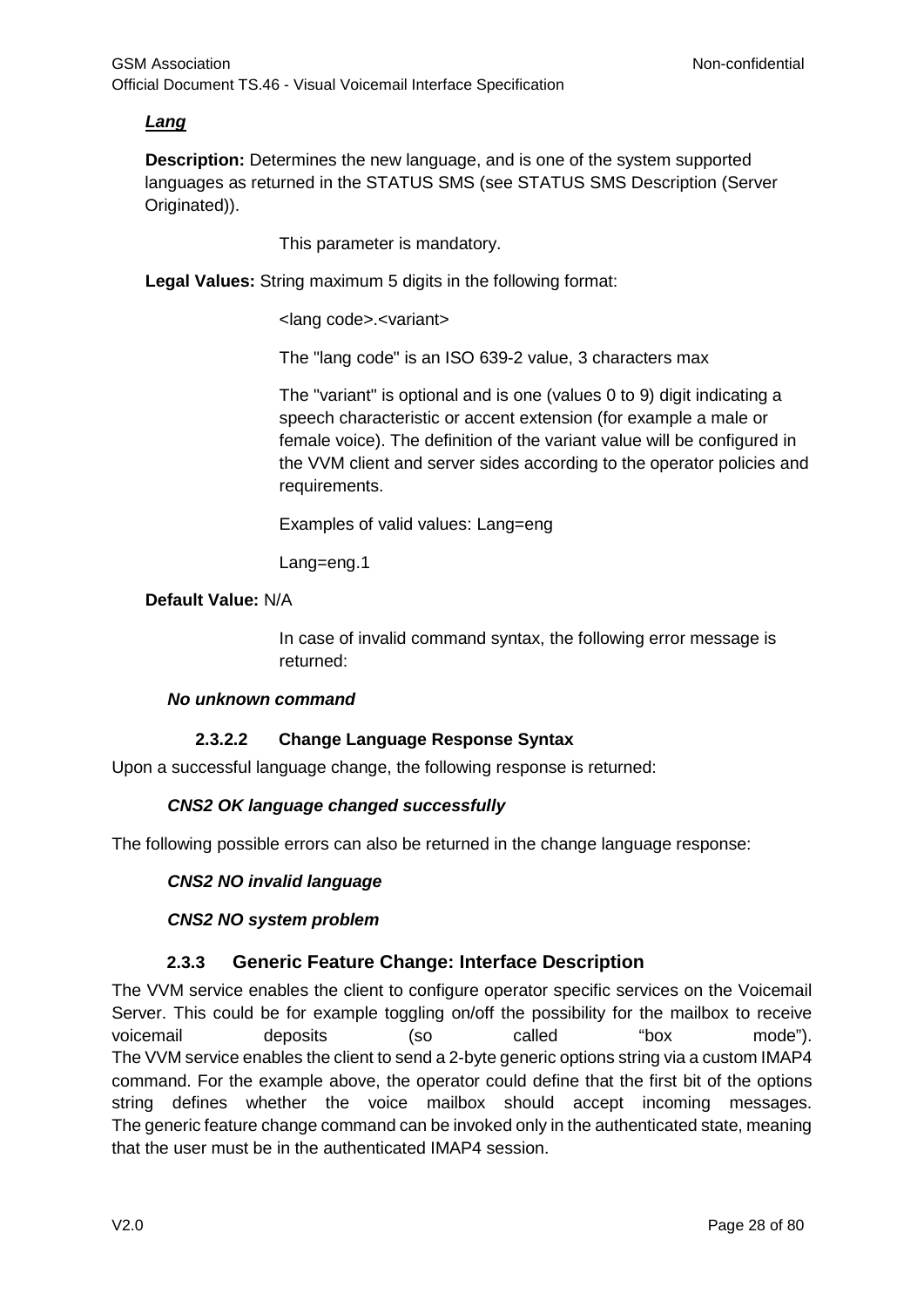For details about the command syntax used for the generic feature change, see:

- Change Generic Options String Request Syntax (section [2.3.3.1\)](#page-28-1)
- Change Generic Options String Response Syntax (section [2.3.3.2\)](#page-28-2)

## **2.3.3.1 Change Generic Options String Request Syntax**

<span id="page-28-1"></span>The change generic options string syntax is as follows:

#### **CNS6 XCHANGE\_GEN\_OPTIONS\_STRING OPTIONSSTRING=<optionsstring>**

The change options string request syntax includes the following parameter:

#### *optionsstring*

**Description:** Determines the value of the operator specific options string.

This parameter is mandatory.

**Legal Values:** HexString 4 characters :

Examples of valid values: option string = "aaff"

#### **Default Value:** N/A

In case of invalid command syntax, the following error message is returned:

#### *No unknown command*

## **2.3.3.2 Change Generic Options String Syntax**

<span id="page-28-2"></span>Upon a successful options string change, the following response is returned:

## *CNS6 OK optionsstring changed successfully*

The following possible errors can also be returned in the options string change response:

#### *CNS6 NO invalid value*

## *CNS6 NO system problem*

## <span id="page-28-0"></span>**2.4 Close NUT Interface Description**

If available, the New User Tutorial (NUT) is implemented in the client. It is usually played the first time the user uses the VVM application if the subscriber status is "new subscriber" (see STATUS SMS Description (Server Originated)). The VVM service enables the client to disable the New User Tutorial (NUT) flag in the server via a custom IMAP4 command to change the provisioning status of the customer in order for the server to avoid re-playing the TUI NUT. The CLOSE NUT command can be invoked only in the authenticated state, meaning that the user must be in the authenticated IMAP4 session.

For details about the command syntax used to change TUI languages, see:

• CLOSE NUT Request Syntax (2.4.1)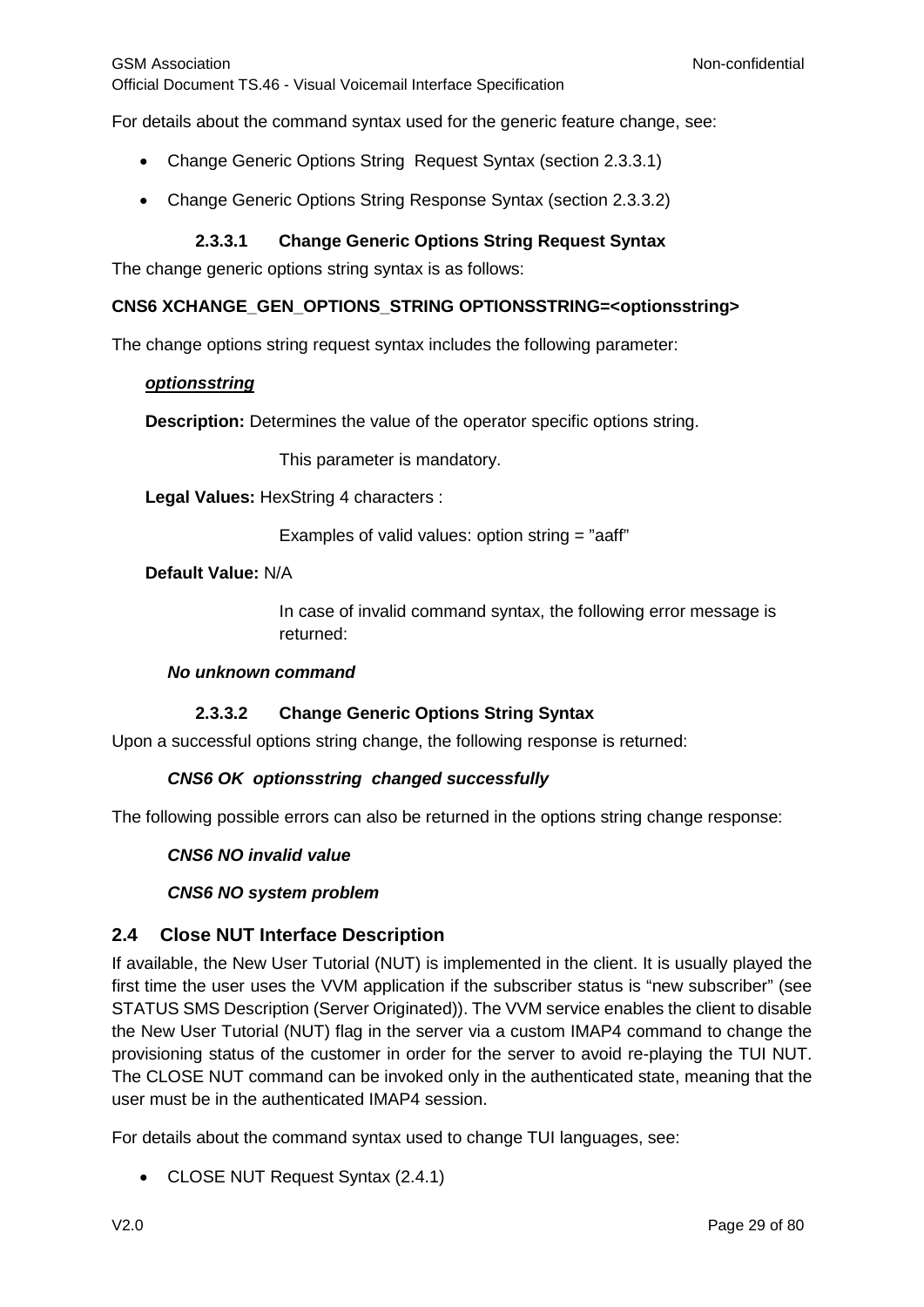• CLOSE NUT Response Syntax (section 2.4.2)

## **2.4.1 Close NUT Request Syntax**

<span id="page-29-0"></span>The CLOSE NUT request syntax is as follows:

## *CNS3 XCLOSE\_NUT*

In case of invalid command syntax, the following error is returned:

#### *No unknown command*

## **2.4.2 Close NUT Response Syntax**

<span id="page-29-1"></span>Upon successful NUT CLOSE, the following response is returned:

## *CNS3 OK NUT closed*

Note: A successful CLOSE NUT command changes the VVM subscriber provisioning status and triggers a STATUS SMS message (see STATUS SMS Description (Server Originated)).

The following error can also be returned as part of the CLOSE NUT response:

## *CNS3 NO system error*

## <span id="page-29-2"></span>**2.5 On Demand Audio Message Transcription Command Services**

The VVM service enables the client to order an audio message transcription via a custom IMAP4 command. It allows also START/STOP the transcription service.

For details about the command syntax used to trigger the transcription, see:

- On-demand transcription Request Syntax (section 2.5.1)
- On-demand transcription response Syntax (section 2.5.2)

For details about the command syntax used to START/STOP the service, see:

- START/STOP service request Syntax (section 2.5.3)
- START/STOP service response Syntax (section 2.5.4)

## **2.5.1 On-Demand Transcription Request Syntax**

<span id="page-29-3"></span>The on-demand transcription request syntax is as follows:

## *CNS4 XTRANSCRIBE\_ UID=< UID>*

The on-demand transcription request syntax includes the following parameter:

#### *UID*

**Description:** Determines UID of the audio message to be transcribed on-demand

This parameter is mandatory.

**Legal Values:** UID as defined in RFC 3501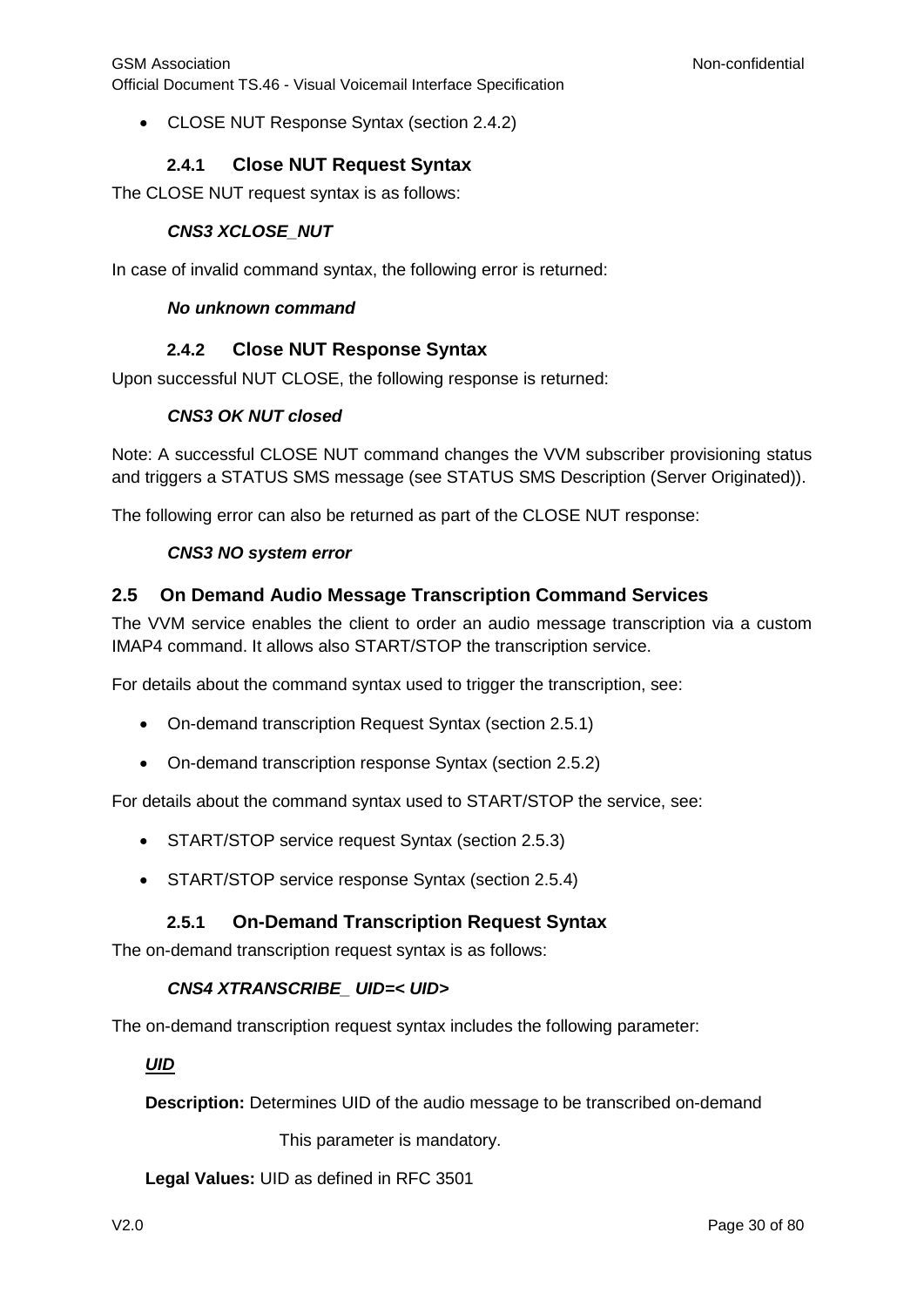## **Default Value:** N/A

In case of invalid command syntax, the following error message is returned:

#### *No unknown command*

## **2.5.2 On-Demand Transcription Response Syntax**

<span id="page-30-0"></span>Upon a successful on-demand transcription request, the following response is returned:

## *CNS4 OK Transcription order sent successfully*

The following possible errors can also be returned in the on-demand transcription response:

#### *CNS4 NO invalid UID*

#### *CNS4 NO transcription service not available*

#### *CNS4 NO system error*

## **2.5.3 Automatic Transcription Service START/STOP Request Syntax**

<span id="page-30-1"></span>The VVM service allows the VVM client to control the automatic transcription service status. While the automatic transcription service is enabled, every new voice message deposited to the mailbox will be transcribed.

The automatic transcription START/STOP request syntax is as follows:

## *CNS5 XTRANSCRIPTION\_SERVICE\_ STATE=<START|STOP> EXP\_DATE=<date> SUB\_DURATION=<duration>*

The command includes the following parameter:

## *STATE*

**Description:** Determines the requested state of the automatic transcription service.

**Legal Values:** "START" or "STOP" strings

#### **Default Value:** N/A

In case of invalid command syntax, the following error message is returned:

#### *No unknown command*

## *EXP\_DATE*

**Description:** Determines the requested expiration date of the automatic transcription service. This header is optional.

**Legal Values:** A date in the format YYYY-MM-DD (e.g. 2019-01-25)

#### **Default Value:** N/A

In case of invalid command syntax, the following error message is returned: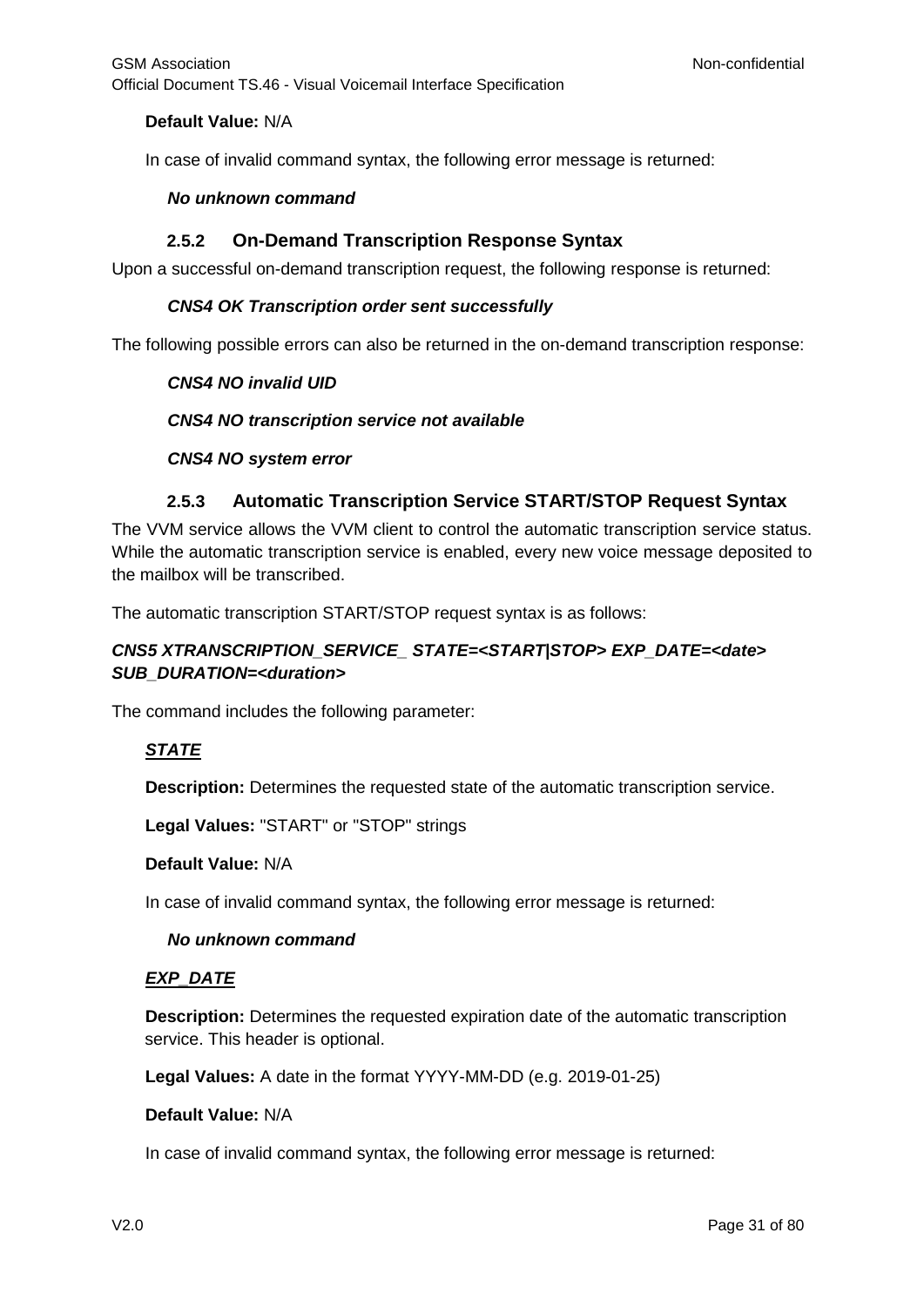## *No unknown command*

## *SUB\_DURATION*

**Description:** Determines the requested subscription duration (expressed in months) of the automatic transcription service. This header is optional.

**Legal Values:** Numeric value from "1" to" 24"

#### **Default Value:** N/A

In case of invalid command syntax, the following error message is returned:

## *No unknown command*

## **2.5.4 Automatic Transcription Service START/STOP Response Syntax**

<span id="page-31-0"></span>Upon a successful automatic transcription state change request, the following response is returned:

## *CNS5 OK Transcription service is now <state>. Validity <EXP\_DATE>.*

Where <state> is either "stopped" or "started".

Where <EXP\_DATE> is the value of the expiration date of the service in the format of YYYY-MM-DD (e.g. 2019-01-25).

The following possible errors can also be returned in the response:

#### *CNS5 NO Transcription service remains unchanged*

*CNS5 NO Transcription service unreachable*

## *CNS5 NO system error*

## <span id="page-31-1"></span>**2.6 Guidelines For Greetings And Voice Signature Management**

The VVM service enables the client to manage personalised greetings and voice signatures. Not all voice mail users want to leave a fully personalised greeting. The Voice Signature (VS) option allows users to leave a very short recording typically a couple of seconds long. The Voice Mail System would use this message, the voice signature, to replace the phone number in the default system voice mail greeting that a user hears when the call is diverted to the voice mail system. Thus, for example, instead of hearing the response "You have reached the mailbox of 12345678910, please leave a message after the beep", one would hear "You have reached the mailbox of Michel Arnaud, please leave a message after the beep".

Greetings (personalised and VS) are stored in the server in the subscriber's Greetings Folder, in the format of a multipart-mixed message with an audio attachment. Personalised greetings and VS are distinguished by a specific header, as described in section 2.6.3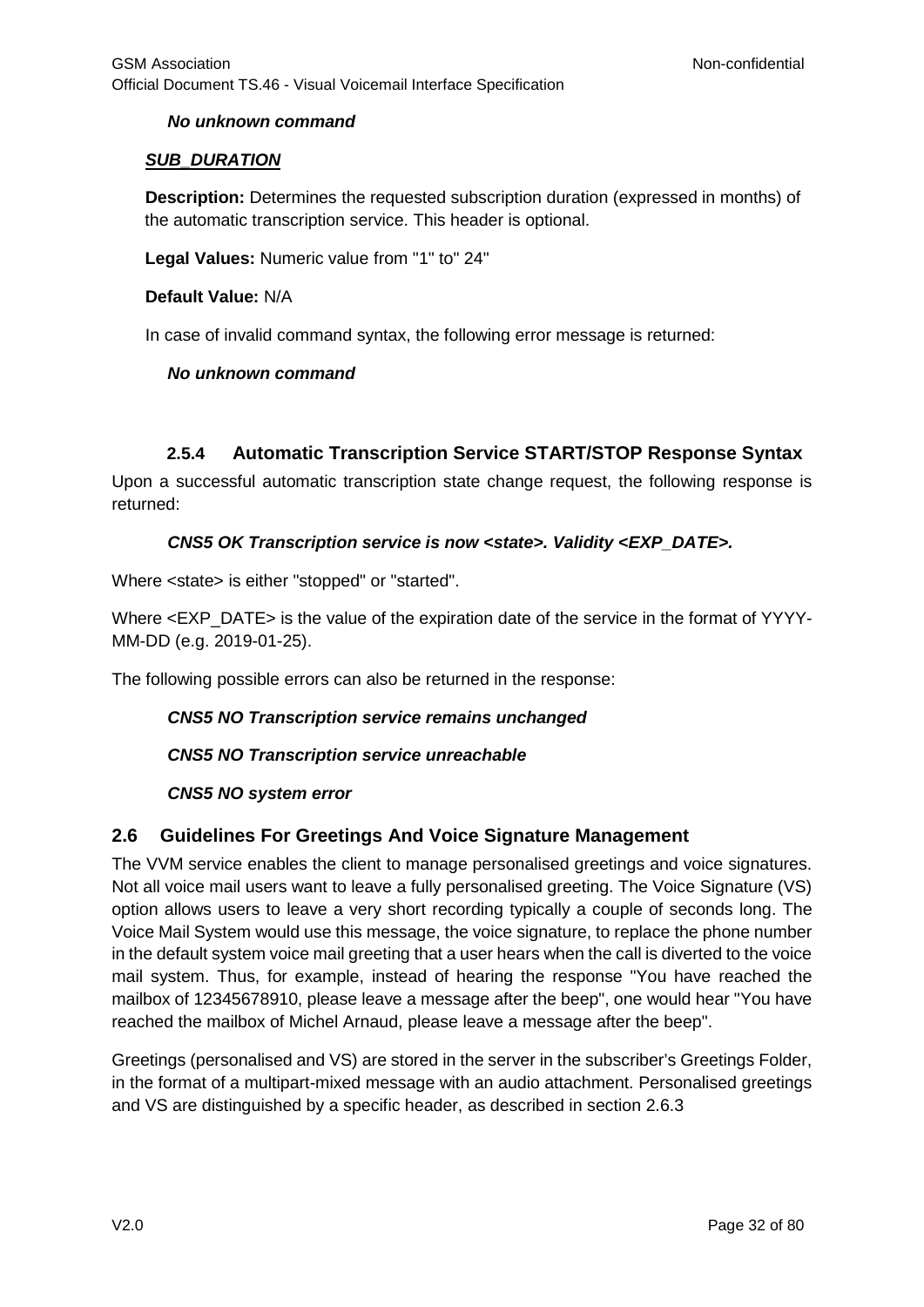Several personalised greetings or VS can be flagged as "ON". This flag indicates to the server that these messages are to be used by the voice mail system in the TUI session, according to the voice mail logic.

If several greetings of the same type are simultaneously flagged as (\$CNS- Greeting-On) the voice mail system will play the one with the smallest message-sequence. If no personalised greeting or VS are flagged as (\$CNS- Greeting-On) then the default system voice mail greeting will be played by the voice mail system.

Greeting headers that require specific values and are set by the VVM client are described in section 2.6.3

See the following for details about how to upload or delete greetings or VSs from the Greetings Folder on the VVM server:

- Uploading a Greeting or VS section 2.6.1
- Deleting a Greeting or VS section 2.6.1

Note:

Greeting management error responses are formatted according to the IMAP4 standard.

In order to perform actions on the Greetings folder, the client application must issue the SELECT GREETINGS command.

The client application must not perform STATUS command on the Greetings Folder.

## **2.6.1 Uploading a Greeting or VS**

<span id="page-32-0"></span>This procedure describes how to upload a personalised greeting or VS to the Greetings Folder.

How:

- 1. Use the IMAP4 APPEND command to append the message to the Greetings Folder.
- 2. In order to activate a greeting, set the \$CNS-Greeting-On flag.

Note:

The VVM client can append several personalised greetings and several VS to the Greetings folder, up to the quota limit.

The flag can be set as part of the APPEND command or with a dedicated store command.

The client must limit the recorded greeting or VS length according to the maximum greeting or VS length received in the STATUS SMS message (see STATUS SMS Description (Server Originated)).

## **2.6.2 Deleting a Greeting or VS**

<span id="page-32-1"></span>This procedure describes how to delete a greeting or VS from the Greetings Folder.

How: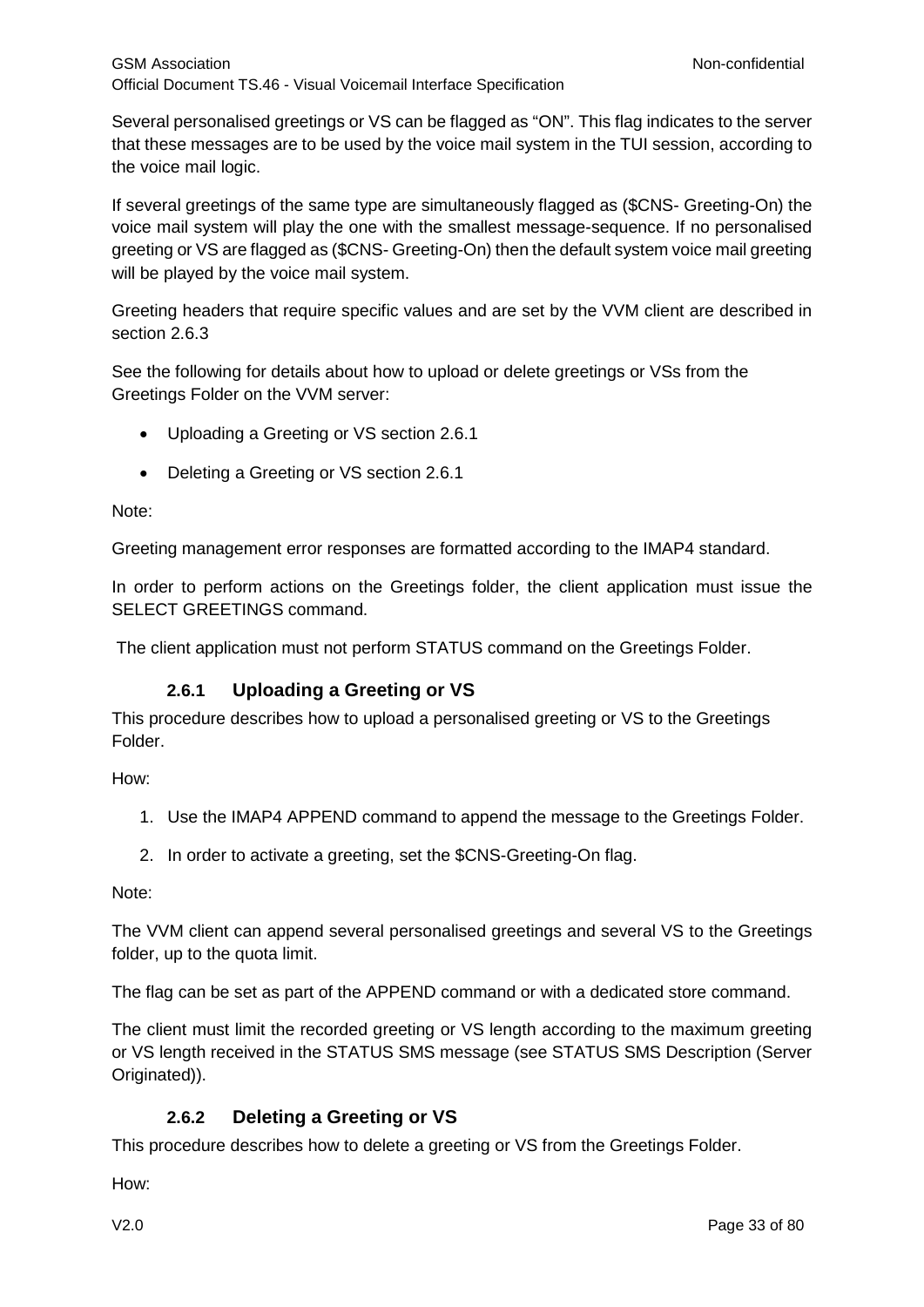- 1. Flag the greeting or VS as deleted.
- 2. Send the Expunge command.

Note:

Deleted greetings or VS flagged as **(\$CNS-Greeting-On)** are not played by the VVM system, and the default greeting is played instead.

## **2.6.3 Greeting Header Reference**

<span id="page-33-0"></span>The following greeting and VS headers require specific values, and must be set by the client.

#### *X-CNS-Greeting-Type*

**Description:** Determines the greeting type. This header is mandatory.

**Legal Values: normal-greeting** For Personalised greeting

**voice-signature** For VS (Name greeting)

**busy-greeting** For a personalised greeting when busy. If not recorded, normal greeting is used. If recorded, the normal greeting is used for the "no-answer" case, and the busy-greeting used for the "busy" case.

**extended-absence-greeting** If this greeting is flagged "on", it takes precedence over "normal" and "no-answer" greetings.

#### **Default Value:** N/A

#### *From*

**Description:** The phone number@Domain of the message sender.

This header value is ignored by the server.

**Legal Values:** N/A

**Default Value:** N/A

*Subject*

**Description:** Defines the message subject.

This header value is ignored by the server.

**Legal Values:** N/A

**Default Value:** N/A

#### *Content-Type*

**Description:** Determines the message content type.

This header is mandatory and appears in the message header and in the MIME part header.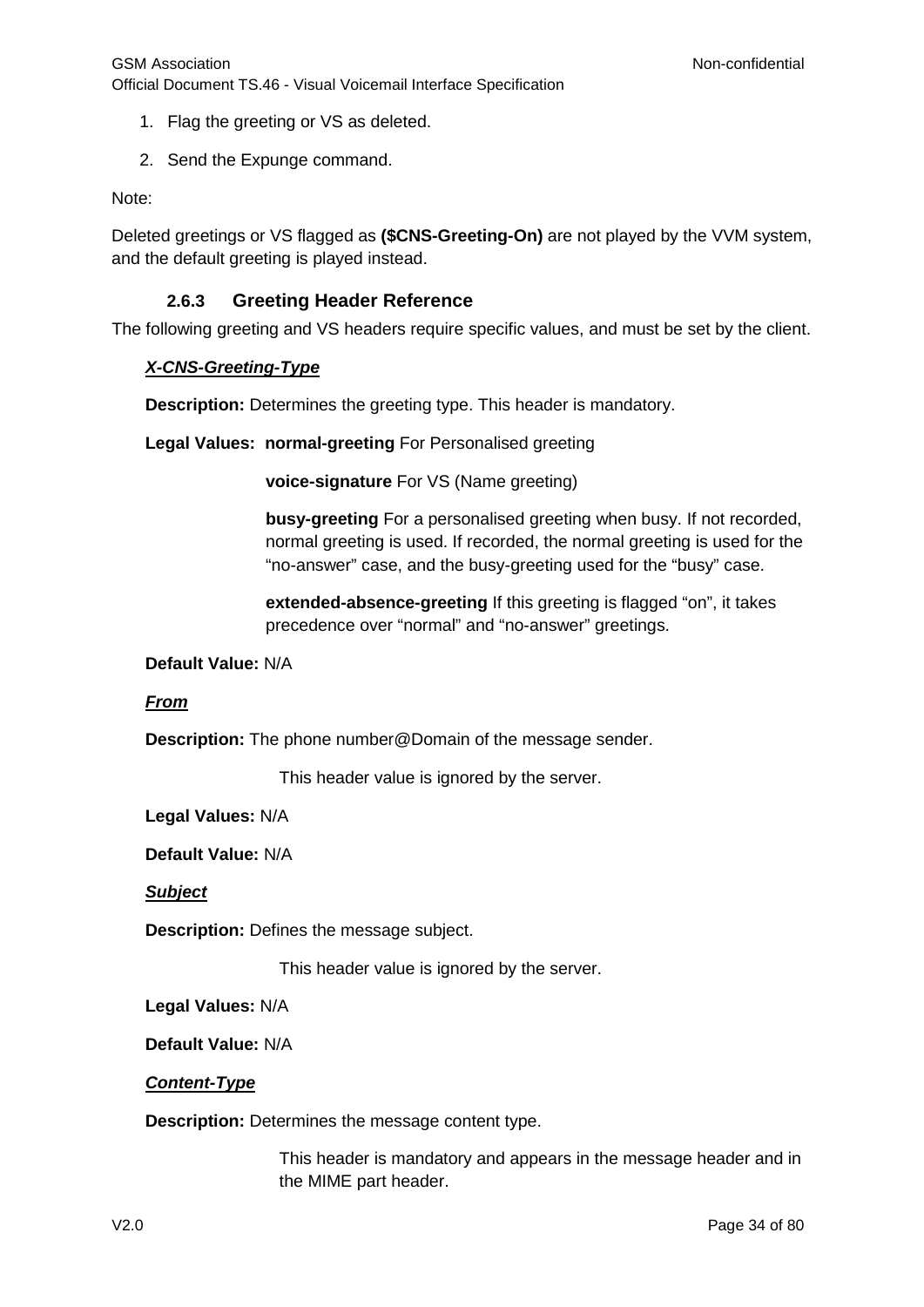The greeting must include a single voice attachment at the root level only.

**Legal Values:** Message header content-type: multipart/mixed; [boundary=<br/>>boundary -string>]

MIME part content-type (must be encoded in base64):

The valid values are the audio MIME types in Table 8 Supported Attachment Formats

**Default Value:** N/A

*To*

**Description:** Defines the message addressee.

This header value is ignored by the server.

**Legal Values:** N/A

**Default Value:** N/A

*MIME-Version*

**Description:** Defines the MIME version.

This header is mandatory.

**Legal Values:** 1.0

**Default Value:** N/A

*Content-Transfer-Encoding*

**Description:** Defines the content transfer encoding.

This header is mandatory.

**Legal Values:** base64

**Default Value:** N/A

## <span id="page-34-0"></span>**2.7 Provisioning Status**

The provisioning status of a subscriber determines their access level to VVM services.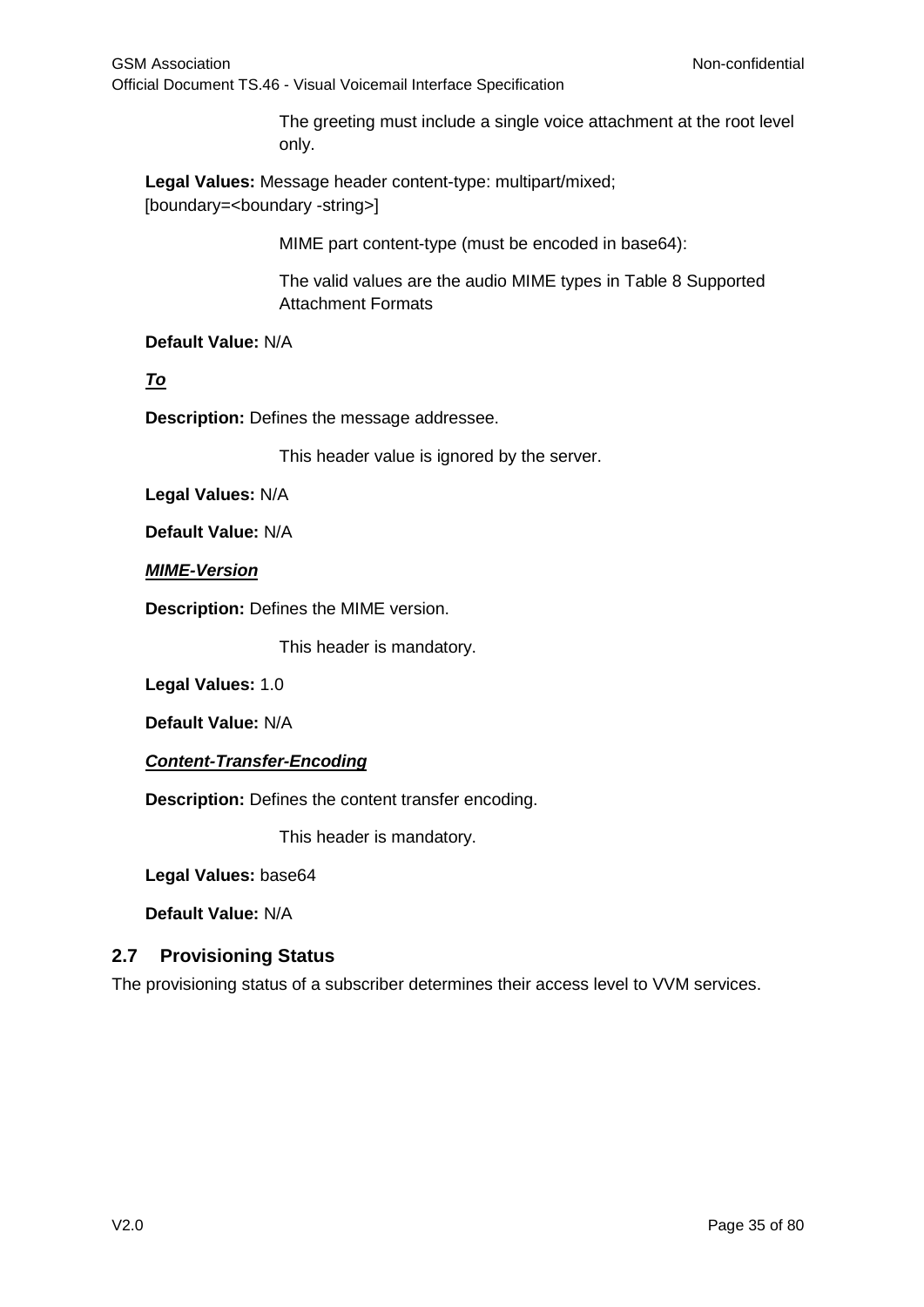GSM Association **Non-confidential** Official Document TS.46 - Visual Voicemail Interface Specification



**Figure 1: VVM Provisioning Status Transitions**

Table 9 below describes the possible status of VVM provisioning.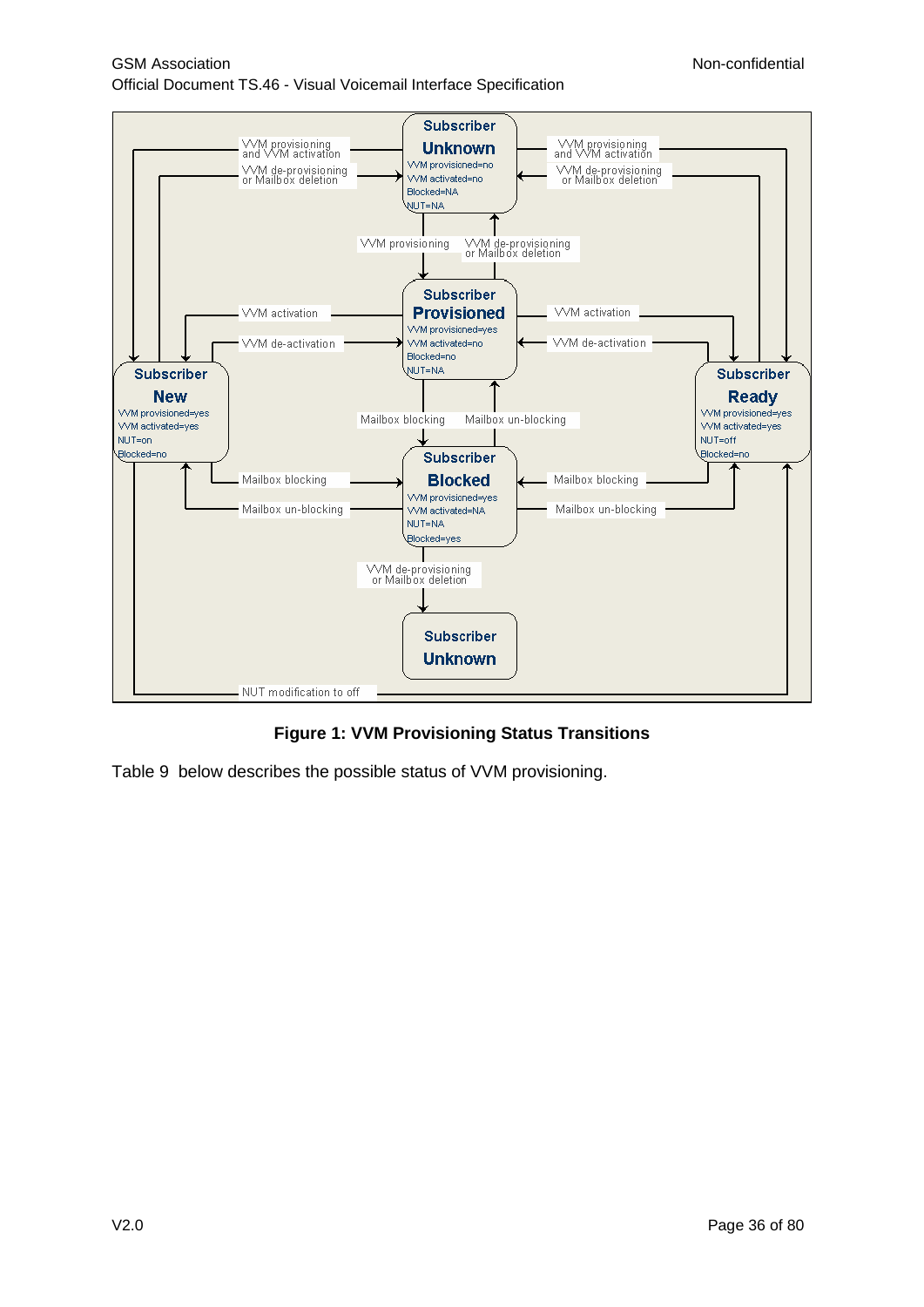Official Document TS.46 - Visual Voicemail Interface Specification

| <b>VVM</b>                              | <b>Description</b>                                                                                                                                                               | <b>VVM Service Impact</b>                                                                                                                                                                                                                                                                                                                                                                                                                                            |
|-----------------------------------------|----------------------------------------------------------------------------------------------------------------------------------------------------------------------------------|----------------------------------------------------------------------------------------------------------------------------------------------------------------------------------------------------------------------------------------------------------------------------------------------------------------------------------------------------------------------------------------------------------------------------------------------------------------------|
| <b>Provisioning</b><br><b>Status</b>    |                                                                                                                                                                                  |                                                                                                                                                                                                                                                                                                                                                                                                                                                                      |
| <b>Subscriber</b><br><b>Unknown</b>     | The subscriber is not<br>provisioned to the VVM<br>service or does not have<br>a mailbox in the voice<br>mail system                                                             | VVM service is not active:<br>• SYNC SMS will not be sent from the server.<br>The server may send legacy notifications for voice<br>$\bullet$<br>mail deposit.<br>STATUS SMS may be sent from the server.<br>$\bullet$<br>The client must not initiate IMAP4 sessions.<br>$\bullet$<br>The server will block IMAP4 session initiation<br>$\bullet$<br>attempts.                                                                                                      |
| <b>Subscriber</b><br><b>Provisioned</b> | The subscriber is<br>provisioned to the VVM<br>service, while the VVM<br>service is not activated<br>yet.                                                                        | VVM service is temporarily not active:<br>• SYNC SMS will not be sent from the server.<br>The server may send legacy notifications for voice<br>$\bullet$<br>mail deposit.<br>STATUS SMS may be sent from the server.<br>$\bullet$<br>The VVM server will block IMAP4 session<br>$\bullet$<br>initiation attempts.<br>The VVM client may send activate SMS to change<br>$\bullet$<br>provisioning status to New or Ready.                                            |
| <b>Subscriber</b><br><b>New</b>         | The subscriber is<br>provisioned to the VVM<br>service, and the VVM<br>service is active, while<br>the subscriber has not<br>gone through NUT<br>(New User Tutorial)<br>session. | <b>VVM service is active:</b><br>• SYNC SMS may be sent from the server.<br>The server may send legacy notifications for voice<br>mail deposit.<br>STATUS SMS may be sent from the server.<br>The VVM server allows IMAP4 session initiation<br>attempts.<br>The VVM client may issue CLOSE_NUT<br>command (to change provisioning status to<br>READY).<br>The VVM client may send de-activate SMS to<br>$\bullet$<br>change the provisioning status to Provisioned. |
| <b>Subscriber</b><br>Ready              | The subscriber is<br>provisioned to the VVM<br>service, and the VVM<br>service is active, while<br>the subscriber has<br>already gone through<br>NUT session.                    | VVM service is active:<br>SYNC SMS may be sent from the server.<br>The server may send legacy notifications for voice<br>mail deposit.<br>STATUS SMS may be sent from the server.<br>The VVM server allows IMAP4 session initiation<br>attempts.<br>• The VVM client may send de-activate SMS to<br>change the provisioning status to Provisioned                                                                                                                    |
| <b>Subscriber</b><br><b>Blocked</b>     | The subscriber mailbox<br>is Blocked                                                                                                                                             | VVM service is temporarily not active:<br>SYNC SMS may be sent from the server.<br>$\bullet$<br>The server may send legacy notifications for voice<br>$\bullet$<br>mail deposit.<br>STATUS SMS may be sent from the server.<br>$\bullet$<br>The VVM server will block IMAP4 session<br>initiation attempts.                                                                                                                                                          |

### **Table 9: VVM Provisioning States**

## **2.8 VVM SMS Interface Description**

The VVM makes use of SMS for various reasons, e.g. authentication, activation, deactivation, notification of the client of a new unread messages and notification of the server for change in provisioning status.

Technically, this is implemented by using the following types of SMS messages: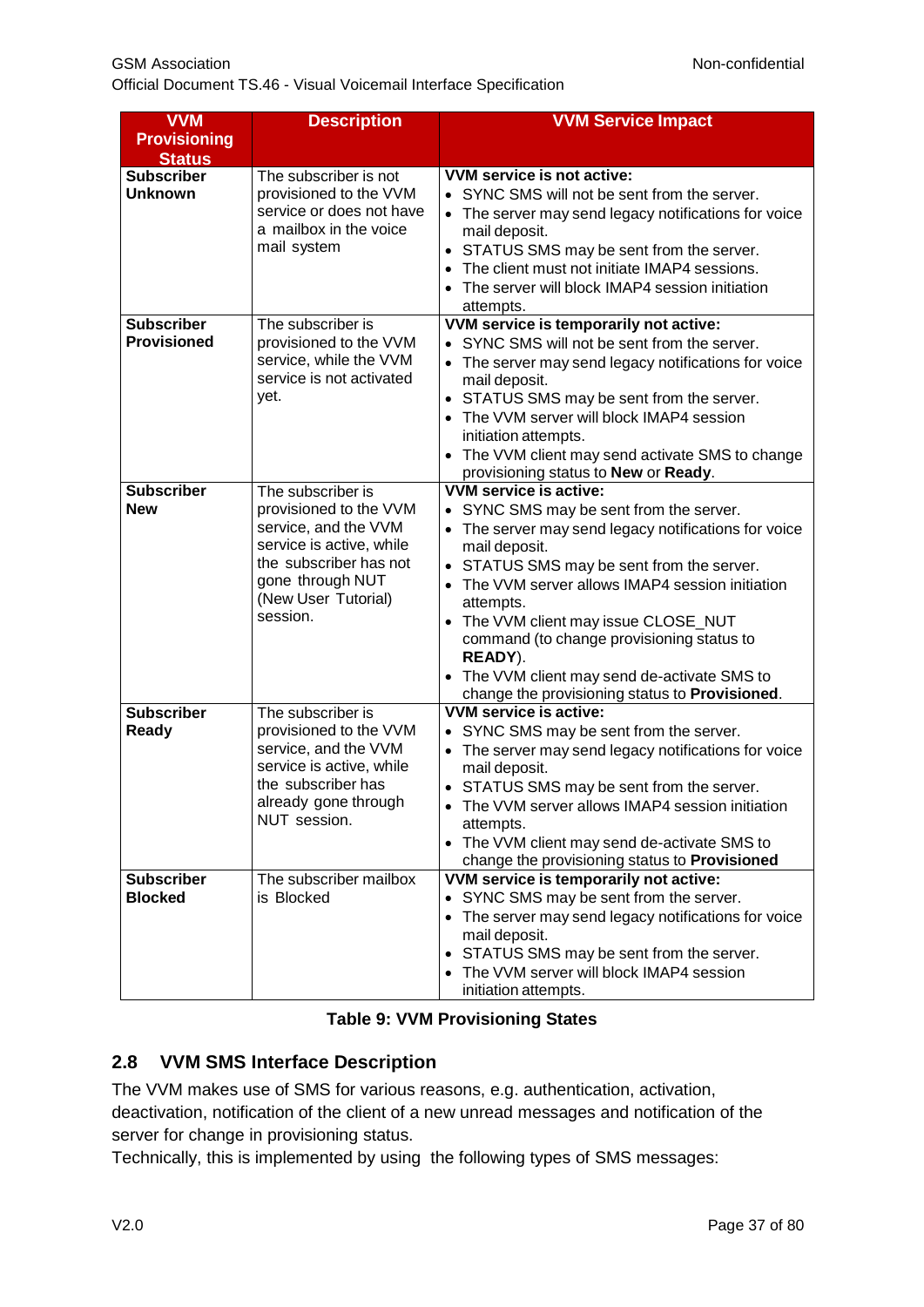- **"Server Originated" SMS Messages:** SMS messages sent to the VVM client to notify the client about a specific event in the subscriber's mailbox or profile. Note: "Mobile Terminated SMS (MT-SMS)" from a mobile network point of view;
- **"Client Originated" SMS Messages**: SMS messages that enable the client to query the system about the subscriber's status, activate and deactivate the service, as well as to set the service notifications on or off. Note: "Mobile Originated SMS (MO-SMS)" from a mobile network point of view.

| <b>No</b>      | <b>Name</b>       | <b>Type</b>              | <b>Name Name</b>                          |
|----------------|-------------------|--------------------------|-------------------------------------------|
|                |                   |                          |                                           |
|                | <b>SYNC SMS</b>   | Server                   | Notifies the client that the status of a  |
|                |                   | Originated               | message or greeting in the mailbox may    |
|                |                   |                          | have been changed (Triggering).           |
| $\overline{2}$ | <b>STATUS SMS</b> | Server                   | Notifies the client that the VVM          |
|                |                   | Originated               | subscriber's provisioning status was      |
|                |                   |                          | changed (Triggering).                     |
| 3              | <b>OTP SMS</b>    | Server                   | Provides the client with the One-Time-    |
|                |                   | Originated               | Password (OTP) that is needed for the     |
|                |                   |                          | registration of the Push-based VVM client |
|                |                   |                          | (Authentication)                          |
| 4              | <b>STATUS SMS</b> | <b>Client Originated</b> | Query the provisioning status of the      |
|                |                   |                          | subscriber                                |
| 5              | <b>ACTIVATE</b>   | <b>Client Originated</b> | Activate the service (Authentication)     |
|                | <b>SMS</b>        |                          |                                           |
| 6              | <b>DEACTIVATE</b> | <b>Client Originated</b> | Deactivate the service                    |
|                | <b>SMS</b>        |                          |                                           |

Altogether, there are the following SMS message types [\(Table 10](#page-37-0) below).

### **Table 10: SMS Message Types**

<span id="page-37-0"></span>The SMS format is based on the Terminal type, which is stored in the subscriber's profile either during the service activation process (see Activate SMS (Client Originated)) or by the operator's customer support.

The VVM service sends the VVM notifications to the client's VVM application port. The notifications have specific characteristics, as described in section [2.8.1](#page-38-0)

Note: Depending on the Terminal type, it is possible to configure the VVM service to send legacy notifications in addition to the VVM notifications, in order to support a scenario in which the VVM subscriber SIM is switched to a non-VVM enabled Terminal that cannot process VVM notifications.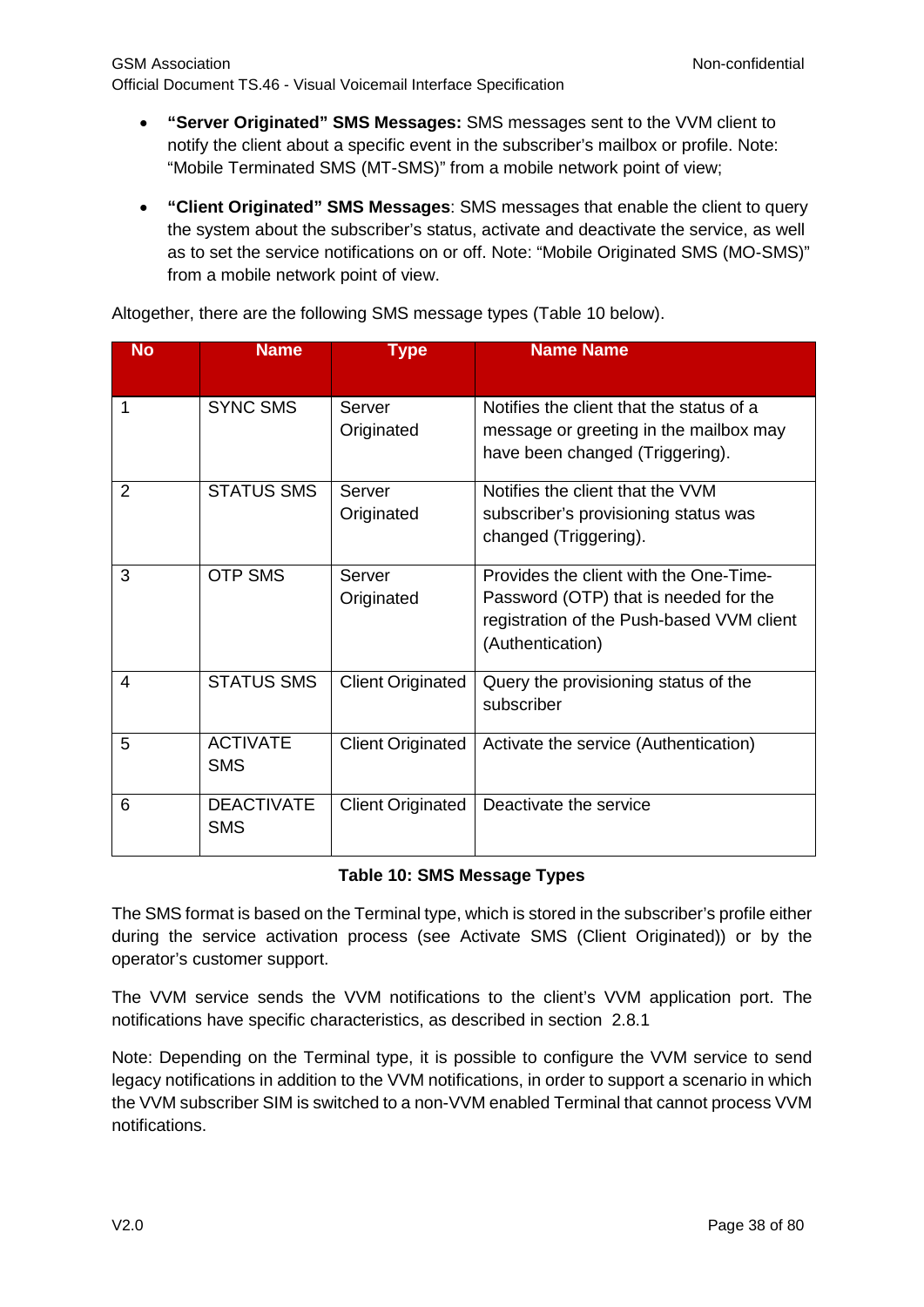If regular notifications are sent in addition to VVM notifications, it is the responsibility of the client to filter out the regular notifications according to the SMS source address or SMS Protocol Identifier.

## **2.8.1 Server Originated SMS Messages: Overview**

<span id="page-38-0"></span>The VVM service sends the following SMS messages to the client:

**SYNC SMS:** Notifies the client that the status of a message or greeting in the mailbox may have been changed.

For details see SYNC SMS Description (Server Originated).

• **STATUS SMS:** Notifies the client that the VVM subscriber's provisioning status was changed.

For details see STATUS SMS Description (Server Originated).

• **OTP SMS:** Provides the client with the One-Time-Password (OTP) that is needed for the registration of the Push-based VVM client.

For details see OTP SMS Description (Server Originated) in section 2.8.5

Server Originated SMS Message Characteristics:

- The maximum length for Server Originated SMS messages is 160 characters for 7bit encoding and 140 characters for 8bit encoding. It is recommended not to exceed the maximum SMS message length.
- If the SMS message exceeds the maximum message length, the Short Message Service Centre (SMSC) for both the operator and the client must support SMS concatenation.
- The outgoing SMS can be configured on the server according to the client type.
- For example, the default SMS configuration of a binary message sent by the server is according to 3GPP TS23.040. An example of such a message is:
	- **ESM class** =  $64$  (for using UDH),
	- **Data coding** =  $4$  (8-bit encoding),
	- **Protocol ID** = 64 (Type 0 message indicating the mobile to acknowledge the message silently),
	- **Application Port Addressing scheme in UDH** = 5 (16bit address)
	- **Destination Application Port Address** = client's listening port on the Terminal by client as defined in [2.8.8](#page-54-0)
	- **Replace flag** = 1 (replace) for the following service types:
		- o For SYNC SMS messages due to Inbox change,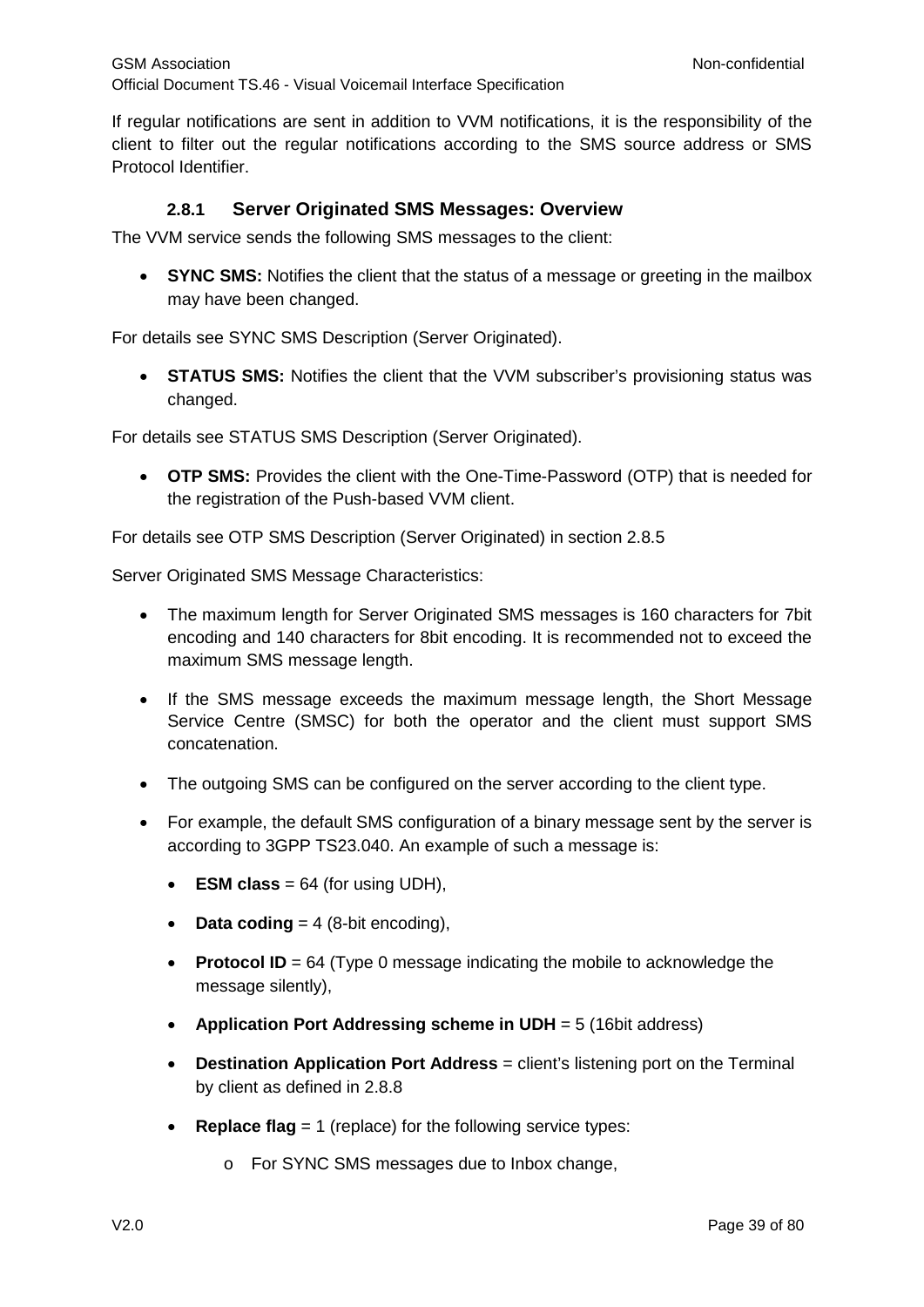- o For STATUS and deactivate response SMS messages,
- o For SYNC SMS messages due to Greeting change.

These SMS parameters can be customised on the server.

### **2.8.2 Client Originated SMS Messages: Overview**

<span id="page-39-0"></span>The client can send SMS messages to the server to do the following:

- **Quer**y the provisioning status of the subscriber, using a STATUS SMS message (see **STATUS SMS** (Client Originated)),
- Activate the service (see **Activate SMS** (Client Originated), section [2.8.7](#page-52-0)
- **Deactivate** the service (see **Deactivate SMS** (Client Originated), section [2.8.8](#page-54-0)

The VVM client sends the SMS messages to a destination number that is configured into the VVM client (see also the field dn in section [2.8.4.2\)](#page-43-0). Upon receiving the VVM client SMS message, the SMSC finds the relevant VVM system and transfers the received SMS as an AT message. The VVM service then sends a response to the VVM client that sent the original message.

Note: The client must not depend on reliable delivery and may retry a command that has not returned a response.

### **2.8.3 SYNC SMS (Server Originated)**

### **2.8.3.1 SYNC SMS Description (Server Originated)**

SYNC SMS messages are sent from the system to the client in order to notify the client that the status of a message or greeting in the mailbox may have changed. A SYNC SMS message will be sent when:

• A new message has been deposited in the subscriber's mailbox,

Additionally, a SYNC SMS may be sent when one or more of the following events occur:

- Message purge due to retention time exceeded,
- TUI session logout,
- Greeting changed via the TUI, including a personalised greeting or VS recorded or deleted.

In the SYNC SMS message, both the Client prefix and Prefix fields are followed by a colon (:), and all other fields are followed by semicolons (;). Each field is represented by the field name, an equal sign (=), and a legal value. Spaces are not allowed between parameters, although parameter values may include spaces.

For details about SYNC SMS notification messages see SYNC SMS Field Reference and SYNC SMS Notification Examples.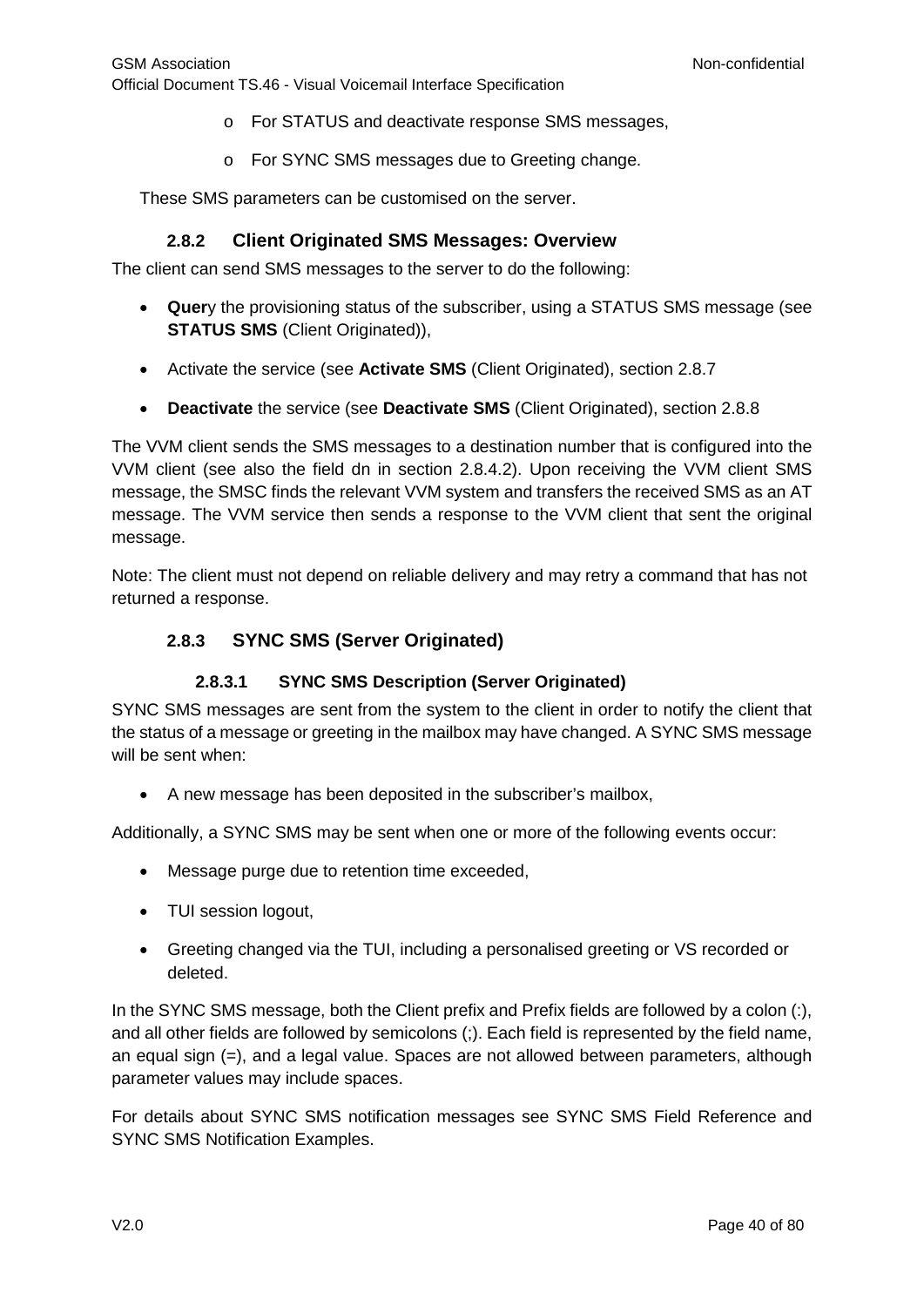#### **2.8.3.2 SYNC SMS Field Reference**

<span id="page-40-0"></span>The following fields are used in SYNC SMS text that is sent to the VVM client:

#### *Client prefix*

**Description:** The definition is dependent on the client. Also see Client prefix in Activate SMS section [2.8.7](#page-52-0)

This field is mandatory.

**Legal Values:** Configurable string, unlimited length, always followed by a colon (:)

**Default Value:** //VVM

#### *Prefix*

**Description:** Determines the SMS type.

This field is always followed by a colon (:).

This field is mandatory.

**Legal Values:** String, maximum four characters

**SYNC** 

**Default Value:** SYNC

#### *ev*

**Description:** Determines the event that triggered the SYNC SMS.

This field is mandatory.

**Legal Values:** String, maximum three characters;

NM = New message deposit, or update of a message with a text transcription,

MBU = Mailbox update, including TUI session end or message purge,

GU = Greetings/VS update.

#### **Default Value:** N/A

*id*

**Description:** Defines the message UID.

This field is returned for new message events only, and the value can be used by the client for the IMAP4 FETCH command, used to retrieve the message.

This field is mandatory.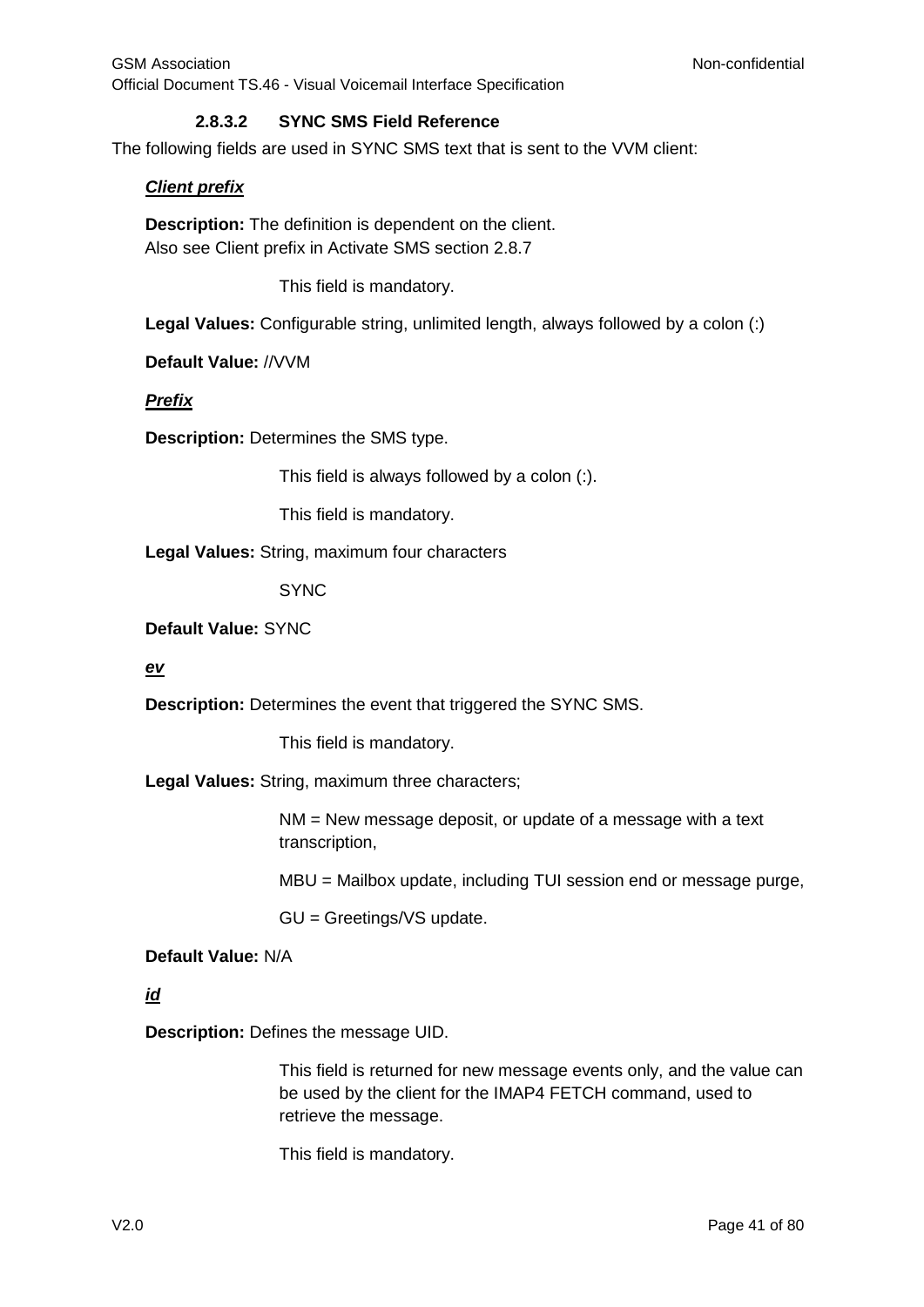**Legal Values:** New message UID, maximum 21 digits.

### **Default Value:** N/A

#### *c*

**Description:** Defines the number of new messages in the inbox.

The client may use this field to show the number of new messages.

This field is mandatory.

**Legal Values:** Integer, maximum five digits.

### **Default Value:** N/A

### *t*

**Description:** Determines the message type. This field is returned for new message events only.

The client may use this field to show the type of message.

This field is mandatory.

**Legal Values:** Maximum length one character;

 $v = \text{Voice}$ .  $o =$  Video.  $f = Fax$ .  $i =$  Infotainment.  $e = FCC$ .

### **Default Value:** N/A

### *s*

**Description:** Defines the message sender (message originator Mobile Subscriber Integrated Services Digital Network Number (MSISDN)).

> This field is returned for new message events only. This field is not returned if the CLI is restricted.

The client may use this field to show the Message sender before initiating IMAP communication.

This field is mandatory.

**Legal Values:** Numeric string (phone number in E164 format), maximum length 29 digits (30 including the null terminator).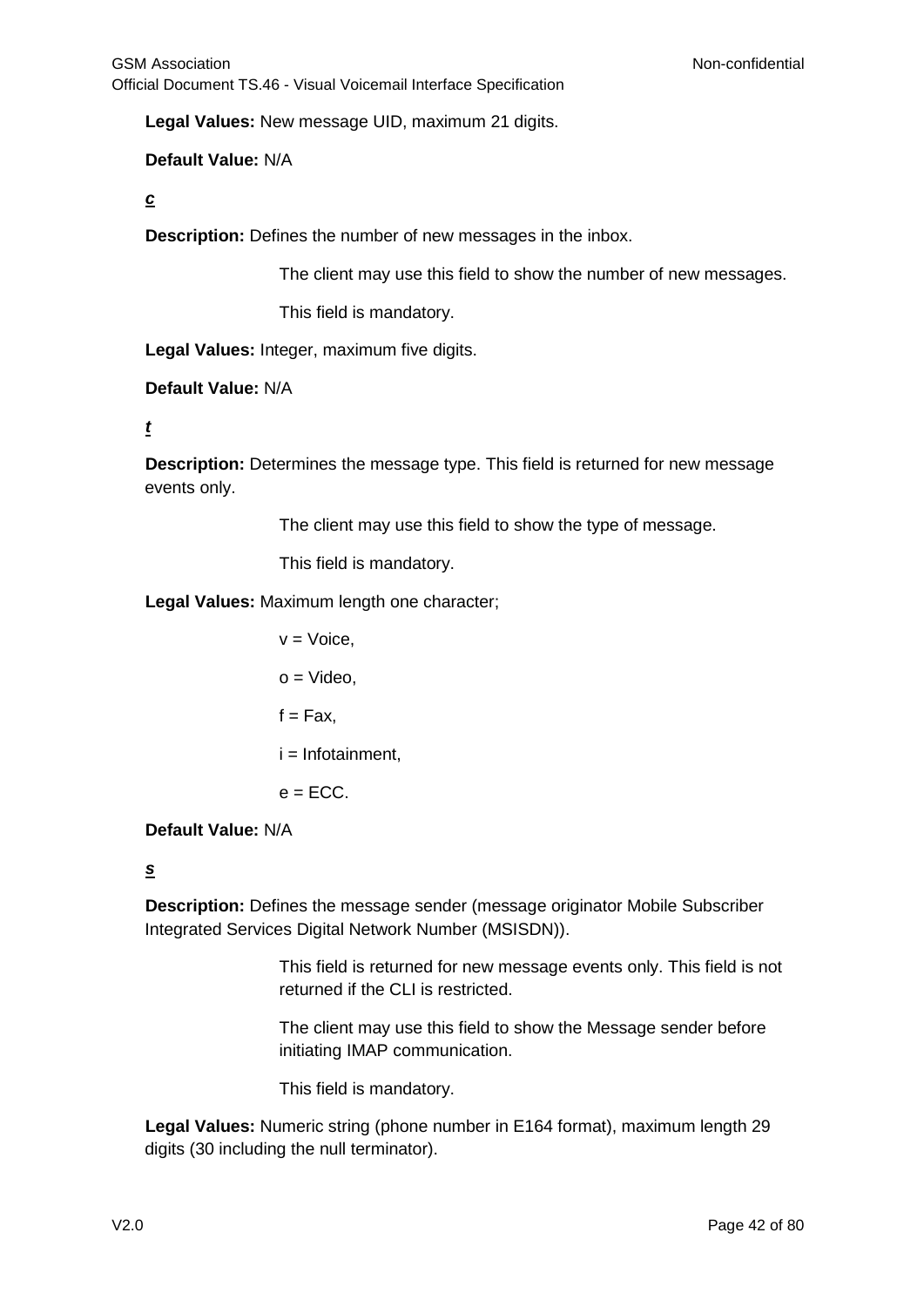### **Default Value:** N/A

### *dt*

**Description:** Defines the deposit date and time, in the time zone of the VM server. This field is returned for new message events only.

> The client may use this field to show the deposit time before initiating IMAP communication.

This field is mandatory.

**Legal Values:** Date and time in DD/MM/YYYY HH:MM TZ format.

Maximum length 22 characters.

### **Default Value:** N/A

Example:

02/08/2008 12:53 +0200

### *I*

**Description:** Determines the message length.

This field is returned for new message events only.

This field is dependent on system configuration, and is used in the default setup. The client may use this field to show the length of message before initiating IMAP communication.

This field is mandatory.

**Legal Values:** Numeric string, maximum five digits, as follows:

Voice, Video, and Infotainment messages: Length in seconds,

Fax messages: Number of pages,

Number and ECC messages: 0.

### **Default Value:** 0

### **2.8.3.3 SYNC SMS Notification Examples**

<span id="page-42-0"></span>The following is an example of Server Originated SYNC SMS notifications:

//VVM:SYNC:ev=NM;id=3446456;c=1;t=v;s=01234567898;dt=02/08/2008 12:53 +0200;l=30

Fields used in the SYNC SMS messages are described in SYNC SMS Field Reference.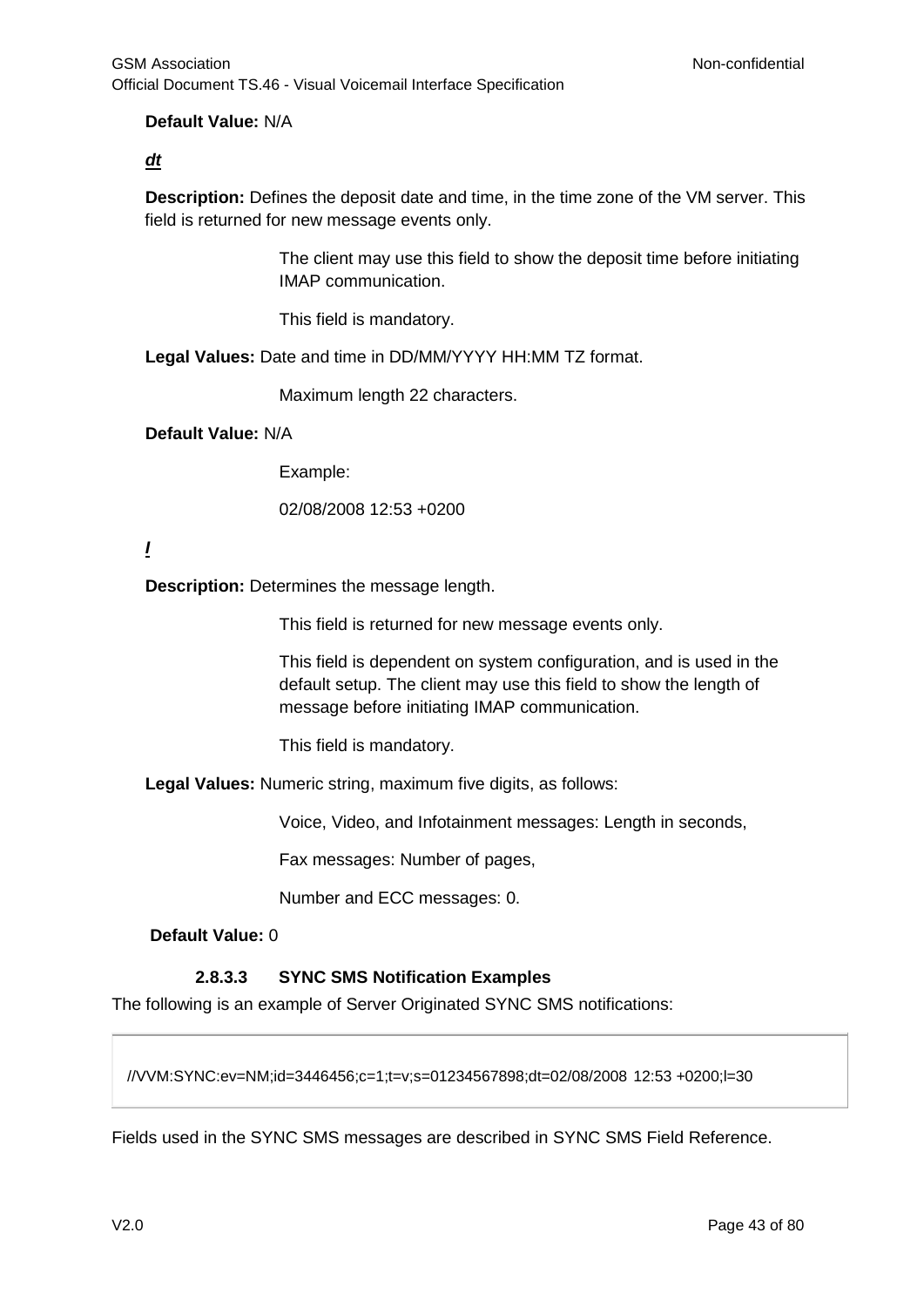## <span id="page-43-1"></span>**2.8.4 STATUS SMS (Server Originated)**

### **2.8.4.1 STATUS SMS Description**

STATUS SMS messages are sent from the system to the client to notify the client about provisioning status changes. The VVM client is also able to query the VVM service for the current status.

For details about provisioning status, see section [2.7](#page-34-0)

In the STATUS SMS message, the mandatory Client prefix field is following by a colon (:), as well as the mandatory Prefix field. All other fields are followed by semicolons (;). Each field is represented by the field name, an equal sign (=), and a legal value. Spaces are not allowed.

For details about STATUS SMS notification messages see STATUS SMS Field Reference and STATUS SMS Field Examples.

### **2.8.4.2 STATUS SMS Field Reference**

<span id="page-43-0"></span>The following fields are used in the STATUS SMS text that is sent to the VVM client:

### *Client prefix*

**Description:** The definition is dependent on the client. Also see Client prefix in Activate SMS section [2.8.7](#page-52-0)

This field is mandatory.

**Legal Values:** Configurable string, unlimited length, always followed by a colon (:).

**Default Value:** //VVM

### *Prefix*

**Description:** Determines the SMS type.

This field is always followed by a colon (:)

This field is mandatory.

**Legal Values:** String, maximum six characters

### **STATUS**

**Default Value:** STATUS

### *st*

**Description:** Determines the subscriber's provisioning status.

For details about provisioning status transitions, see section [2.7](#page-34-0)

This field is mandatory.

Note: Depending on system configuration, the st value may appear between quotation marks.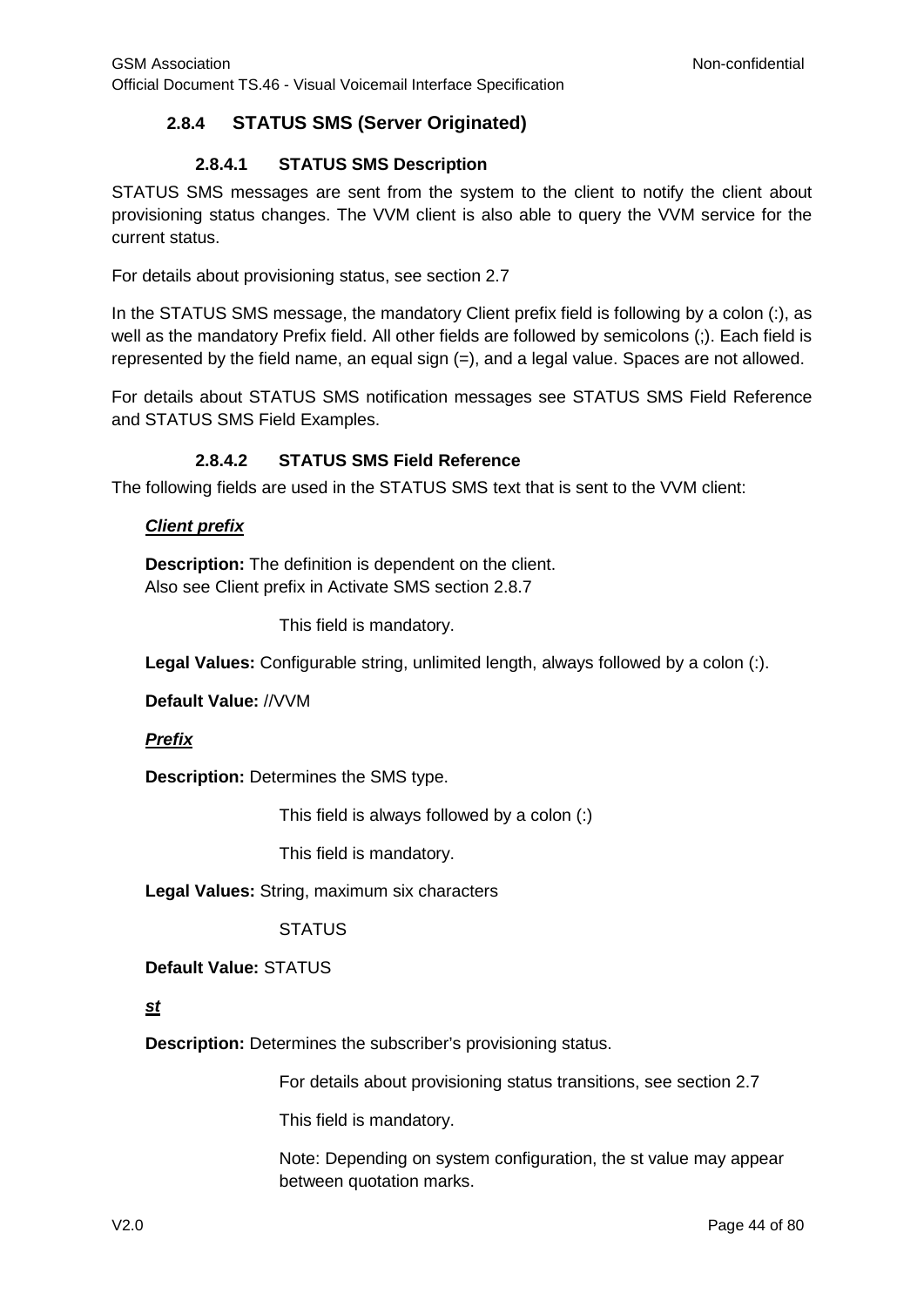For example: st="N"

**Legal Values:** Maximum length one character

- $N =$  Subscriber New
- R = Subscriber Ready
- P = Subscriber Provisioned
- U = Subscriber Unknown
- B = Subscriber Blocked

#### **Default Value:** N/A

#### *rc*

**Description:** Determines the return code. When the VVM provisioning status is unknown one of the following codes is returned:

> Mailbox unknown: The user is unknown by the voice mail system, he does not have any voice mail box provisioned, even with a non- VVM service.

> VVM not provisioned: The user has a voice mail box provisioned on the voice mail system, but he does not belong to a class of service allowing him to use the VVM service.

> VVM not activated: The user has been provisioned with a VVM service on the system but the VVM service activation has failed.

> VVM client unknown: The Client Type or Protocol Version is unknown.

VVM mailbox not initialised: The subscriber's mailbox has not yet been initialized via the TUI, so the VVM service cannot be activated.

This field is mandatory.

**Legal Values:** Maximum length one character;

 $0 =$  Success.

- $1 =$  System error,
- 2 = Subscriber error,
- 3 = Mailbox unknown,
- $4 = VVM$  not activated.
- 5 = VVM not provisioned,
- 6 = VVM client unknown,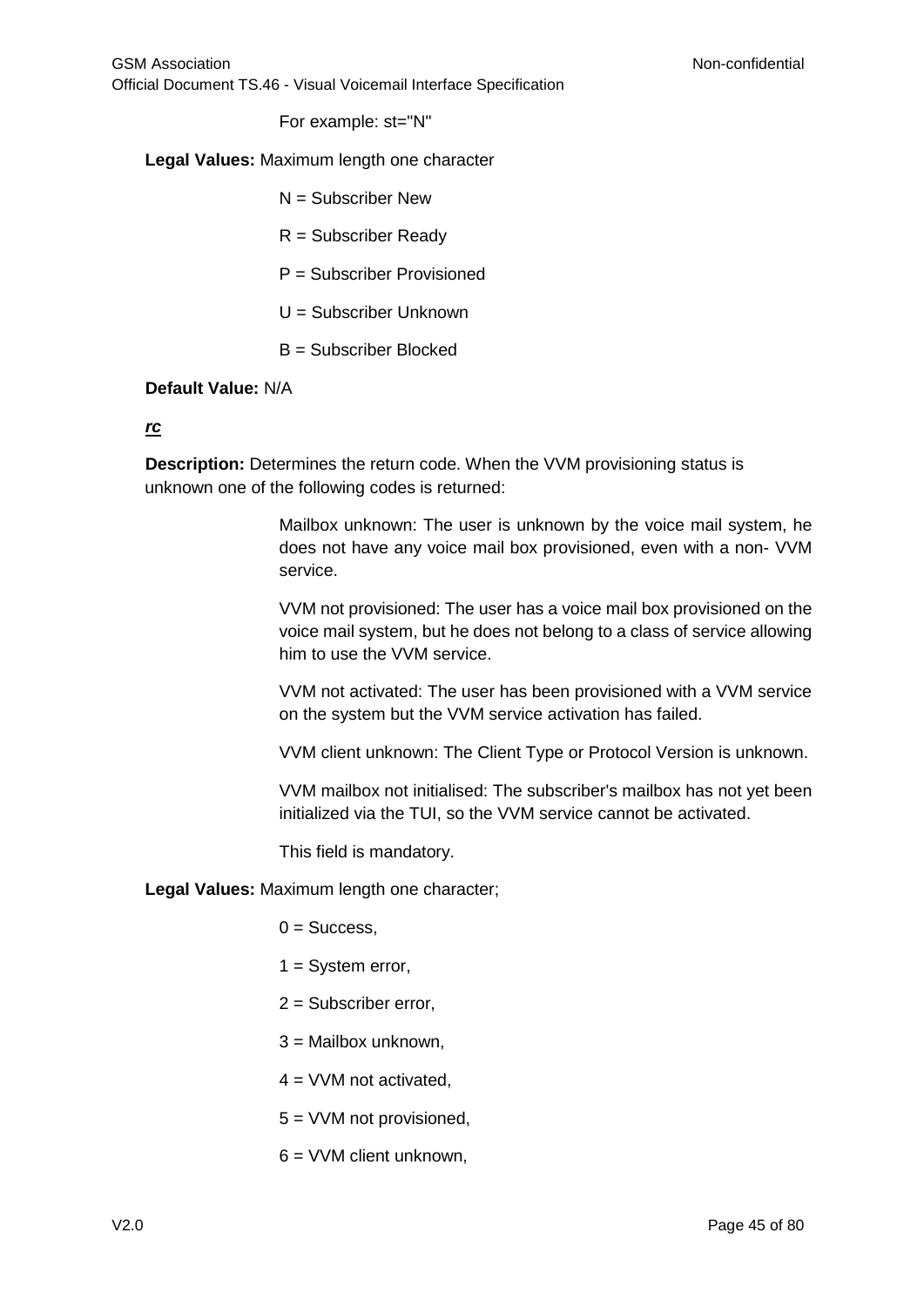7 = VVM mailbox not initialised.

#### **Default Value:** N/A

### *rs*

**Description:** Provide a URL.

This URL may be used by the client to reach a server, in order for the user to subscribe to the VVM service.

This field may be returned when the return code (rc) is "VVM not provisioned".

**Legal Values:** String, maximum 100 characters

**Default Value:** N/A

*srv*

**Description:** Determines the IMAP4/SMTP server IP address or Fully Qualified Domain Name.

This field is mandatory, but is not returned for U and B events (see st).

**Legal Values:** Prefix followed by VVM server IP address or Fully Qualified Domain Name, maximum length 30 characters.

1:<IP address>

2:<FQDN>

**Default Value:** N/A

*tui*

**Description:** Determines the TUI access number.

This field is mandatory.

The client may use this field to show the visual voicemail TUI number.

**Legal Values:** A telephone number, up to 16 digits.

**Default Value:** N/A

*dn*

**Description:** Determines the destination number used for addressing the VVM service. The destination number is used for a client originating SMS. This number is also configured in the Terminal but may be different in value. The VVM client must always use the latest number received from the server.

This field is not returned for U and B provisioning status (i.e. st=U or st=B).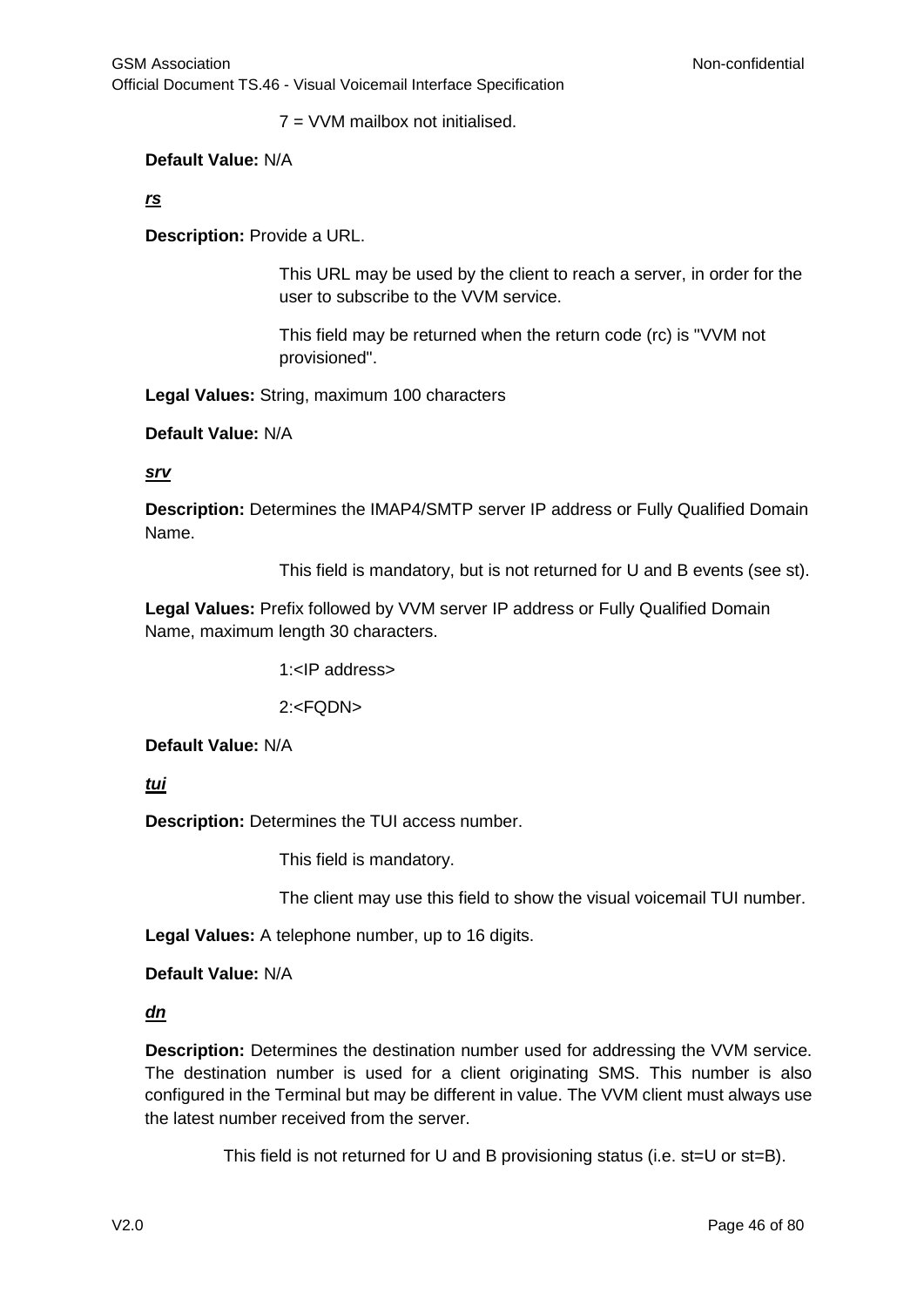GSM Association **Non-confidential** Official Document TS.46 - Visual Voicemail Interface Specification

This field is mandatory.

**Legal Values:** destination number, maximum length 30 characters.

**Default Value:** N/A

#### *ipt*

**Description:** Determines the IMAP4 listening port.

This field is not returned for U and B events (see st).

This field is mandatory.

**Legal Values:** IMAP4 port, maximum length 10 digits.

#### **Default Value:** N/A

### *spt*

**Description:** Determines the SMTP listening port.

The client may use this field for SMTP deposits.

This field is not returned for U and B provisioning status (i.e. st=U or  $st = B$ ).

This field is mandatory.

**Legal Values:** SMTP port, maximum length 10 digits.

0 in case the server does not support SMTP protocol

#### **Default Value:** N/A

#### *"space"*

**Description:** Determines the IMAP4 user name that is used upon LOGIN, including domain.

This field is not returned for U and B events (see st).

This field is mandatory.

**Legal Values:** IMAP4 username, maximum length 50 characters.

**Default Value:** N/A

*pw*

**Description:** Determines the IMAP4 password that is used upon login.

This field is mandatory, but is not returned for U and B events (see st).

**Legal Values:** IMAP4 password, maximum length 30 characters.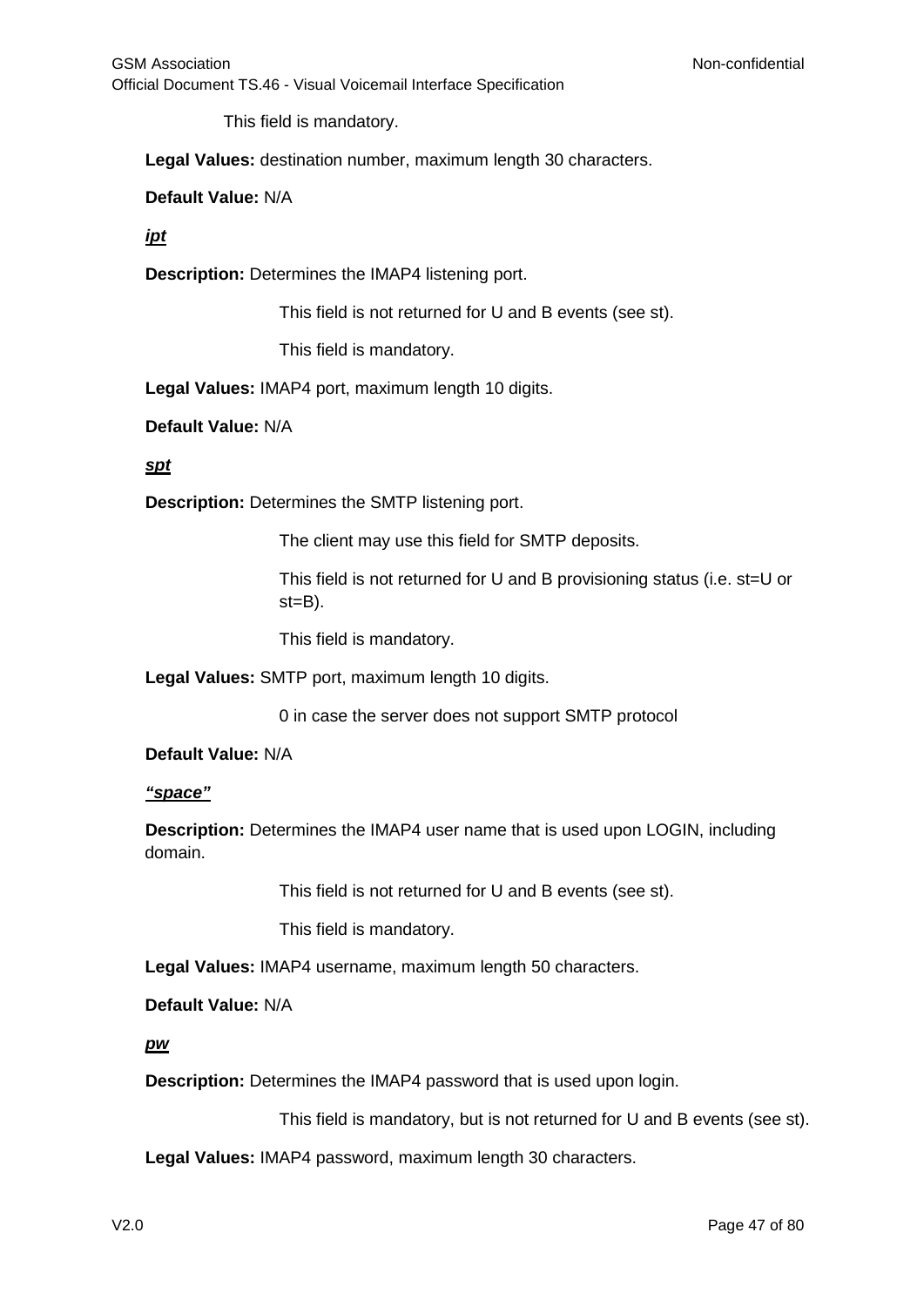### **Default Value:** N/A

### *lang*

**Description:** Determines the list of languages supported by the VVM system.

This field is used together with the change language command (see section [2.3.2\)](#page-26-0).

This field is not returned for U and B provisioning status (i.e. st=U or st=B).

This field is mandatory.

**Legal Values:** String, maximum length 36 characters.

Multiple values are separated by a pipe (|).

A language value will be in the following format:

<lang code>.<variant>

The "lang code" is an ISO 639-2 value, 3 characters max

The "variant" is one digit indicating a speech characteristic or accent extension (for example a male or female voice). The variant is optional. The definition of the variant value will be configured in the VVM client and server sides according to the operator policies and requirements.

Example of valid value:

lang=eng.1|eng.2|fre|ita|ger.1|ger.2

### **Default Value:** N/A

### *g\_len*

**Description:** Defines the maximum greeting length allowed, in seconds.

This field is not returned for U and B provisioning status (i.e. st=U or st=B).

The client may use the field for the Record Greeting feature (see Guidelines for Greetings and VS Management).

This field is mandatory.

**Legal Values:** Integer, maximum three digits.

#### **Default Value:** N/A

### *vs\_len*

**Description:** Defines the maximum VS length allowed, in seconds.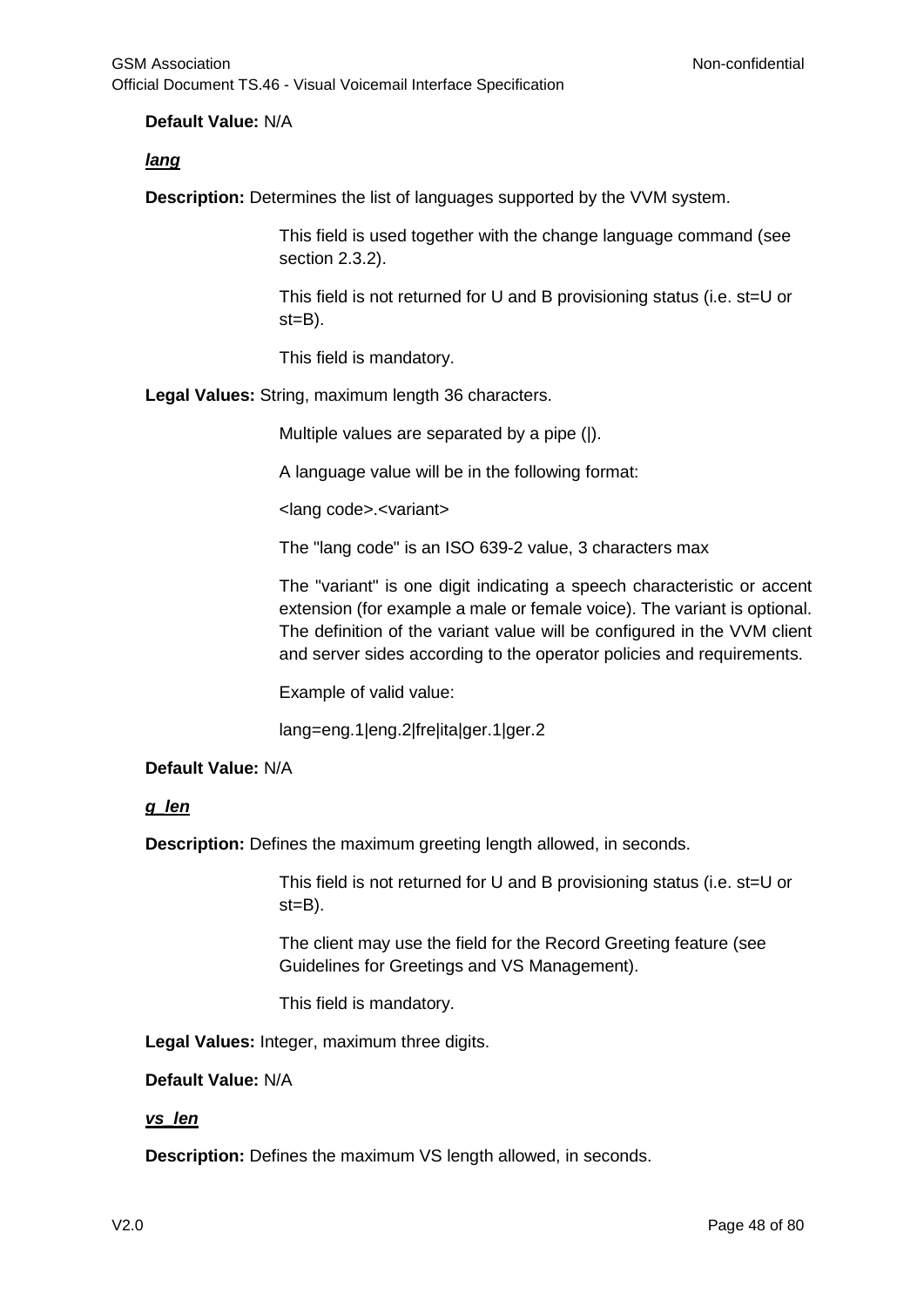This field is not returned for U and B provisioning status (i.e. st=U or  $st = B$ ).

The client may use the field for the Record VS feature (see Guidelines for Greetings and VS Management).

This field is mandatory.

**Legal Values:** Integer, maximum three digits.

**Default Value:** N/A

*pw\_len*

**Description:** Defines the minimum and maximum TUI password length allowed.

This field is used together with the change Password command (see section 2.3.1).

This field is not returned for U and B provisioning status (i.e. st=U or  $st = B$ ).

The client may use the field for the TUI Password feature (see TUI Password Changes Interface Description).

This field is mandatory.

**Legal Values:** String, maximum five characters, in the following format:

<min length>-<max length>

**Default Value:** N/A

*smtp\_u*

**Description:** Defines the username used upon SMTP authentication.

The client may use it for SMTP deposits.

This field is not returned for U and B provisioning status (i.e. st=U or  $st = B$ ).

This field is mandatory.

**Legal Values:** String, unlimited length.

0 in case the server does not support SMTP protocol

**Default Value:** N/A

*smtp\_pw*

**Description**: Defines the SMTP password used upon SMTP authentication.

The client may use it for SMTP deposits.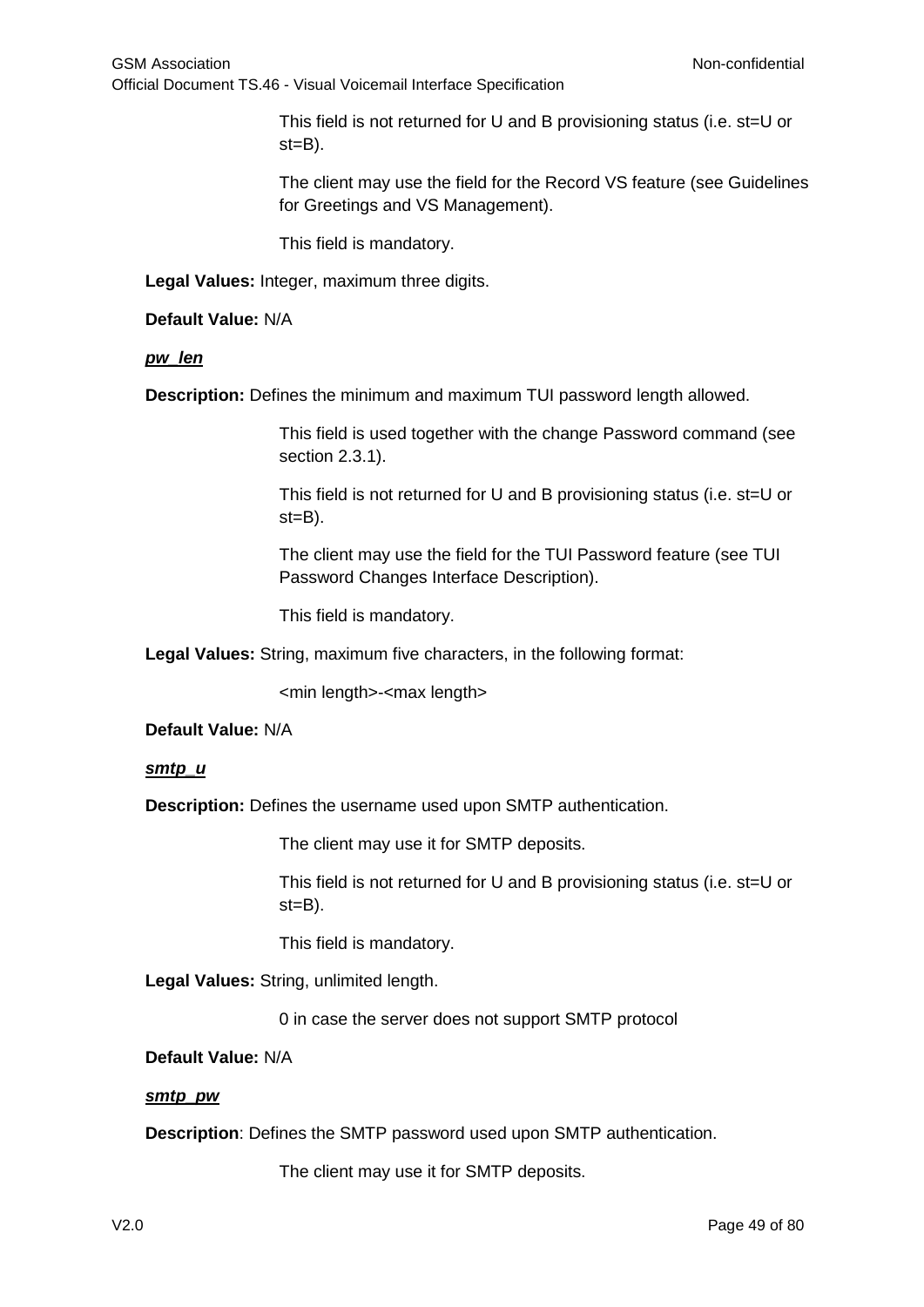This field is not returned for U and B provisioning status (i.e. st=U or st=B).

This field is mandatory.

**Legal Values:** String, unlimited length.

0 in case the server does not support SMTP protocol

#### **Default Value:** N/A

### *pm*

**Description:** Defines if the pin code must be reset by the user at the VVM service activation.

This field is sent only for new provisioning status.

This parameter, if set to Yes, does not prevent the client to activate the VVM service, but is an indication which may be used by the client as a condition to close the NUT.

This field is mandatory.

**Legal Values:** String, Maximum 1 character:

Y

N

**Default Value:** N

#### *gm*

**Description:** Defines if a personal greeting or a voice signature must be reset by the user at the VVM service activation.

This field is sent only for new provisioning status.

If this parameter is set to Yes, it does not prevent the client activating the VVM service, but it is an indication which may be used by the client as a condition to close the NUT.

This field is mandatory.

**Legal Values:** String, Maximum 1 character;

- $G =$  normal greeting,
- $V =$  voice signature,
- $B =$  Both the normal greeting and the voice signature,
- $N =$  Neither.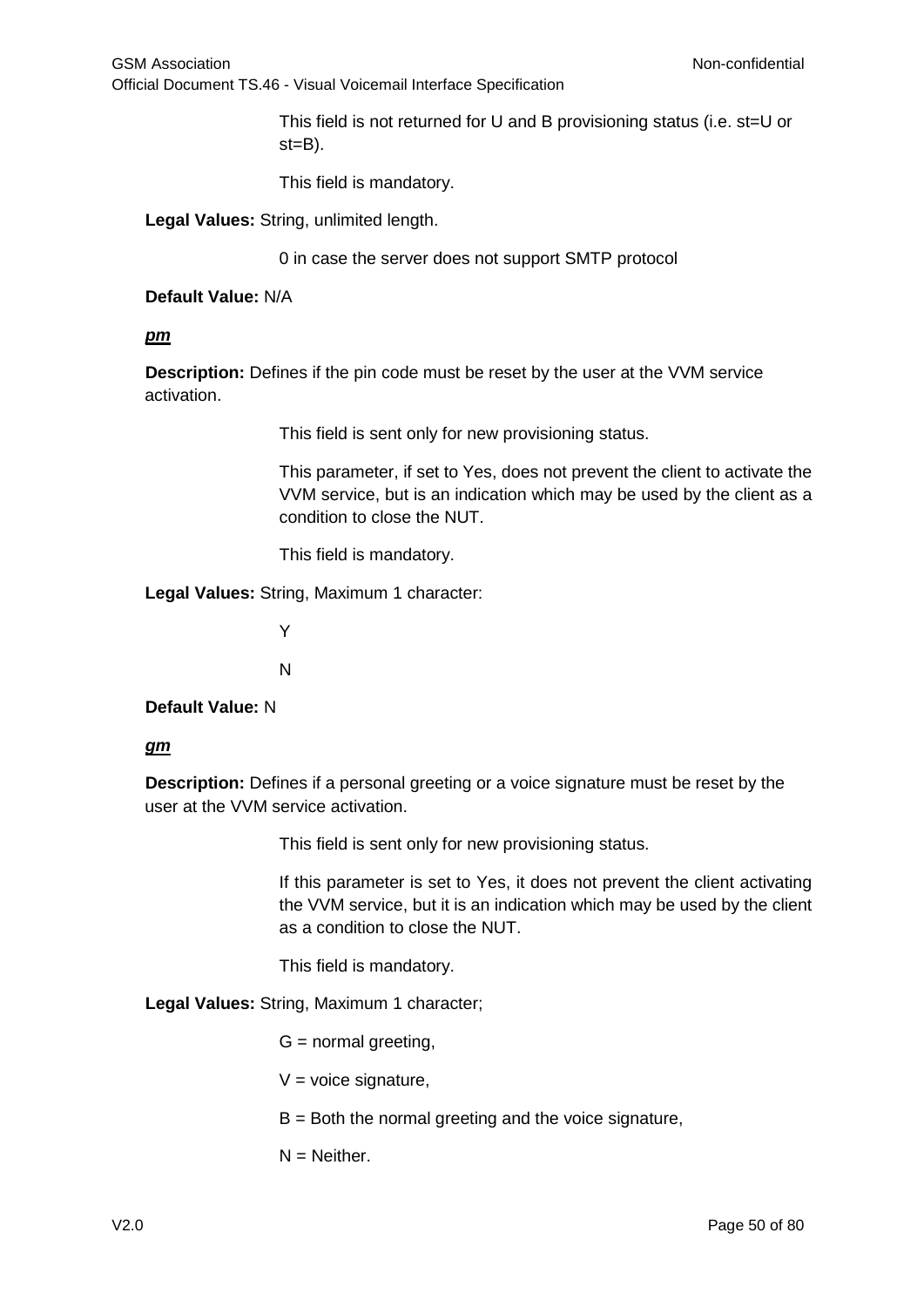### **Default Value:** N

### *vtc*

**Description:** Defines the VVM server capabilities for a text transcription of a voice message.

> This field is not returned for U and B provisioning status (i.e. st=U or st=B).

This field is mandatory.

**Legal Values:** String, Maximum 1 character;

 $N =$  none (no voice to text capabilities),

 $D =$  on user demand,

 $A =$  automatic (for all messages),

 $B =$  both automatic and on demand.

### **Default Value:** N

#### *vt*

**Description:** Defines the current state of the text transcription service for voice messages.

> This field is not returned for U and B provisioning status (i.e. st=U or st=B).

This field is mandatory.

**Legal Values:** String, Maximum 1 character;

 $0 =$  OFF.

 $1 = ON$ .

**Default Value:** 0

### **2.8.4.3 STATUS SMS Field Examples**

<span id="page-50-0"></span>The following are examples of STATUS SMS notifications:

//VVM:STATUS:st=N;rc=0;srv=1:10.115.67.251;tui=123;dn=999;ipt=143; spt=25; u=78236487@wirelesscarrier.com;pw=32u4yguetrr34; lang=eng|fre;g\_len=25;vs\_len=15;pw\_len=4-6; smtp\_u=super\_user@wirelesscarrier.com; smtp\_pw=48769463wer;pm=Y;gm=N;vtc=D;vt=1

//VVM:STATUS:st=B;rc=0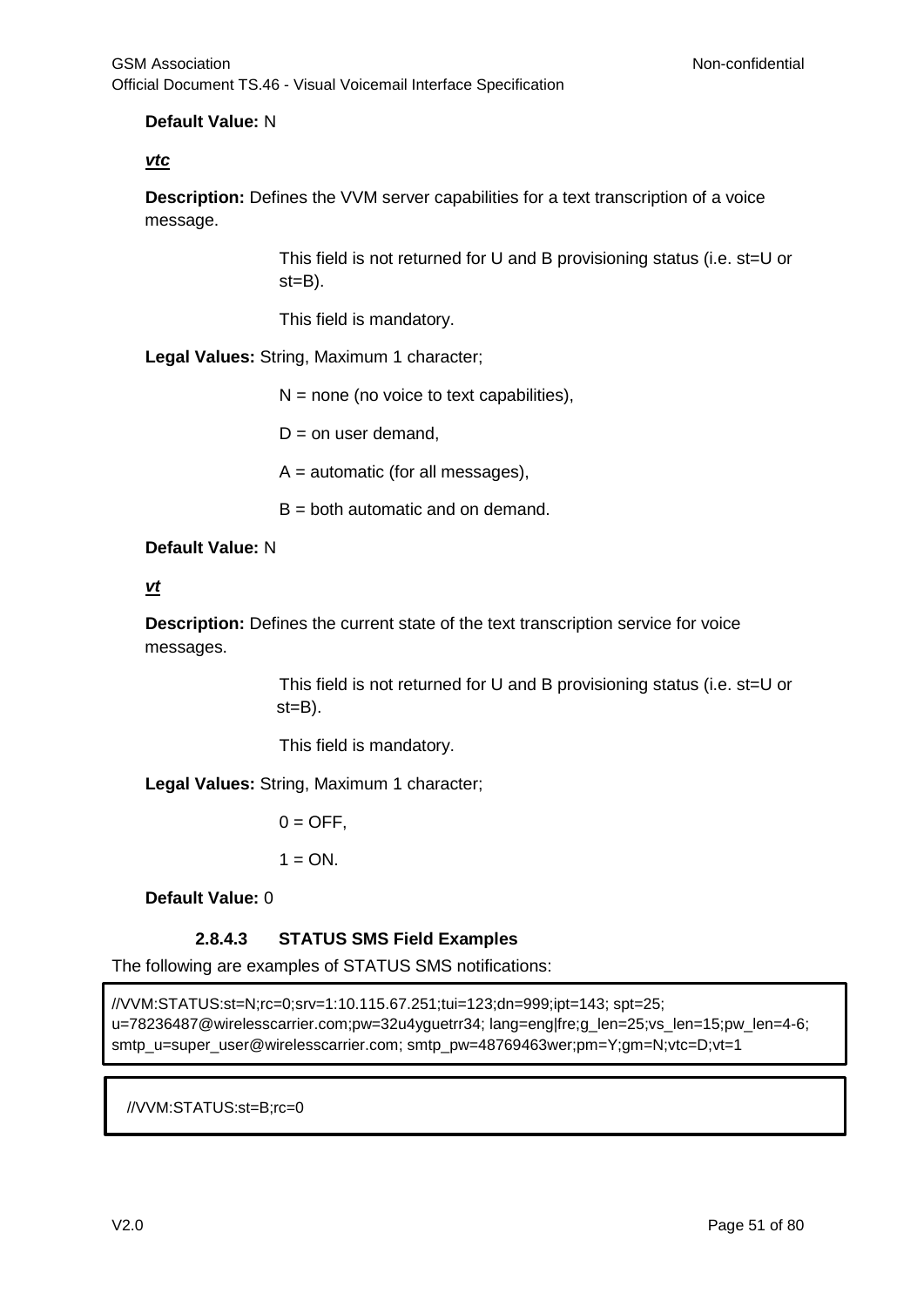The fields used in STATUS SMS notifications are described in STATUS SMS Field Reference.

## **2.8.5 OTP SMS Description (Server Originated)**

<span id="page-51-0"></span>OTP SMS messages are sent from the system to the active paging device of the user in order to verify that he is the owner of the SIM card with MSISDN that he is trying to register for the Push-based VVM client. An OTP SMS message will be sent when:

• A new Push-based VVM client is trying to register to the server.

The OTP SMS message shall be sent as a normal visible SMS message and normally shall be visible in the default SMS application on the client's device. The text of the SMS shall be easy to understand.

The following is the example of OTP SMS.

Your requested code for Voicemail App is: 123456. The code is valid for 10 minutes. More information. www.youroperator.com/voicemail

The server shall support several languages for the OTP SMS. The specific language shall be used according to the "language" parameter provided in the Register REST command (section [2.10.1\)](#page-55-0)).

## **2.8.6 STATUS SMS (Client Originated)**

The VVM client can send a STATUS SMS message to query the system about the provisioning status of the subscriber and the VVM server service settings.

The following is an example of a client originated STATUS SMS message:

### *STATUS:pv=<value>;ct=<value>;pt=<value>;<Clientprefix>*

*ct*

**Description:** Determines the client type.

This field is mandatory.

**Legal Values:** String, (up to 30 characters).

**Default Value:** N/A

### *Client prefix*

**Description:** This field may be used by the VVM client to change the default client prefix value "//VVM" which is included in the SYNC and STATUS SMS (see sections 2.9.1.2 and 2.9.1.5). If not used by the client in the Activate SMS, the client prefix value sent in SYNC and STATUS SMS will remain as default. As an example, some VVM clients may need the client prefix to include a specific keyword and port number for client wakeup (instead of UDH).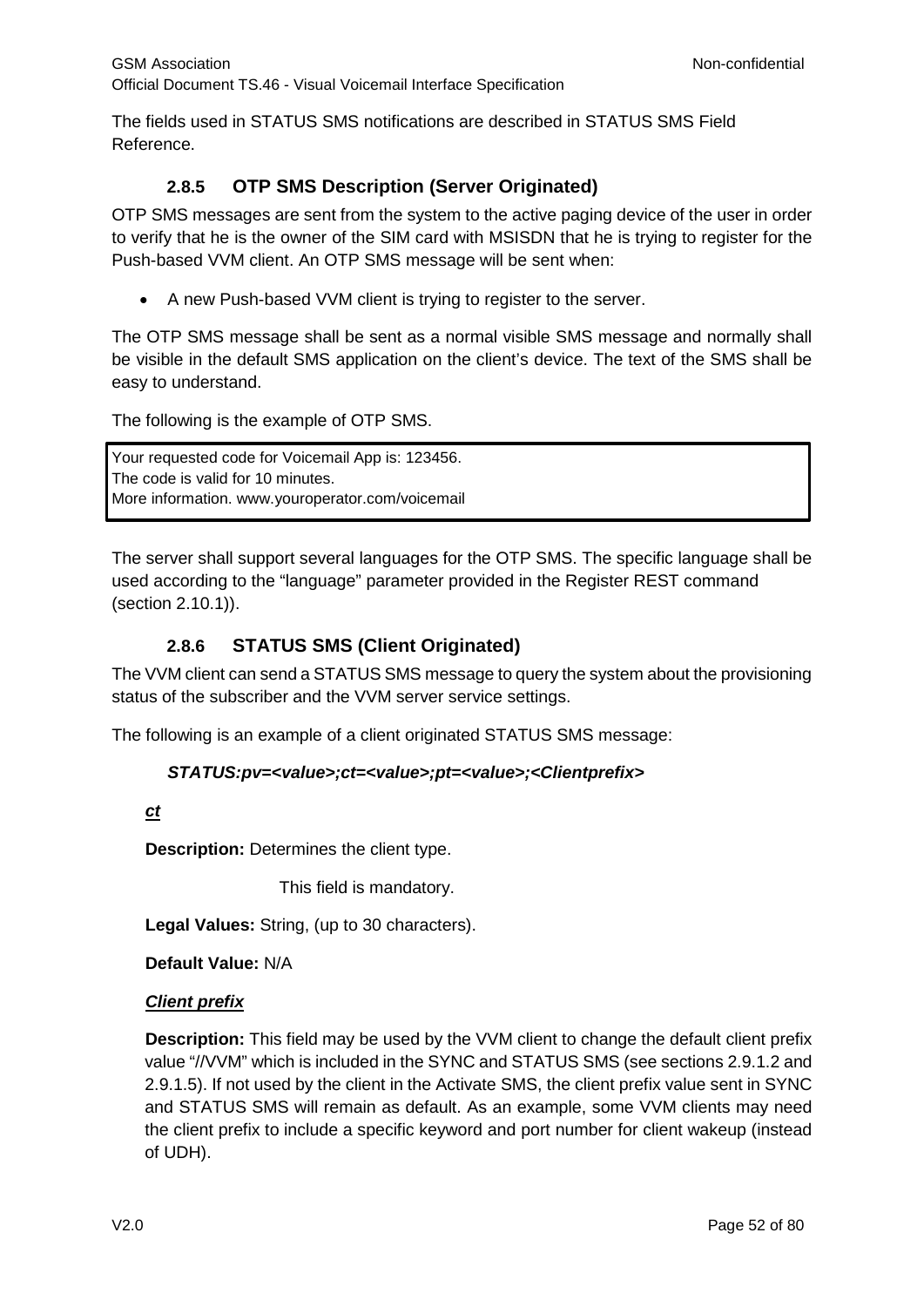**Legal Values:** Configurable string (up to 30 characters), always followed by a colon (:).

### **Default Value:** N/A

#### *pt*

**Description:** Application port 16 bit address (as described in 3GPP TS 23.040 [\[4\]\)](#page-5-0). This is the destination Terminal port number which the client is listening. The server may use this value for the destination application port address in the system-originated SMS message (see example in Section [2.8.1](#page-38-0) In case the value is set to 0, the server may not send a binary message but either a legacy message or a different network specific message. The value of which is dependent on the client.

This is a mandatory field.

**Legal Values:** Configurable string, maximum length = 30 characters.

1 – 16999: Application port addressing for GSM-networks.

0: Non-GSM networks and legacy notifications.

#### **Default Value:** N/A

#### *pv*

**Description:** Determines the protocol version. For example, version 1.3 of the protocol takes the value 13.

This field is mandatory.

**Legal Values:** 10-99

**Default Value:** 13

Upon receiving a STATUS query from the client, a STATUS SMS response is returned, as described in STATUS SMS Description (Server Originated).

Note: The STATUS SMS message is case-sensitive.

### **2.8.7 Activate SMS (Client Originated)**

<span id="page-52-0"></span>The client can send an Activate SMS in the following situations:

- To activate the service (change the VVM provisioning status from Subscriber Provisioned to Subscriber New or Subscriber Ready). Once the service is activated, VVM notifications are sent to the client.
- To inform the server about a new client type, that is specified in the SMS and is saved in the subscriber profile.
- Every time the user puts a new SIMCARD in the mobile to inform the server about the client capabilities.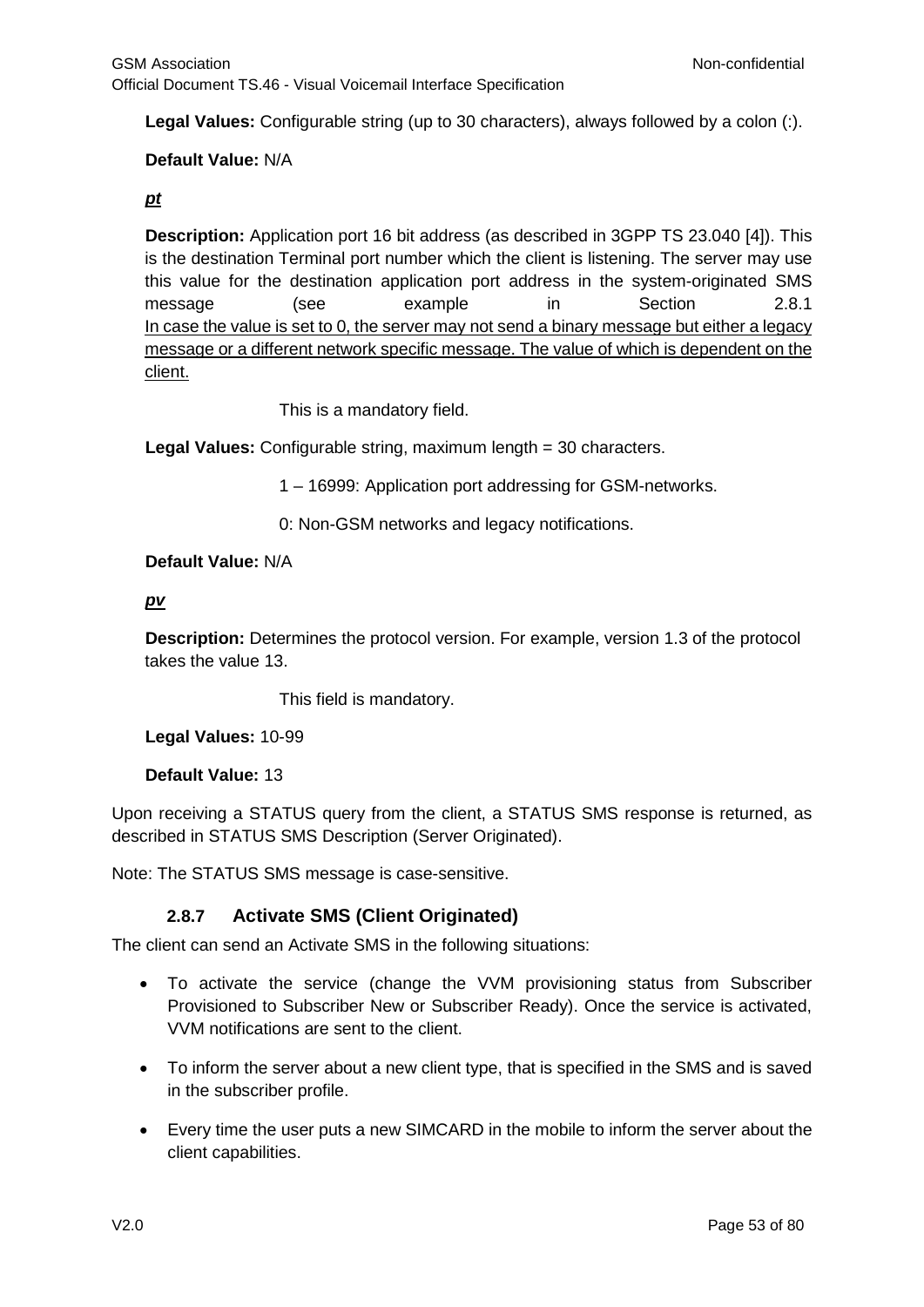The following is the Activate SMS message syntax:

#### *Activate:pv=<value>;ct=<value>;pt=<value>;<Clientprefix>*

An Activate SMS message updates the subscriber's VVM provisioning status and some Client information and results in a STATUS SMS, as described in STATUS SMS Description (Server Originated).

If the Activate SMS message is not successful, the following failure response is sent:

#### *//VVM:STATUS:st=U;rc=<error code>*

*ct*

**Description:** Determines the client type.

This field is mandatory.

**Legal Values:** String, (up to 30 characters).

**Default Value:** N/A

#### *Client prefix*

**Description:** This field may be used by the VVM client to change the default client prefix value "//VVM" which is included in the SYNC and STATUS SMS (see sections [2.8.2](#page-39-0) and [2.8.4\)](#page-43-1). If not used by the client in the Activate SMS, the client prefix value sent in SYNC and STATUS SMS will remain as default. As an example, some VVM clients may need the client prefix to include a specific keyword and port number for client wakeup (instead of UDH).

**Legal Values:** Configurable string (up to 30 characters), always followed by a colon (:).

**Default Value:** N/A

### *pt*

**Description:** Application port 16 bit address (as described in 3GPP TS 23.040 [\[4\]\)](#page-5-0). This is the Terminal destination port number where the client is listening. The server may use this value for the destination application port address in the system-originated SMS message (see example in Section [2.8.1\)](#page-38-0).

> In case the value is set to 0, the server may not send a binary message but either a legacy message or a different network specific message. The value is dependent on the client.

This is a mandatory field.

**Legal Values:** Configurable string, maximum length = 30 characters:

1 – 16999: Application port addressing for GSM-networks,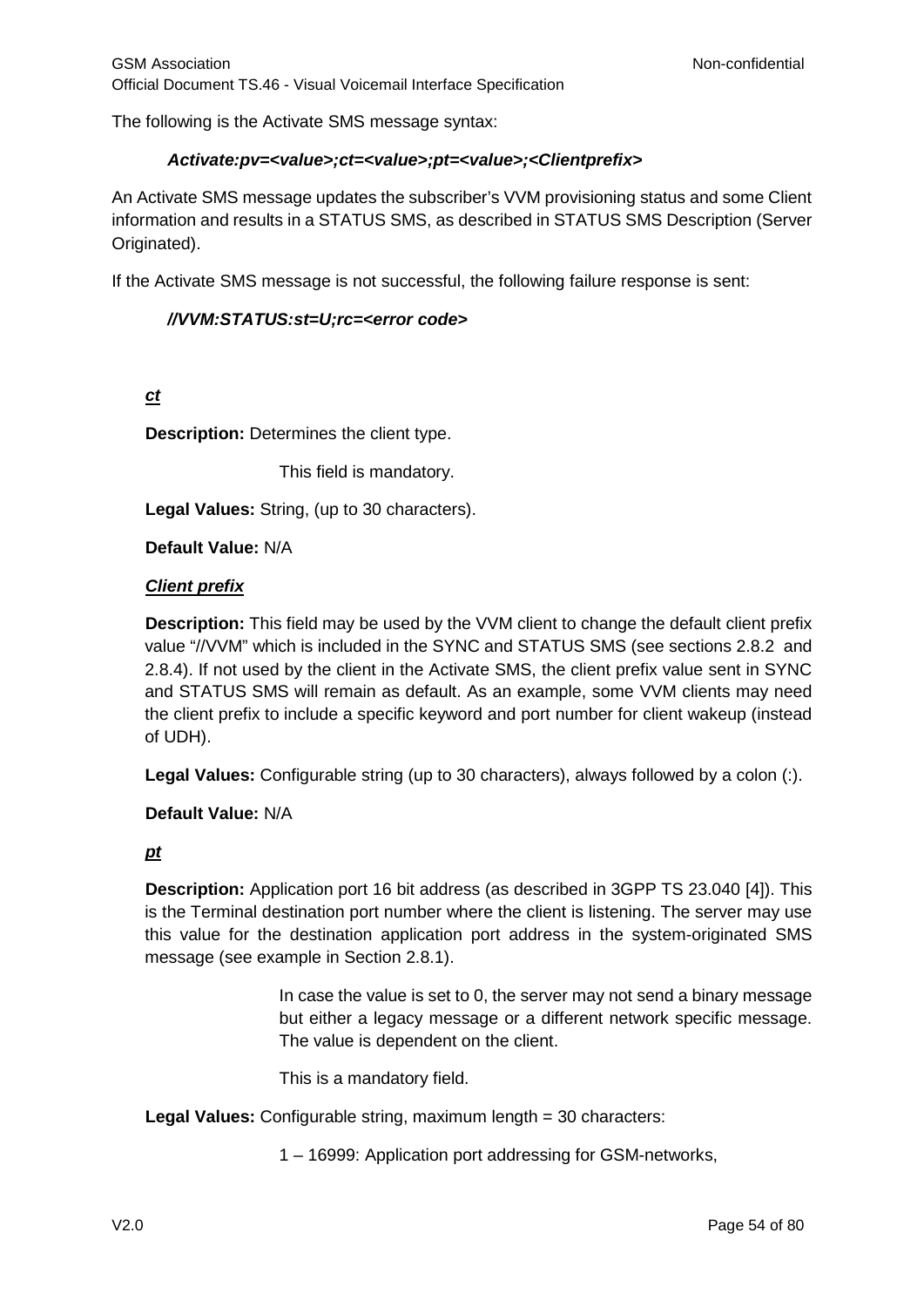0: Non-GSM networks and legacy notifications.

### **Default Value:** N/A

### *pv*

**Description:** Determines the protocol version without a decimal point. For example version 1.3 of the protocol takes the value 13.

This field is mandatory

**Legal Values:** 10-99

**Default Value:** 13

### **2.8.8 Deactivate SMS (Client Originated)**

<span id="page-54-0"></span>The client can send a Deactivate SMS message to deactivate the service. No VVM SYNC notifications are sent to the client after service deactivation.

The following is the Deactivate SMS message syntax:

#### *Deactivate:pv=<value>;ct=<string>*

A Deactivate SMS message updates the subscriber VVM provisioning status and results in a STATUS SMS, as described in STATUS SMS Description (Server Originated).

If the Deactivate SMS message is not successful, the following failure response is sent:

#### *//VVM:STATUS:st=U;rc=<error code>*

#### *ct*

**Description:** Determines the client type.

This field is mandatory.

**Legal Values:** String, up to 30 characters.

**Default Value:** N/A

#### *pv*

**Description:** Determines the protocol version without the decimal point. For example version 1.3 takes the value 13.

This field is mandatory.

**Legal Values:** 10-99

**Default Value:** 13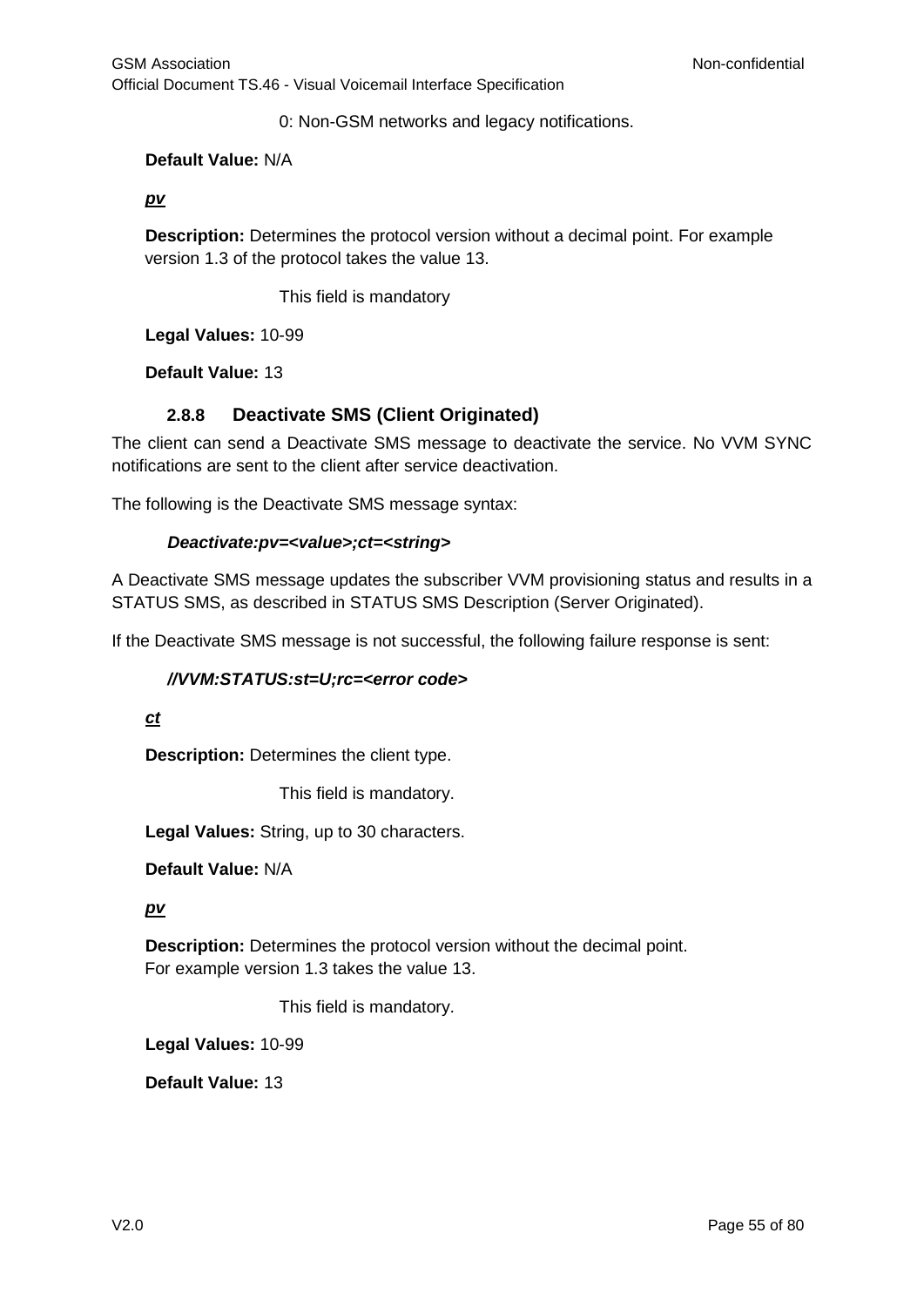## **2.9 VVM Message Commands**

The following are VVM commands and responses:

- A. IMAP4 MD5 Authentication,
- B. SMTP MD5 Authentication,
- C. Voice Message,
- D. Video Message,
- E. Fax Message,
- F. ECC Message,
- G. Number Message,
- H. Voice DSN Message,
- I. Voice Message Disposition Notification Message,
- J. Deposit Voice Message,
- K. Greeting Message,
- L. VS Message.

Examples of VVM commands and responses are further detailed in [Annex](#page-66-0) B.

## **2.10 VVM REST Interface Description**

In order to support Push-based clients running on multiple and/or SIM-less devices VM server shall support new type of REST interface with push-based VVM clients.

The REST interface consists of several requests/methods that are always push-based VVM client originated. VM servers communicates with push-based VVM client via Push Notification messages (Section 2.11)). Push-based client uses URL (e.g. vvm.youroperator.com/restmethod1) for communication with the VM server.

## **2.10.1 Register**

<span id="page-55-0"></span>The method used to trigger the registration of push-based VVM client for IP Push-based VVM Service.

The VM server shall verify the validity of the DeviceToken (either using DeviceToken Verification Server or by Password Push Notification) and check that the MSISDN belongs to the configured range. After successful registration the DeviceToken value shall be used as an identification in the IP Push notification.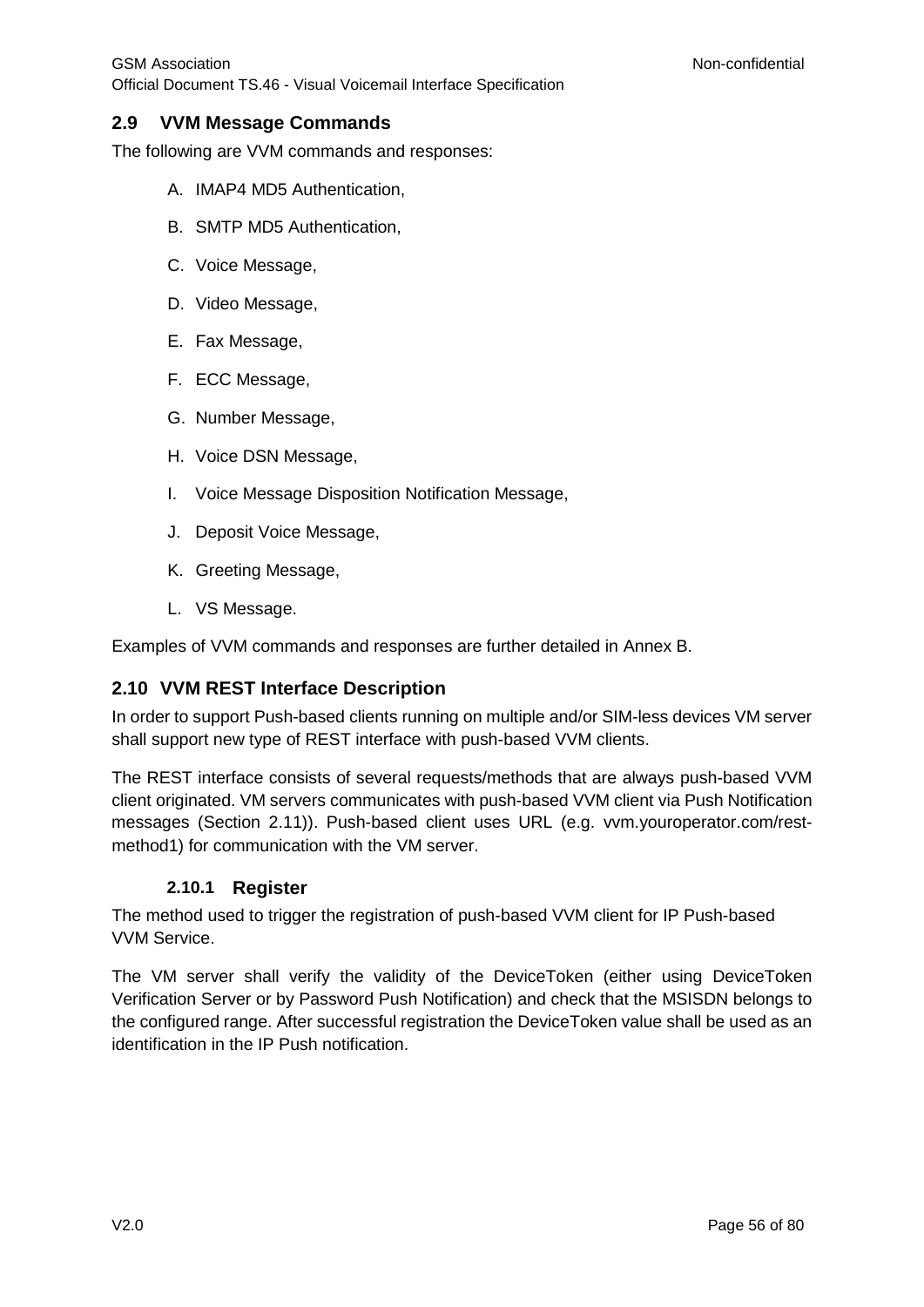# Request:

| <b>Attribute</b>   | <b>Mandatory (M)/</b> | <b>Description</b>                                   |
|--------------------|-----------------------|------------------------------------------------------|
|                    | <b>Optional (O)</b>   |                                                      |
| Msisdn             | M                     | The MSISDN of the voice mailbox                      |
| <b>DeviceToken</b> | M                     | DeviceToken obtained by VVM client                   |
| Os                 | O                     | Operating system, e.g. "android" or "ios".           |
| Language           | O                     | The language which shall be used for the<br>OTP SMS. |

## **Table 11: Register Message Specification**

### Response Codes:

| Response code | <b>Description</b>                                                 |
|---------------|--------------------------------------------------------------------|
| 200           | Successful registration request                                    |
| 400           | Bad request                                                        |
| 403           | Forbidden (Unknown MSISDN, invalid DeviceToken, OS or<br>language) |
| 500           | Internal server error                                              |

### **Table 12: Response codes for Register Message**

### **2.10.1.1 Multi-device support**

The VM Server shall store more DeviceToken values for a single MSISDN value. The number of the DeviceToken values shall be configurable.

In case more devices are registered for a single MSISDN value, the New Message Push Notification shall be sent to all registered DeviceToken values.

### **2.10.1.2 Multi-account support**

The VM Server shall store more MSISDN values for a single DeviceToken value. The number of the MSISDN values shall be configurable.

## **2.10.2 ProvideOTP**

The method used to return the OTP value received in MT SMS OTP back to the VM server. VM Server shall compare the provided OTP value with the original OTP value.

Request:

| <b>Attribute</b>   | <b>Mandatory (M)/</b><br><b>Optional (O)</b> | <b>Description</b>                                                        |
|--------------------|----------------------------------------------|---------------------------------------------------------------------------|
| Msisdn             | М                                            | The MSISDN of the voice mailbox                                           |
| <b>DeviceToken</b> | M                                            | DeviceToken obtained by VVM client                                        |
| <b>OTP</b>         | M                                            | One Time Password, previously sent to<br>active paging device in OTP SMS. |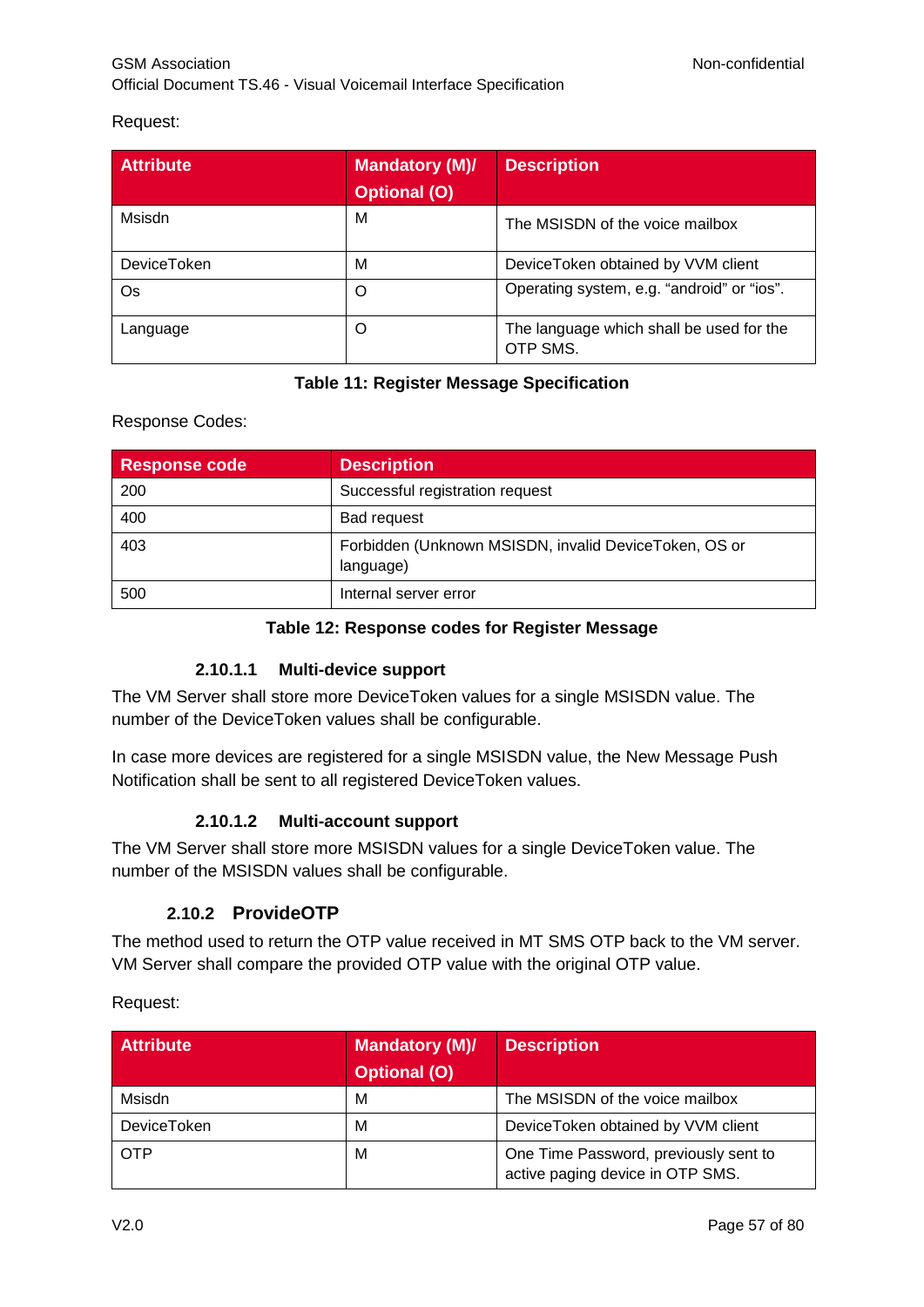### **Table 13: ProvideOTP Message Specification**

#### Response Codes:

| <b>Response code</b> | <b>Description</b>                                     |
|----------------------|--------------------------------------------------------|
| 200                  | User authenticated                                     |
| 400                  | <b>Bad request</b>                                     |
| 403                  | Forbidden (Unknown MSISDN, invalid token or wrong OTP) |
| 500                  | Internal server error                                  |

### **Table 14: Response codes for ProvideOTP**

### **2.10.3 ProvidePassword**

<span id="page-57-0"></span>The request is used during registration of a new device. Using this command the VVM client provides Password received in Password Push notification. This logic is used to verify the authenticity of the push-based VVM client using IP Push channel.

Request:

| <b>Attribute</b>  | <b>Mandatory (M)/</b> | <b>Description</b>                                                         |
|-------------------|-----------------------|----------------------------------------------------------------------------|
|                   | <b>Optional (O)</b>   |                                                                            |
| Msisdn            | М                     | The MSISDN of the voice mailbox                                            |
| registrationToken | М                     | DeviceToken obtained by VVM client                                         |
| Password          | М                     | Random password that has been received<br>via IP push notification before. |

### **Table 15: ProvidePassword Message Specificaiton**

Response Codes:

| Response code | <b>Description</b>                                                             |
|---------------|--------------------------------------------------------------------------------|
| 200           | Previous request authorized and processed successfully                         |
| 400           | Bad request                                                                    |
| 403           | Forbidden (Unknown MSISDN, invalid DeviceToken, wrong<br>password or wrong OS) |
| 500           | Internal server error                                                          |

### **Table 16: Response codes for ProvidePassword**

### **2.10.4 Unregister**

The method used to unregister from the IP Push-based VVM service. The VM server shall delete the DeviceToken and start to notify the client using visible SMS notifications.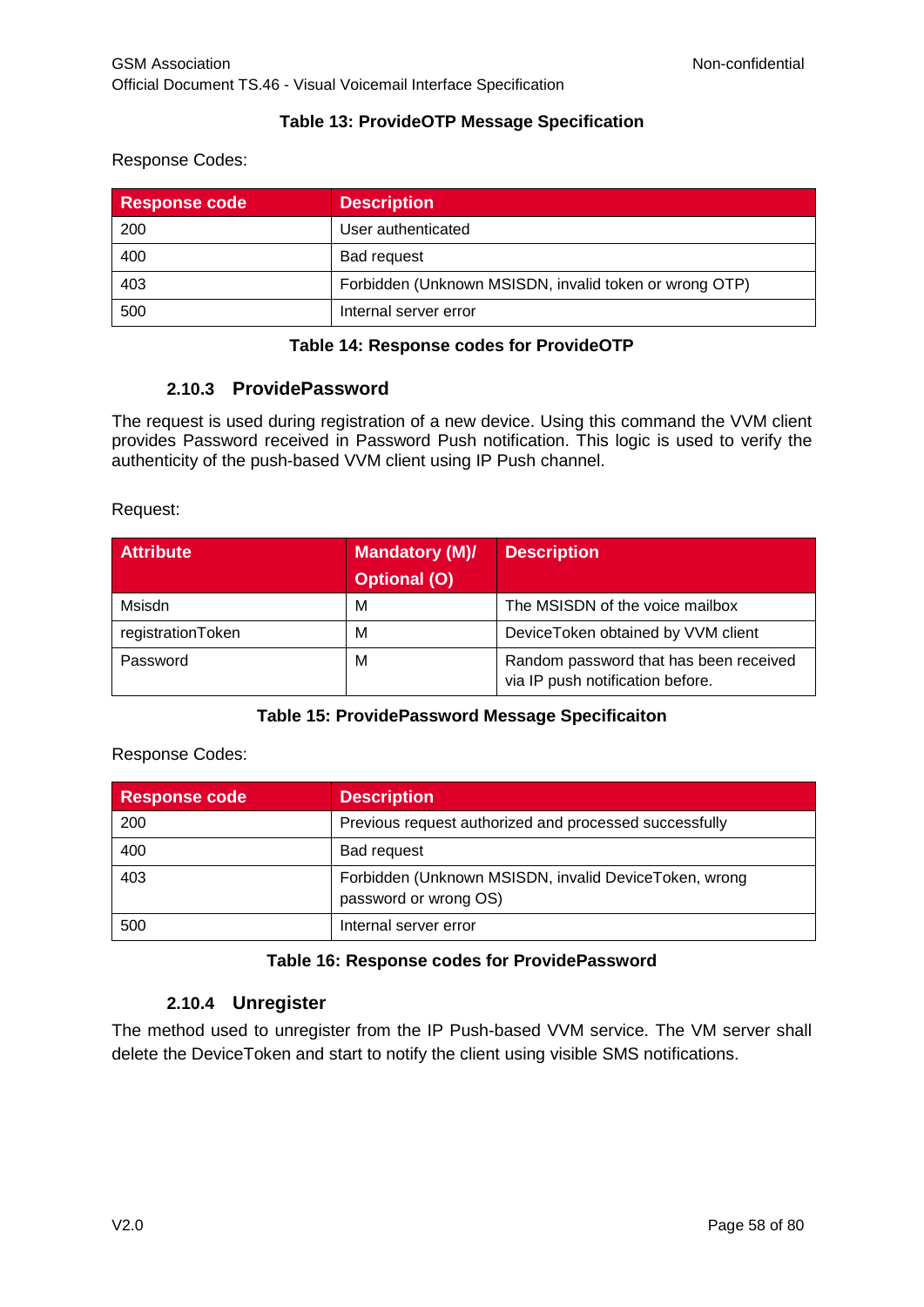### Request:

| <b>Attribute</b>  | <b>Mandatory (M)/</b><br><b>Optional (O)</b> | <b>Description</b>                 |
|-------------------|----------------------------------------------|------------------------------------|
| Msisdn            | м                                            | The MSISDN of the voice mailbox    |
| registrationToken | Mandatory                                    | DeviceToken obtained by VVM client |

### **Table 17: Unregister Message Specification**

## Response Codes:

| <b>Response code</b> | <b>Description</b>                        |
|----------------------|-------------------------------------------|
| 200                  | Successful unregistration                 |
| 400                  | <b>Bad request</b>                        |
| 403                  | Forbidden (Unknown MSISDN, invalid token) |
| 500                  | Internal server error                     |

### **Table 18: Response codes for Unregister**

## **2.10.5 UpdateToken**

The method used to update DeviceToken on the VM server once it changes on the VVM client site. The VM server shall update DeviceToken and use the new value for IP Push notifications. The value of the old DeviceToken shall be deleted from both push-based VVM client and VM server.

### Request:

| <b>Attribute</b> | <b>Mandatory (M)/</b> | <b>Description</b>                            |
|------------------|-----------------------|-----------------------------------------------|
|                  | <b>Optional (O)</b>   |                                               |
| Msisdn           | М                     | The MSISDN of the voice mailbox               |
| oldDeviceToken   | М                     | DeviceToken obtained by VVM client            |
| newDeviceToken   | M                     | New DeviceToken obtained Push-based<br>client |

### **Table 19:Update Token Message Specification**

### Response Codes:

| <b>Response code</b> | <b>Description</b>                               |
|----------------------|--------------------------------------------------|
| 200                  | Token updated                                    |
| 400                  | <b>Bad request</b>                               |
| 403                  | Forbidden (Unknown MSISDN, invalid DeviceTokens) |
| 500                  | Internal server error                            |

### **Table 20: Response Codes for Update Token**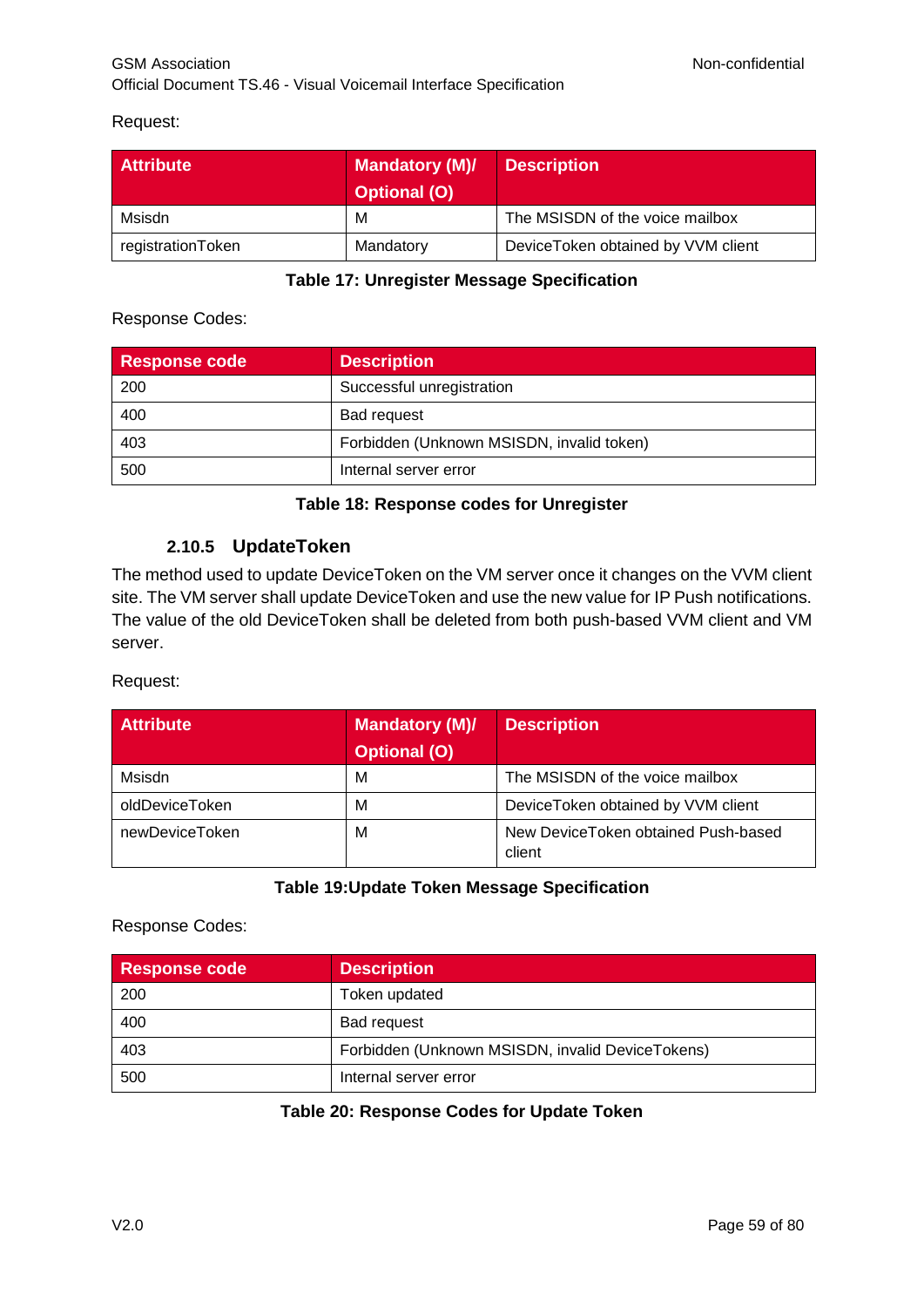## **2.10.6 Push-based register scenario (option 1)**

The scenario where the DeviceToken Verification Sever is available is depicted in the figure below.

After the Register request is received by the VM server, the VM server must execute the following two steps:

- Verify the DeviceToken against DeviceToken Verification Sever;
- Send OTP SMS and wait for ProvideOTP request.



### **Figure 2 :Push Based Register option 1**

## **2.10.7 Push-based register scenario (option 2)**

The scenario where the DeviceToken Verification Sever is not available is depicted in the figure below.

After the Register request is received to the VM server, the VM server must execute the following two steps:

- Verify the DeviceToken by sending Password Push Notification and wait for ProvidePassword request;
- Send OTP SMS and wait for ProvideOTP request.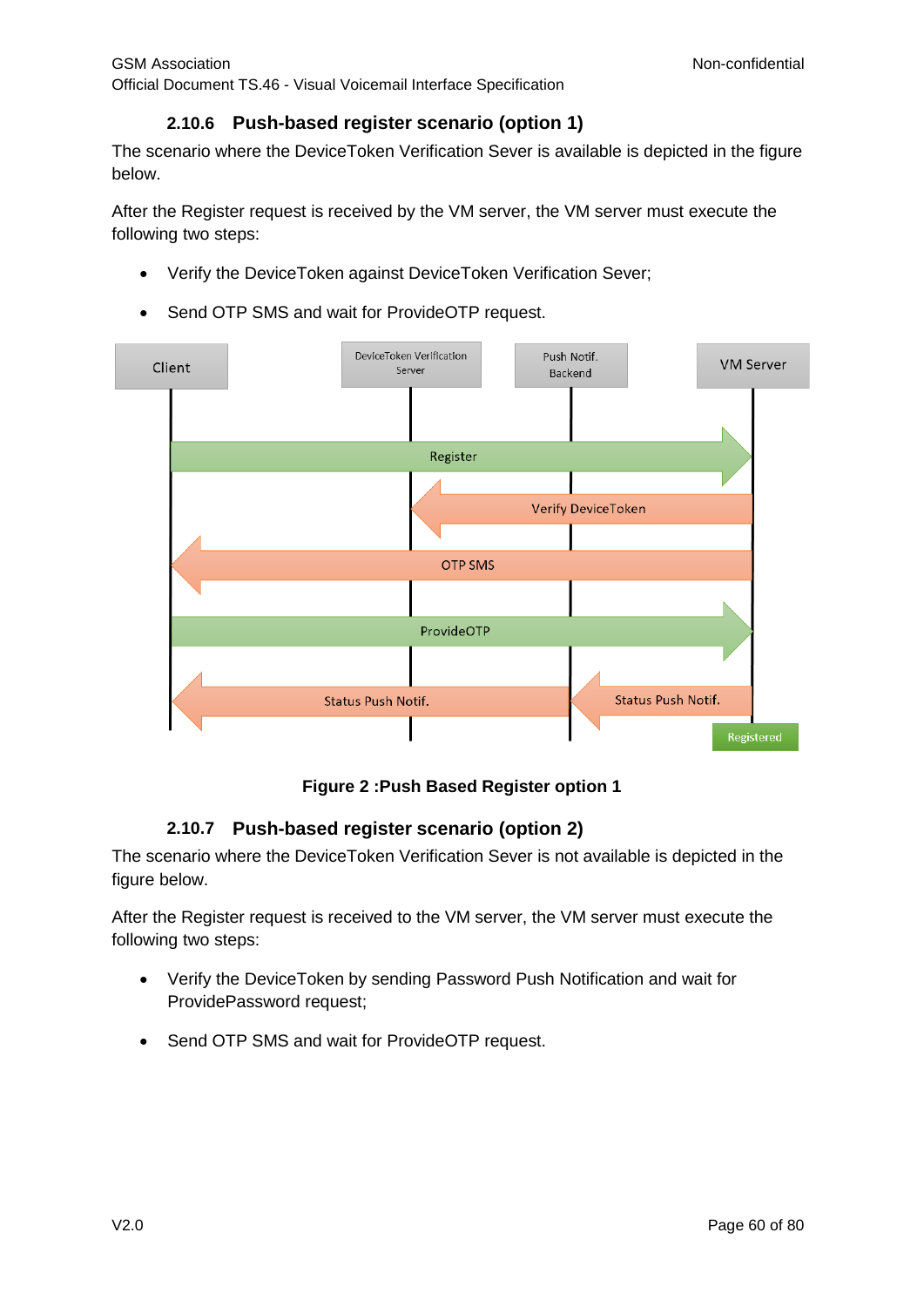## GSM Association **Non-confidential**

Official Document TS.46 - Visual Voicemail Interface Specification



### **Figure 3: Push Based Register option 2**

### **2.11 VVM Push Notification Interface Description**

All used Push Notification messages are Server Originated. The Push Notification includes the following types of messages:

- STATUS: Notifies the VVM client that the VVM subscriber's provisioning status was changed.
- NEW\_MESSAGE: Notifies the client in case new message has been deposited in the subscriber's mailbox.
- PASSWORD (optional): Is used in case there is needed to verify identity (DeviceToken) of the Push-based client.

The target device of the Push Notification message is defined by the unique identified called DeviceToken that is provided in the register request [\(2.10.1\)](#page-55-0). The value of the DeviceToken is created by the OS platform provider. There can be more devices registered for one MSISDN so the VM server shall send Push Notification messages to all registered DeviceToken values at the same time.

Depending on the "os" type provided in register request (section [2.10.1\)](#page-55-0), the appropriate Push Notification server shall be used. The Push Notification servers are usually defined by different URLs, ports and login credentials or certificates.

The payload of the all Push Notification messages shall be encrypted in the way that only Push-based client is able to decrypt it.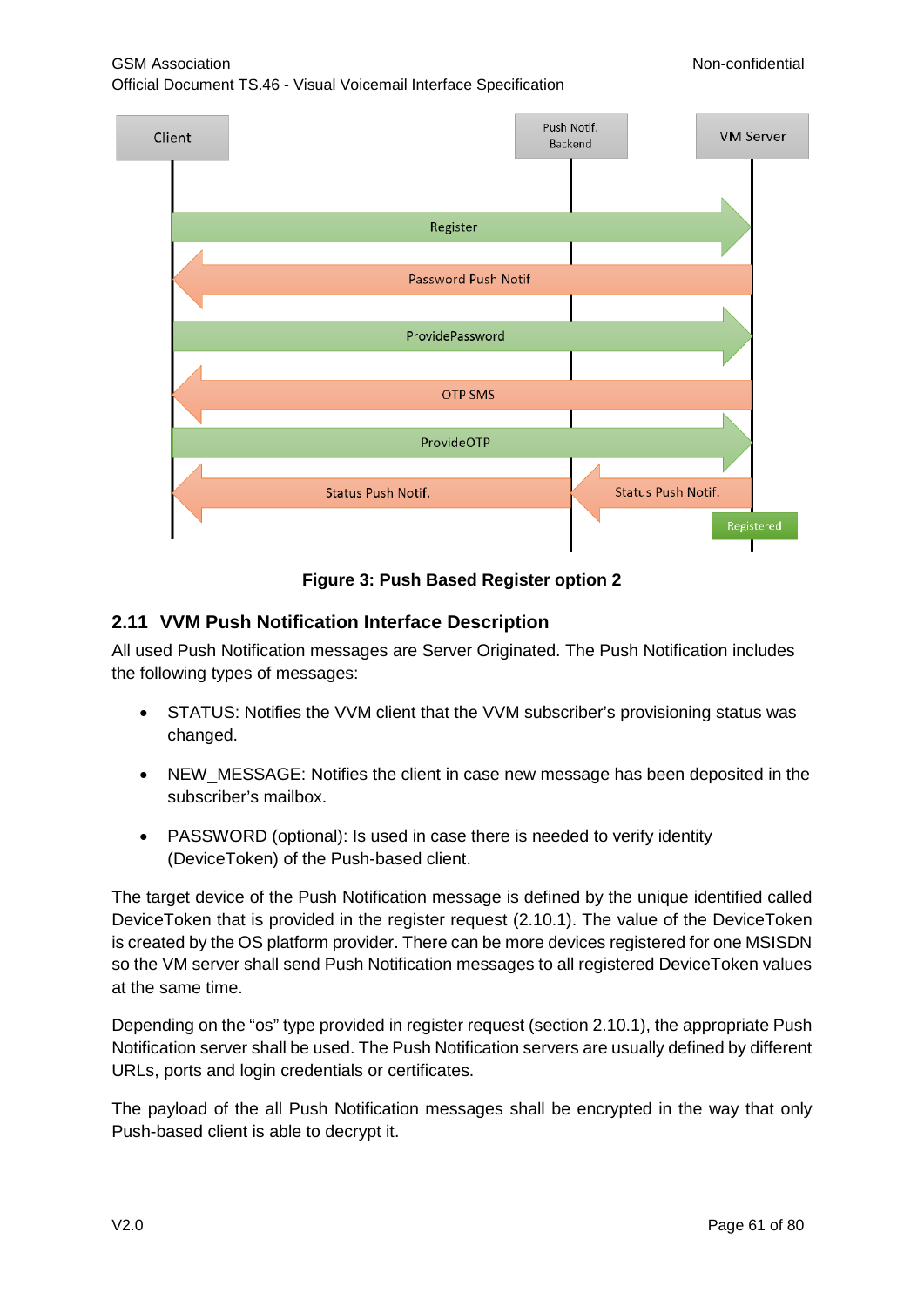## **2.11.1 STATUS**

The Status Push Notification message shall be sent by the VM server in same cases as the STATUS SMS (sections [2.8.4,](#page-43-1) [2.8.4.2,](#page-43-0) [2.8.4.3\)](#page-50-0). Also the payload of the Push Notification shall contain same parameters as the STATUS SMS.

In case it is supported by the Push Notification Server, it is recommended to send Status Push Notification message as a silent notification. This will ensure that the notification is not visible to customers, but it is handled by the push-based VVM client in the background.

The exact names of used parameters in the Push Notification message may vary depending on used Push Notification Server type, but following parameters shall be used:

- DeviceToken: Unique identifier of the Device
- Method: e.g. Status, New Message, Password
- Type (optional): silent
- Payload: the content of the Push Notification

#### Example:

DeviceToken: 123456789abcd

Method: Status

Type: Silent

Payload: <encrypted value of //VVM:STATUS:st=B;rc=0>

### **2.11.2 NEW\_MESSAGE**

The New Message Push Notification message shall be sent by the VM server in same cases as the SYNC SMS (sections [2.8.2,](#page-39-0) [2.8.3.2,](#page-40-0) [2.8.3.3\)](#page-42-0). Also the payload of the Push Notification shall contain same parameters as the SYNC SMS.

It is recommended to send the New Message Push Notification message as a visible notification. This will ensure that the notification is visible to customers.

The exact names of used parameters in the Push Notification message may vary depending on used the Push Notification Server type, but following parameters shall be used:

- DeviceToken: Unique identifier of the Device
- Method: e.g. Status, New\_Message, Password
- Payload (Optional): The content of the Push Notification
- Badge (Optional): Number of new messages

Note: Payload and Badge parameters might not supported by all Push Notification servers, therefore these parameters are optional.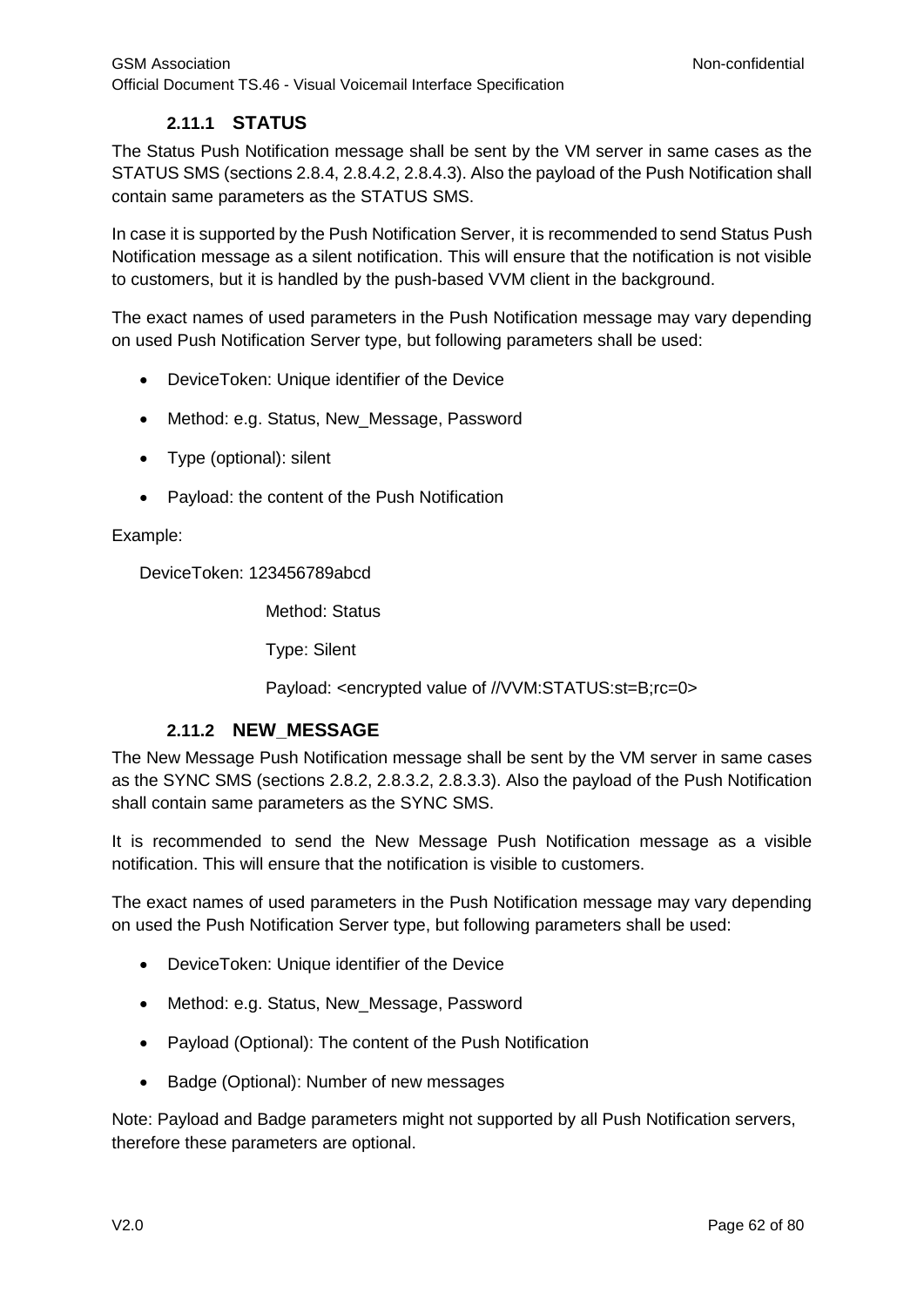Example1:

DeviceToken: 123456789abcd

Method: New\_Message

Payload: <encrypted value of //VVM:SYNC:ev=NM;id=3446456;c=1; t=v;s=01234567898;dt=02/08/2008 12:53 +0200;l=30>

Example2:

DeviceToken: 123456789abcd

Method: New\_Message

Badge: <number of new messages>

### **2.11.3 PASSWORD**

The Password Push Notification message shall be sent by the VM server in cases when there is no interface for DeviceToken verification available (section [2.12\)](#page-62-0). This is the behaviour of the Apple/APNS. The payload of the Password Push Notification message shall contains password that shall be returned by the Push-based client in the ProvidePassword method (section [2.10.3\)](#page-57-0). The value of the password will be handled by the Push-based Client, without any interaction of the customer.

In case it is supported by the Push Notification Server, it is recommended to send Password Push Notification message as a silent notification. This will ensure that the notification is not visible to customers, but it is handled by the Push-based client in the background.

The exact names of used parameters in the Push Notification message may vary depending on used Push Notification Server type, but following parameters shall be used:

- DeviceToken: Unique identifier of the Device
- Method: e.g. Status, New\_Message, Password
- Type (optional): silent
- Payload: the content of the Push Notification

Example:

DeviceToken: 123456789abcd

Method: New\_Message

Payload: <Encrypted value of 123456789aBcDeFgHiJxYz>

### <span id="page-62-0"></span>**2.12 DeviceToken Verification Server Interface**

Some OS platform providers (e.g. Google) provide a service for verification of provided DeviceToken value in register request (section [2.10.1\)](#page-55-0). This service shall be used by the VM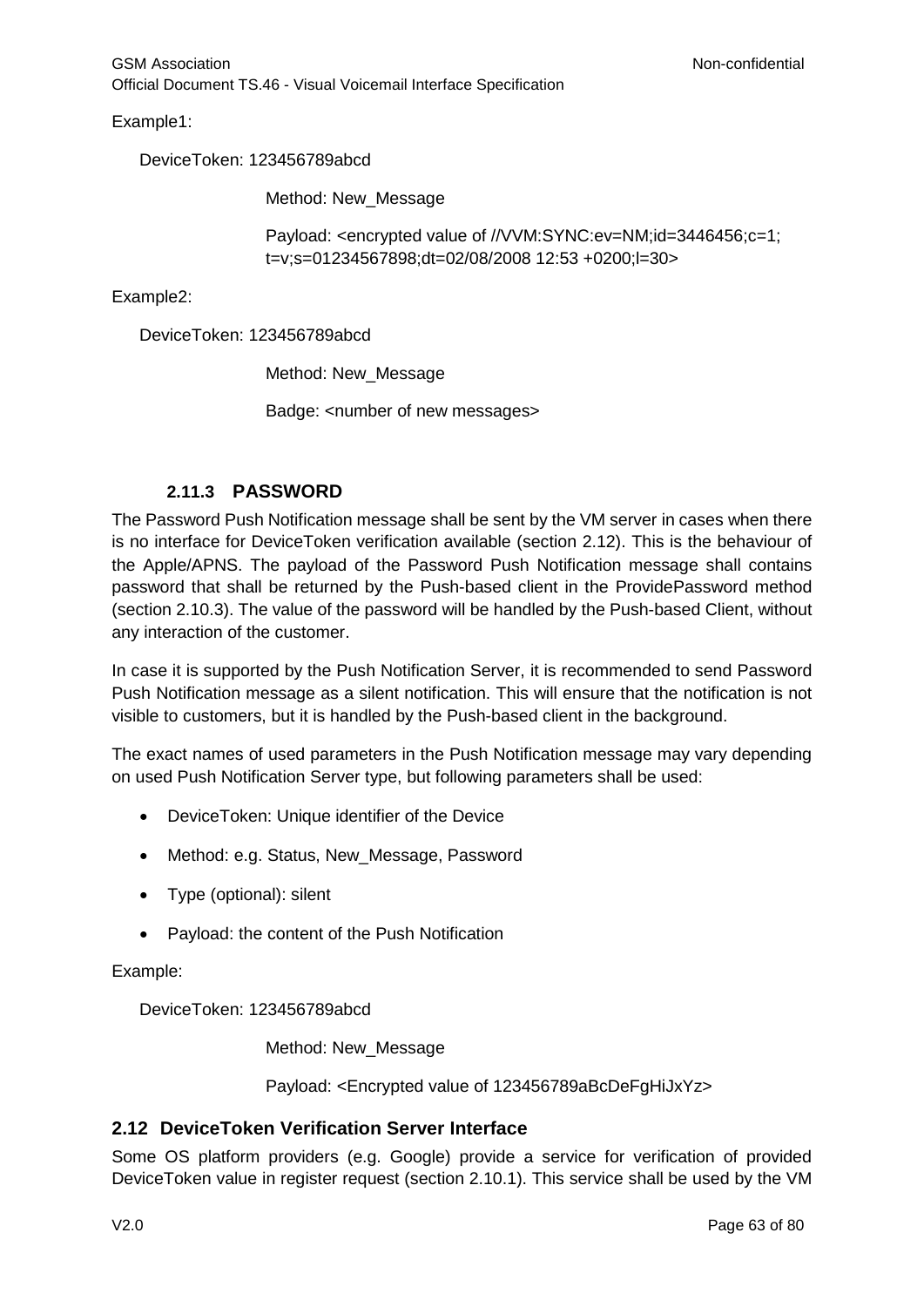server in case of registration of new Push-based client (new DeviceToken). The new value of DeviceToken shall be sent to the verification server. The server shall return list of parameters for the DeviceToken. At least one of these parameters shall match configured value in VM Server – in this case the DeviceToken is trusted.

Depending on the "os" type provided in register request (section [2.10.1\)](#page-55-0), the appropriate DeviceToken Verification server shall be used. Servers are usually defined by different URL, port and login credentials or certificates.

Example of response (Google):

JavaScript Object Notation: application/json

**Object** 

Member Key: applicationVersion

String value: 1

Key: applicationVersion

Member Key: attestStatus

String value: ROOTED

Key: attestStatus

Member Key: application

String value: de.telekom.vvmapp

Key: application

Member Key: authorizedEntity

String value: 969076060574

Key: authorizedEntity

Member Key: appSigner

String value: bd9599d1cac616e4804f85c6aae58670fec903dc

Key: appSigner

Member Key: platform

String value: ANDROID

### **2.13 Client Authentication**

The VVM client shall authenticate against the VVM server using one of the following methods:

- STATUS SMS as described in [2.8.4,](#page-43-1)
- OTP SMS followed by Push Notification with credentials as described in [2.8.5.](#page-51-0)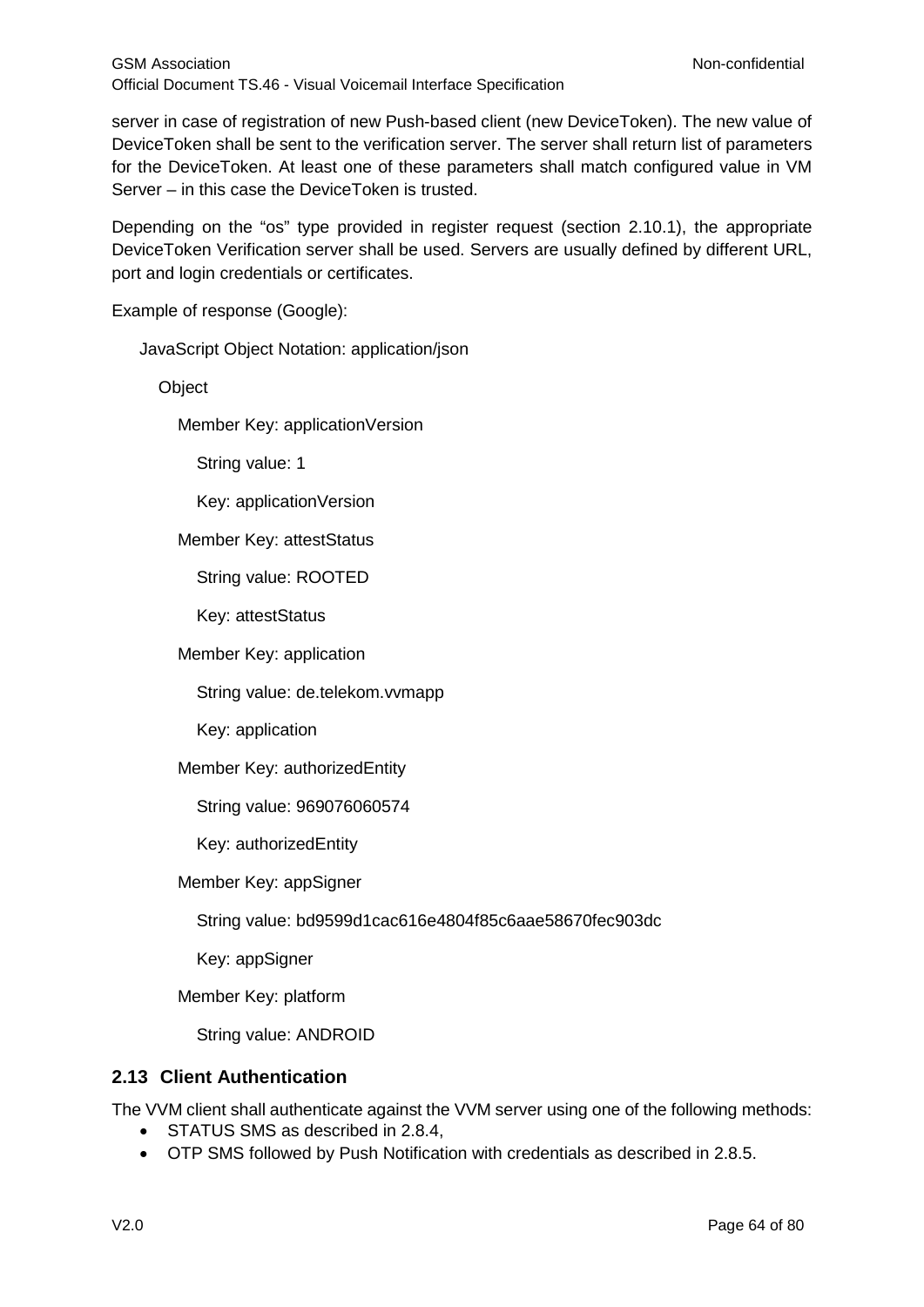Both authentication methods can be combined in the multi-client setup, i.e. when more than one client is provisioned with a single mailbox credentials or a single client is provisioned with a more than one mailbox.



**Figure 4: Multi-client setup** 

Except for support of the VVM client authentication by means of the OTP mechanism and STATUS SMS, the VVM client and server should also support alternative authentication mechanisms as described in RCS RCC.14 [\[3\],](#page-5-1) section HTTP(S) based client configuration mechanism with GBA Authentication and section Support of OpenID Connect.

# **3 RFC Compliance**

The VVM service complies with the following RFC standards:

- RFC Compliance Related to Internet Mail,
- RFC Compliance Related to IMAP4,
- RFC Compliance Related to SMTP.

Also refer to 3GPP TS23.040 Technical realization of Short Message Service (SMS).

### **3.1 RFC Compliance Related to Internet Mail**

The VVM service complies with the following RFCs related to Internet Mail:

- RFC 2045: Multipurpose Internet Mail Extensions (MIME) Part One: Format of Internet Message Bodies (renders obsolete RFCs 1521, 1522, 1590),
- RFC 2046: Multipurpose Internet Mail Extensions (MIME) Part Two: Media Types,
- RFC 2195: IMAP/POP AUTHorize Extension for Simple Challenge/Response,
- RFC 2821: Simple Mail Transfer Protocol (renders obsolete RFCs 821, 974, 1869),
- RFC 2822: Internet Message Format,
- RFC 2831: Using Digest Authentication as a SASL Mechanism,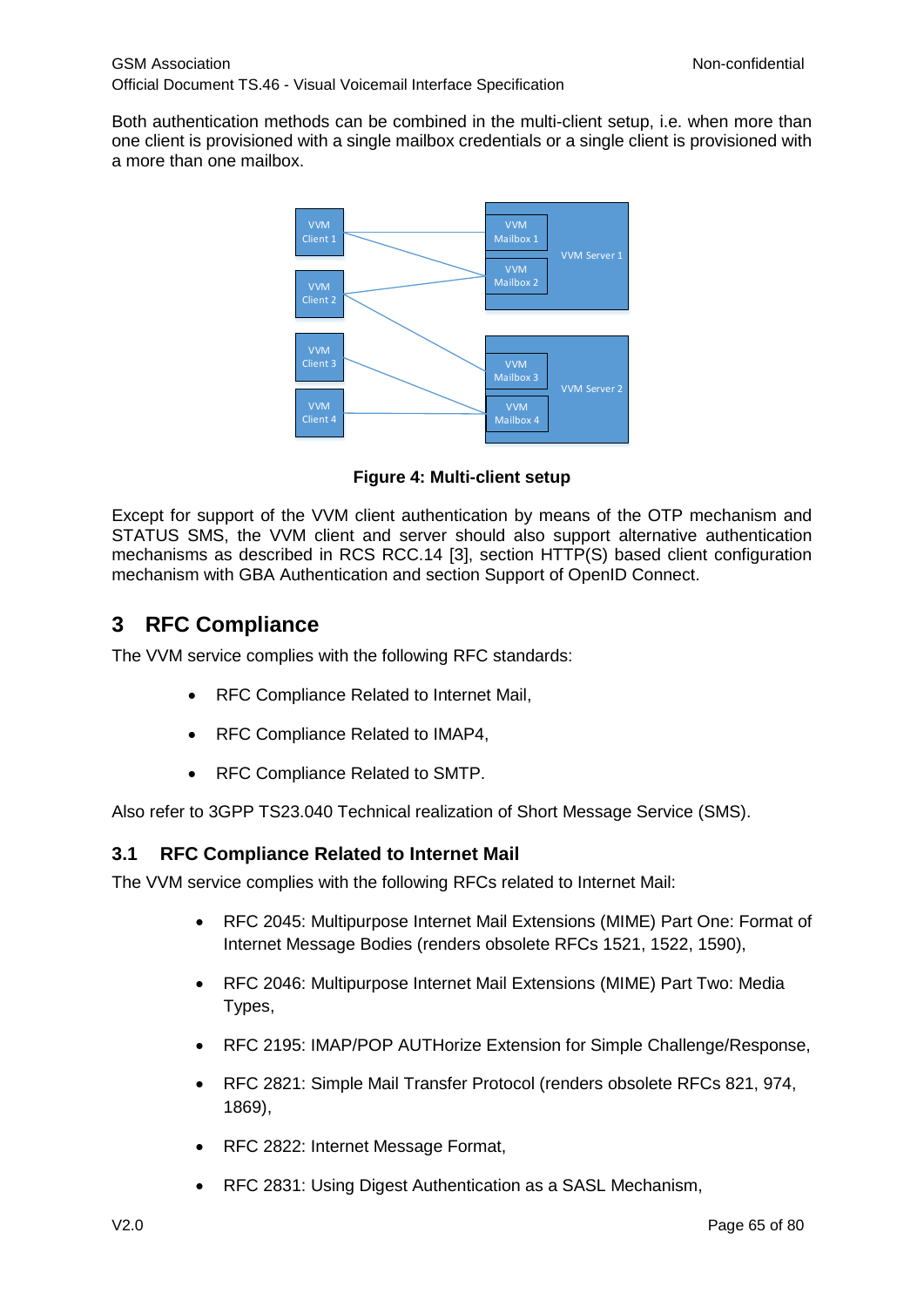- RFC 3458: Message Context for Internet Mail,
- RFC 3461: Simple Mail Transfer Protocol (SMTP) Service Extension for Delivery Status Notifications (DSNs),
- RFC 3798: An Extensible Message Format of MIME content-type for Message Disposition Notifications.

## **3.2 RFC Compliance Related to IMAP4**

The VVM service complies with the following RFCs related to IMAP4:

- RFC 2595: STARTTLS Plain text communication protocol to an encrypted TLS or SSL connection
- RFC 3501: Internet Message Access Protocol: Version 4, rev. 1,
- RFC 2087: IMAP4 QUOTA extension,
- RFC 4315: Internet Message Access Protocol (IMAP) UIDPLUS extension,
- RFC 5464: The IMAP METADATA Extension.

### **3.3 RFC Compliance Related to SMTP**

The VVM service complies with the following RFCs related to SMTP:

- RFC 3207: STARTTLS Plain text communication protocol to an encrypted TLS or SSL connection
- RFC 2554: SMTP Service Extension for Authentication,
- RFC 3463: Enhanced Mail System Status Codes for Delivery Reports.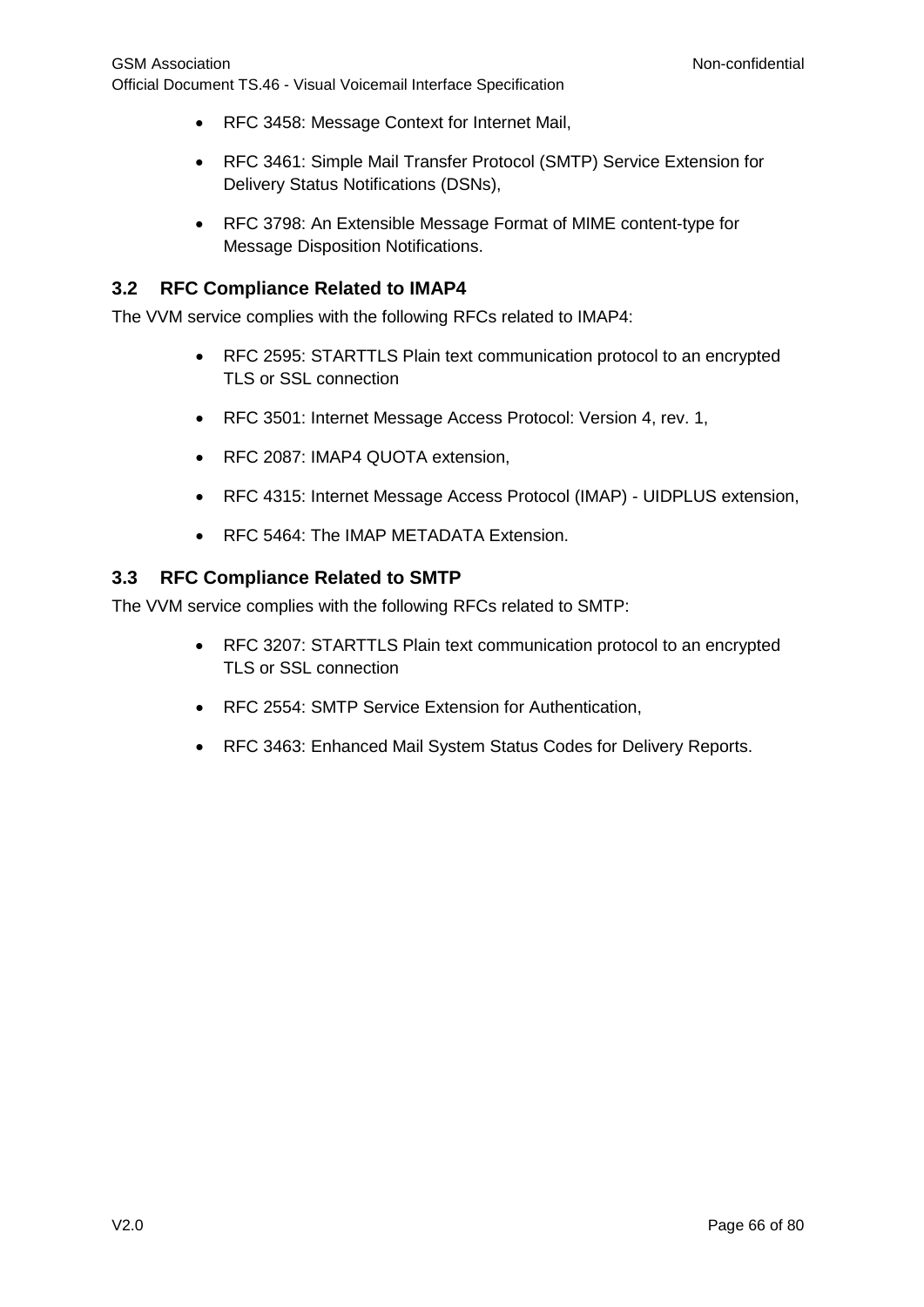# <span id="page-66-0"></span>**Annex A Examples of VVM Commands and Responses**

### **Example A: IMAP4 MD5 AUTHENTICATION EXAMPLE**

The following example illustrates the use of the required IMAP4 authentication command:

Client: a0001 authenticate digest-md5 cmVhbG09ImVzdTFiLm1zdW5nLnRlc3QiLG5vbmNlPSIyNzIzN

TU4Q0YwQzVGO

UI3NjRFRDJCMkU0RDcwNzY

MjExN0ExIixhbGdvcml0aG09Im1kNS1zZXNzIixxb3A9ImF1dG gi

Client:

dXNlcm5hbWU9InZsYWRAdmxhZC5jb20iLHJlYWxtPSJlc3Ux

Yi5tc3VuZy50ZXN

0Iixub25jZT0iMjcyMzU1OE 1RjlCNzY0RUQyQjJFNEQ3MDc2MkVDMjIxMTdBMSIsY25vbm NlPSJNVGs1T1R

Fek1UTTVMakV3TkRnMk1UTXdPVFk9IixuYz wMDAwMSxxb3A9YXV0aCxkaWdlc3QtdXJpPSJpbWFwL2Vzd *TFiLm1zdW5nLnR lc3QiLHJlc3BvbnNlPWU0Y2NhZDJkYTZiNW 1ODZlZTEzOWY0OTY3ZmU0*

Server: +

cnNwYXV0aD1kYjQ0Y2U0ZjdjYzVkZTNlYzkyZmViZWRjOGNlZD YyMQ==

Client:

Server:

#### *a0001 OK login successful*

For more information about IMAP4, see RFC 2195.

### **Example B: SMTP MD5 AUTHENTICATION EXAMPLE**

The following example illustrates the use of the required SMTP authentication command:

Client: ehlo mta.example.com Server: 250-esu1c.example.com 250-DSN

250-8BITMIME

250-PIPELINING

250-HELP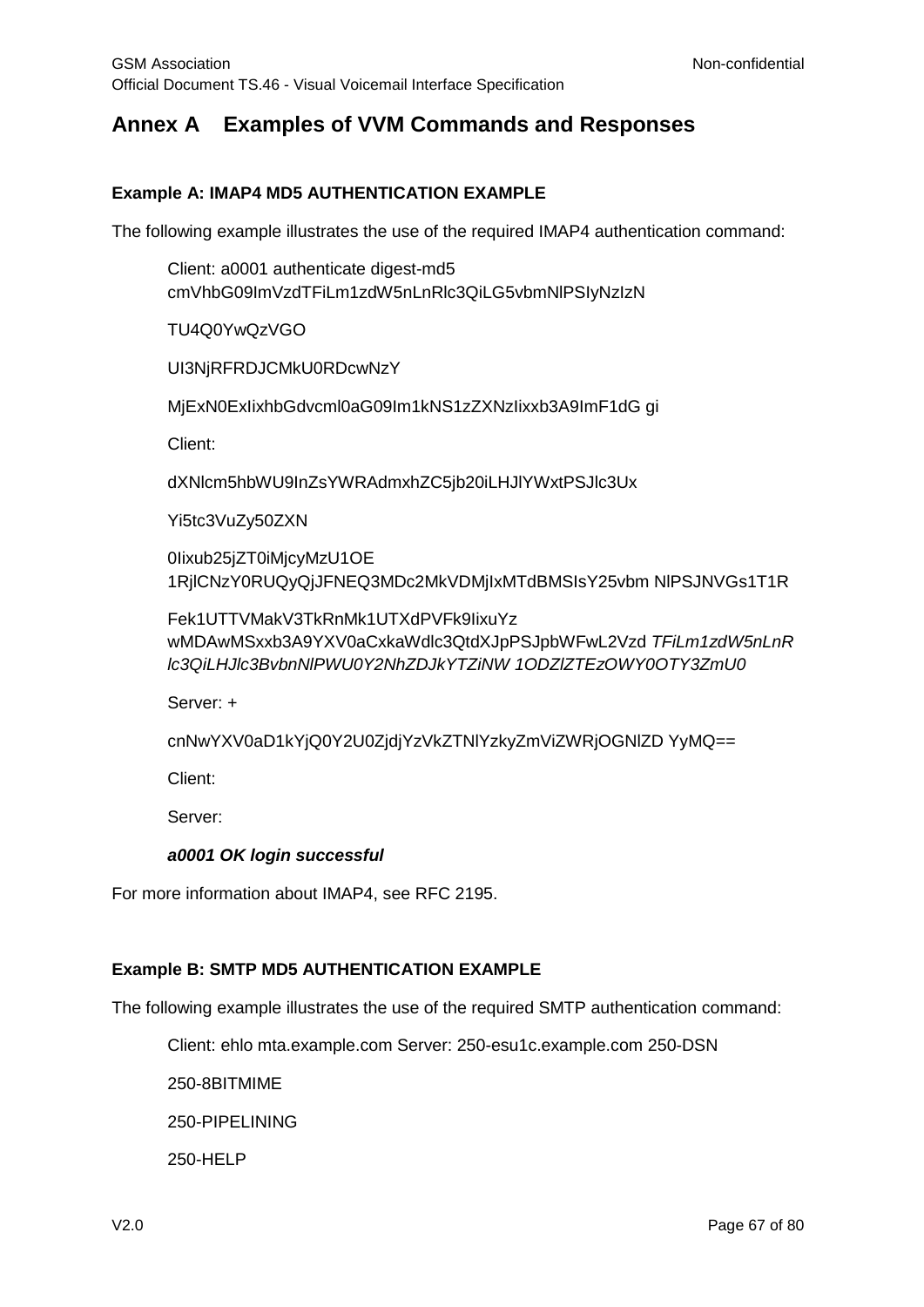250-AUTH DIGEST-MD5

250-DELIVERBY 300

250-MEDIASIZE text:0Kb voice:0sec fax:0pages number:0bytes empty-callcapture:0bytes voice-infotainment:0sec

250-SIZE OK

Client: auth digest-md5

Server: 334

*cmVhbG09ImVzdTFjLmljb212ZXJzZS5jb20iLG5vbmNlPSJBNz Q3NTJEOEIwNzE2MzlDN0QzQzBCNkNDMjE1Mz*

*QzMzgwNjQzMTZGIixhbGdvcml0aG09Im1kNS1zZXNzIixxb3A9I mF1dGgi*

Client:

*dXNlcm5hbWU9InVzZXIxQGguaCIscmVhbG09ImVzdTFjLmljb 212ZXJzZS5*

*jb20iLG5vbmNlPSJBNzQ3NTJEOEIwNzE2MzlDN0Qz QzBCNkNDMjE1MzQzMzgwNjQzMTZGIixjbm9uY2U9Ik1UazVP VEV6TVRNNU xqRXdORGcyTVRNd09UWT0iLG5jPTAwMDAwMDAxLHFv*

*cD1hdXRoLGRpZ2VzdC11cmk9ImltYXAvZXN1MWMuaWNvbX ZlcnNlLmNvbSIs cmVzcG9uc2U9MDQ5ZmRlODI4OTFjMmJhZTE2OTg1 Y2FlYjRmOWRjNTY=*

Server: 334 ...

Server: 235 digest-md5 authentication successful

### **Example C: VOICE MESSAGE EXAMPLE**

The following example illustrates the use of voice message commands:

Return-Path: <>

Received: from msuic1 (10.106.145.31) by MIPS.SITE1 (MIPS Email Server)

id 45879DD300000196 for 11210@vi.com; Tue, 19 Dec 2006 12:12:09 +0200

subject: voice mail

MIME-Version: 1.0 (Voice Version 2.0)

Message-Id: <31.24.2326006@msu31\_24>

Content-Type: Multipart/ voice-message; boundary="------------

Boundary-00=\_90NIQYRXFQQMYJ0CCJD0"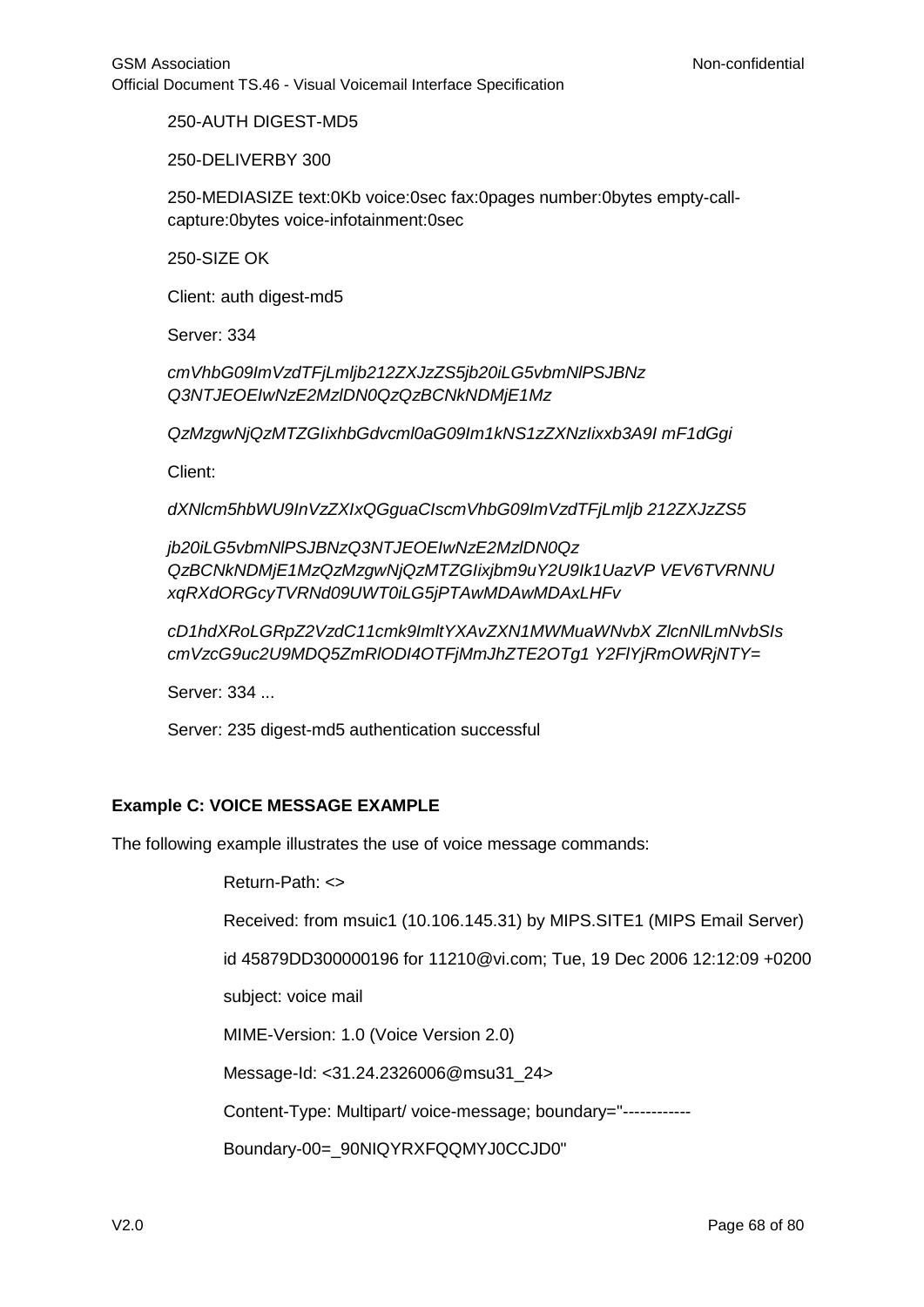From: [771004@vi.com](mailto:771004@vi.com)

To: 771000@vi.com Content-Duration: 17 Message-Context: voice-message Date: Tue, 19 Dec 2006 10:12:09 +0000 (UTC)

--------------Boundary-00=\_90NIQYRXFQQMYJ0CCJD0

Content-Type: Text/Plain Content-Transfer-Encoding: 7bit click on attachment

--------------Boundary-00=\_90NIQYRXFQQMYJ0CCJD0

Content-Type: audio/amr

Content-Transfer-Encoding: base64

Content-Disposition: attachment; filename="vm.amr"

Content-Duration: 17

[message attachment]

--------------Boundary-00=\_90NIQYRXFQQMYJ0CCJD0—

#### **Example D: VIDEO MESSAGE EXAMPLE**

The following example illustrates the use of video message commands:

Return-Path: <> Received: from msuic196 (10.119.37.197) by MIPS.SITE1 (MIPS Email Server) id 4545A1DF00039933 for [151515@rlcom.com;](mailto:151515@rlcom.com) Wed, 20 Dec 2006 12:13:48 +0200 Subject: video message MIME-Version: 1.0 (Voice Version 2.0) Message-Id: <197.195.3706011@msu197\_195> Content-Type: Multipart/Mixed; boundary="------------ Boundary-00=\_7XAKIOLYA1UMYJ0CCJD0" From: [8390@rlcom.com](mailto:8390@rlcom.com) To: [151515@rlcom.com](mailto:151515@rlcom.com)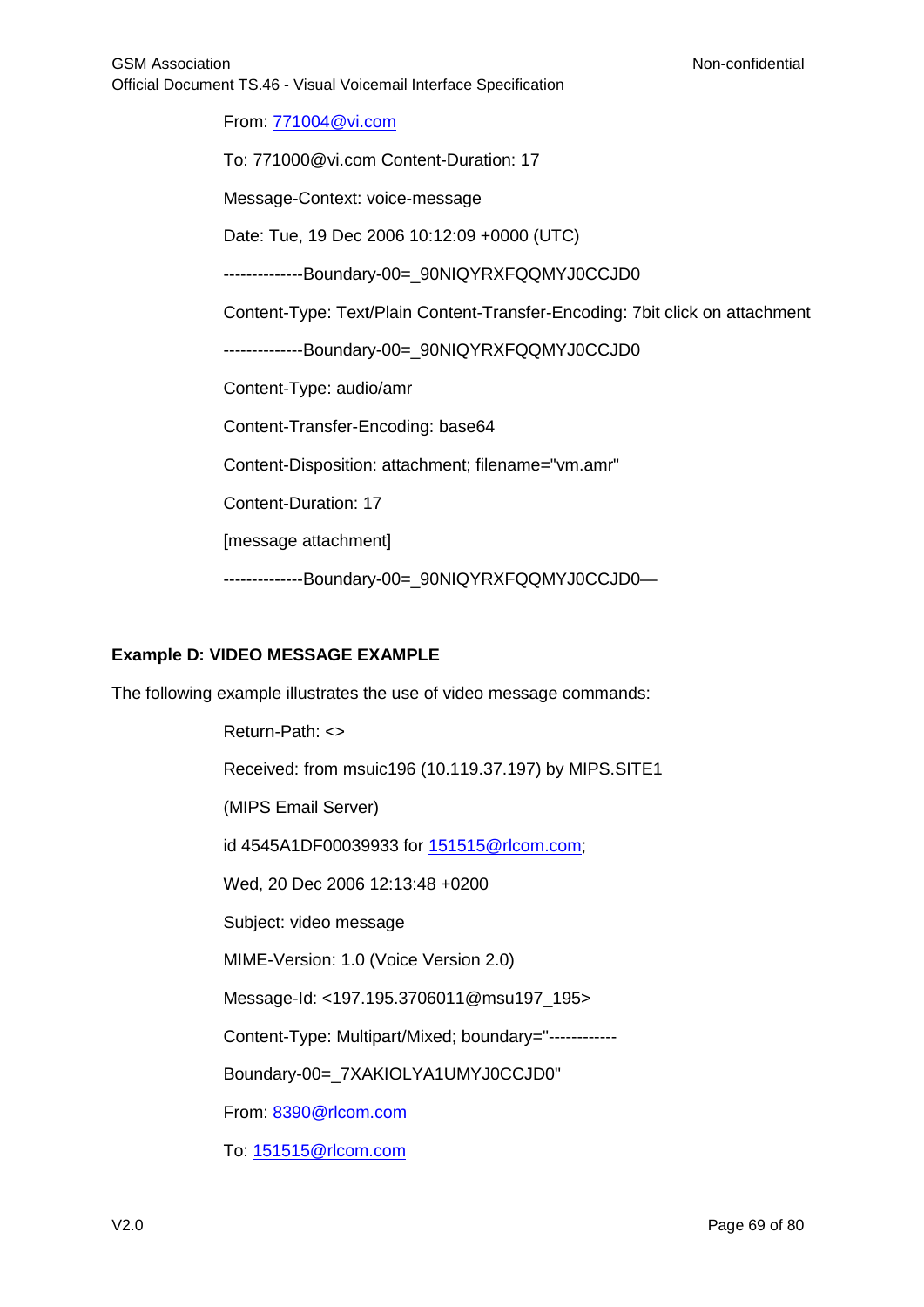Content-Duration: 11 Message-Context: video-message Date: Wed, 20 Dec 2006 07:46:19 +0000 (UTC) --------------Boundary-00=\_7XAKIOLYA1UMYJ0CCJD0 Content-Type: Text/Plain Content-Transfer-Encoding: 7bit Double-click on the attached video file -------------- Boundary-00=\_7XAKIOLYA1UMYJ0CCJD0 Content-Type: video/3gpp; codec="h263\_amr" Content-Transfer-Encoding: base64 Content-Disposition: attachment; filename="fffff2df.3gp" Content-Duration: 11 [message attachment] -------------- Boundary-00=\_7XAKIOLYA1UMYJ0CCJD0

### **EXAMPLE E: FAX MESSAGE EXAMPLE**

The following example illustrates the use of fax message commands:

Return-Path: <> Received: from msuic1 (10.106.145.31) by MIPS.SITE1 (MIPS Email Server) id 458E1FCB0000183B for [111222333@vi.com;](mailto:111222333@vi.com) Mon, 25 Dec 2006 17:02:06 +0200 subject: fax mail MIME-Version: 1.0 (Voice Version 2.0) Message-Id: <31.24.2326073@msu31\_24> Content-Type: Multipart/fax-message; boundary="------------ Boundary-00=\_IF4U6KM71OVNTT4D7TH0" From: [797979@vi.com](mailto:797979@vi.com) To: 111222333@vi.com X-Content-Pages: 3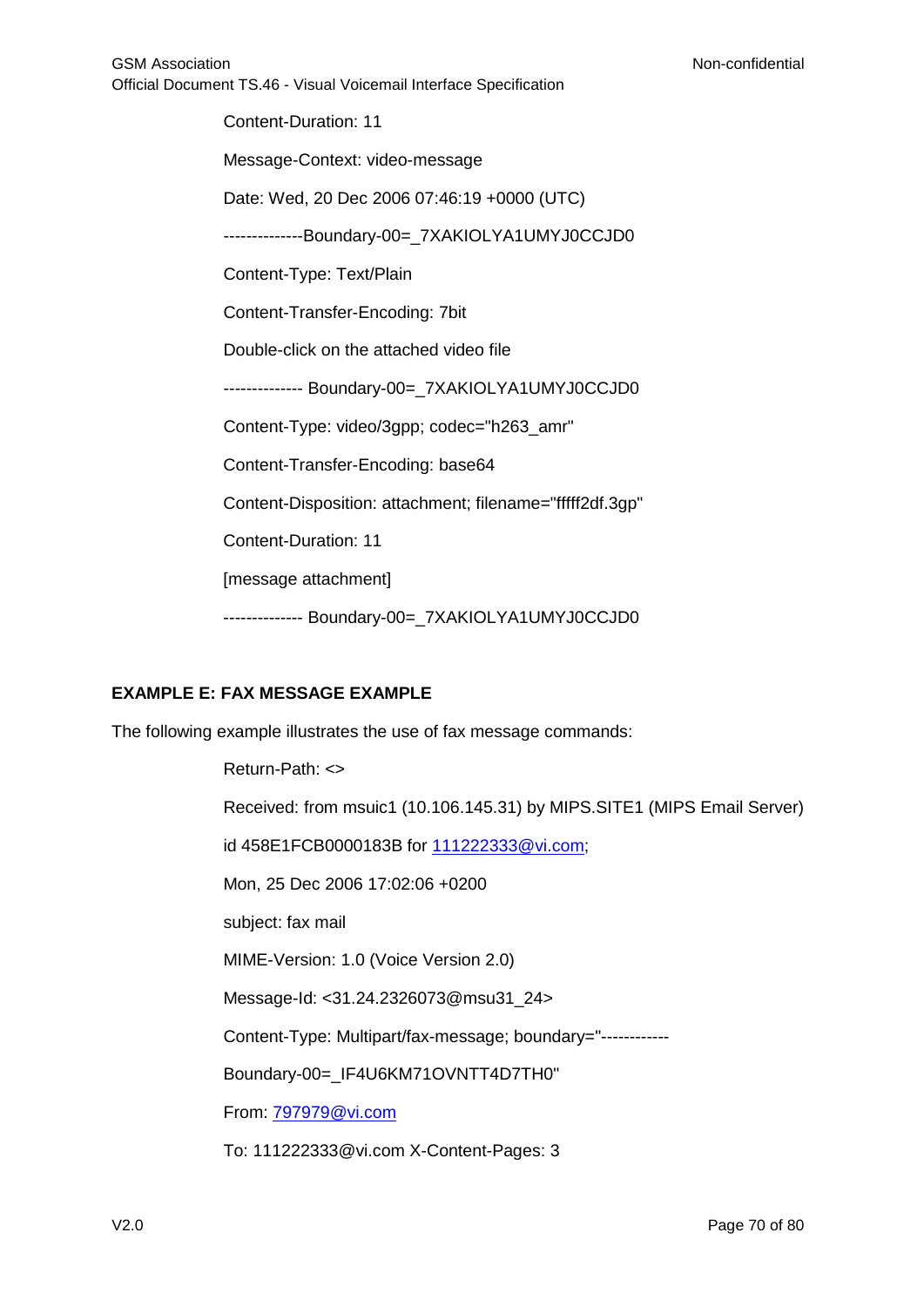Message-Context: fax-message Date: Mon, 25 Dec 2006 15:02:06 +0000 (UTC) --------------Boundary-00=\_IF4U6KM71OVNTT4D7TH0 Content-Type: Text/Plain Content-Transfer-Encoding: 7bit click on attachment --------------Boundary-00=\_IF4U6KM71OVNTT4D7TH0 Content-Type: Application/pdf Content-Transfer-Encoding: base64 Content-Disposition: attachment; filename="fax123.pdf" X-Content-Pages: 3 [message attachment] --------------Boundary-00= IF4U6KM71OVNTT4D7TH0--

### **EXAMPLE F: ECC MESSAGE EXAMPLE**

The following example illustrates the use of ECC message commands:

Return-Path: <> Received: from msuic196 (10.119.37.197) by MIPS.SITE1 (MIPS Email Server) id 4545A1DF00039C1E for [151515@rlcom.com;](mailto:151515@rlcom.com) Wed, 20 Dec 2006 16:07:41 +0200 subject: empty message MIME-Version: 1.0 (Voice Version 2.0) Message-Id: <197.195.3706023@msu197\_195> Content-Type: Text/Plain; boundary="------------ Boundary-00=\_ZQLK6RB00M3NTT4D7TH0" From: [4504@rlcom.com](mailto:4504@rlcom.com)

To: 151515@rlcom.com

Message-Context: x-empty-call-capture-message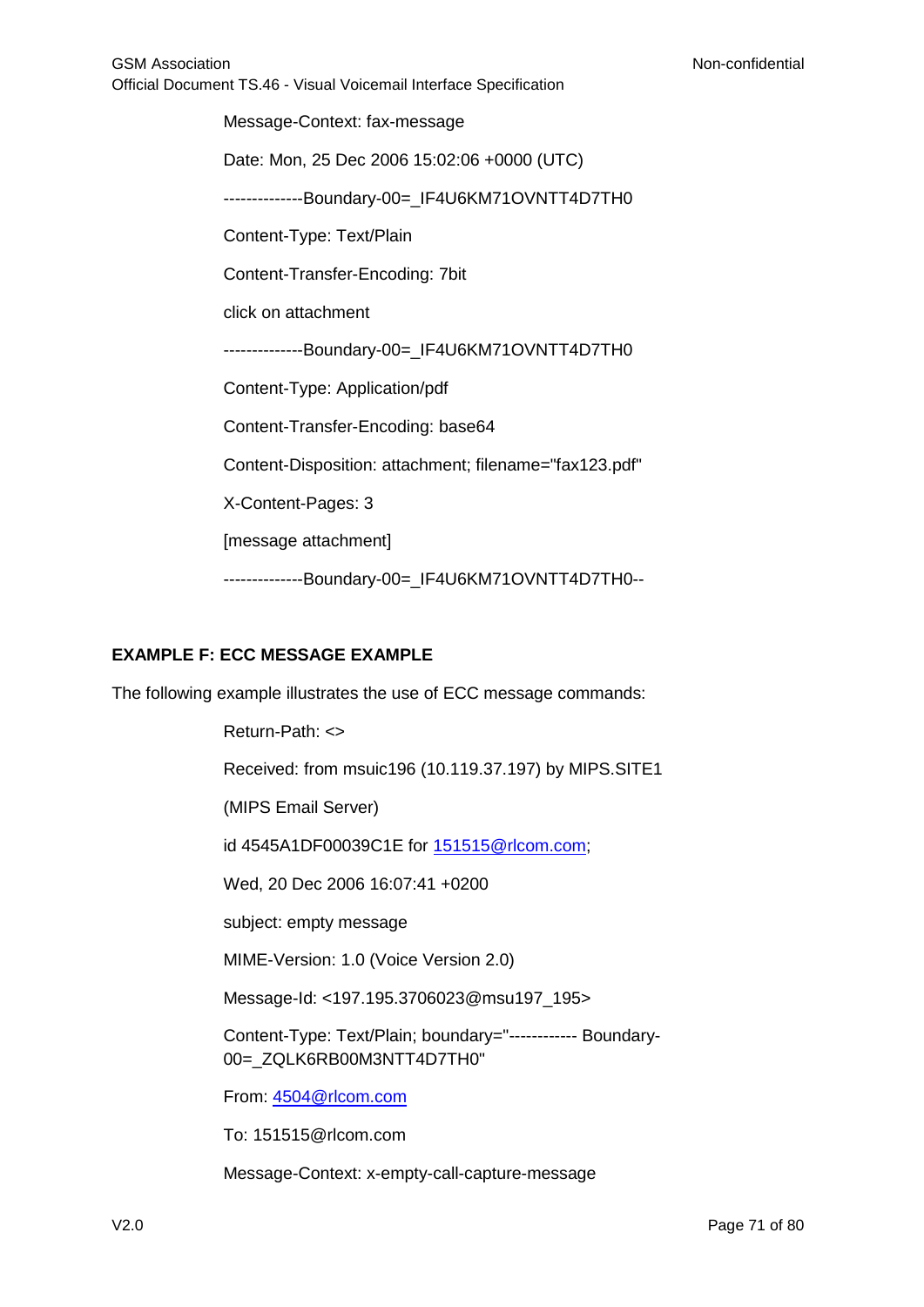Date: Wed, 20 Dec 2006 11:40:11 +0000 (UTC)

4504

### **EXAMPLE G: NUMBER MESSAGE EXAMPLE**

The following example illustrates the use of Number message commands:

Return-Path: <9699999@system.com>

Received: from aplus2 (172.17.5.44) by mips.system.com

(MIPS Email Server)

id 43EB428D00001AFD for [1111111@system.com;](mailto:1111111@system.com)

Fri, 10 Feb 2006 13:57:21 +0200

subject: number message

MIME-Version: 1.0 (Voice Version 2.0)

Message-Id: <9.6.4252201@msu9\_6>

Content-Type: Text/Plain; boundary="------------ Boundary-00= R5EK7W5NTEPOO49D7TH0"

From: [message@system.com](mailto:message@system.com)

To: 1111111@system.com

Message-Context: x-number-message

Date: Fri, 10 Feb 2006 09:58:39 +0200 (IST)

523

#### **EXAMPLE H: VOICE DSN MESSAGE EXAMPLE**

The following example illustrates the use of Delivery Status Notification (DSN):

Return-Path: <> Received: from msuic1 (10.106.145.31) by MIPS.SITE1 (MIPS Email Server) id 458A530000000D39 for [11410@vi.com;](mailto:11410@vi.com) Fri, 22 Dec 2006 05:02:28 +0200 Message-ID: <458A530000000D39@MIPS.SITE1> (added by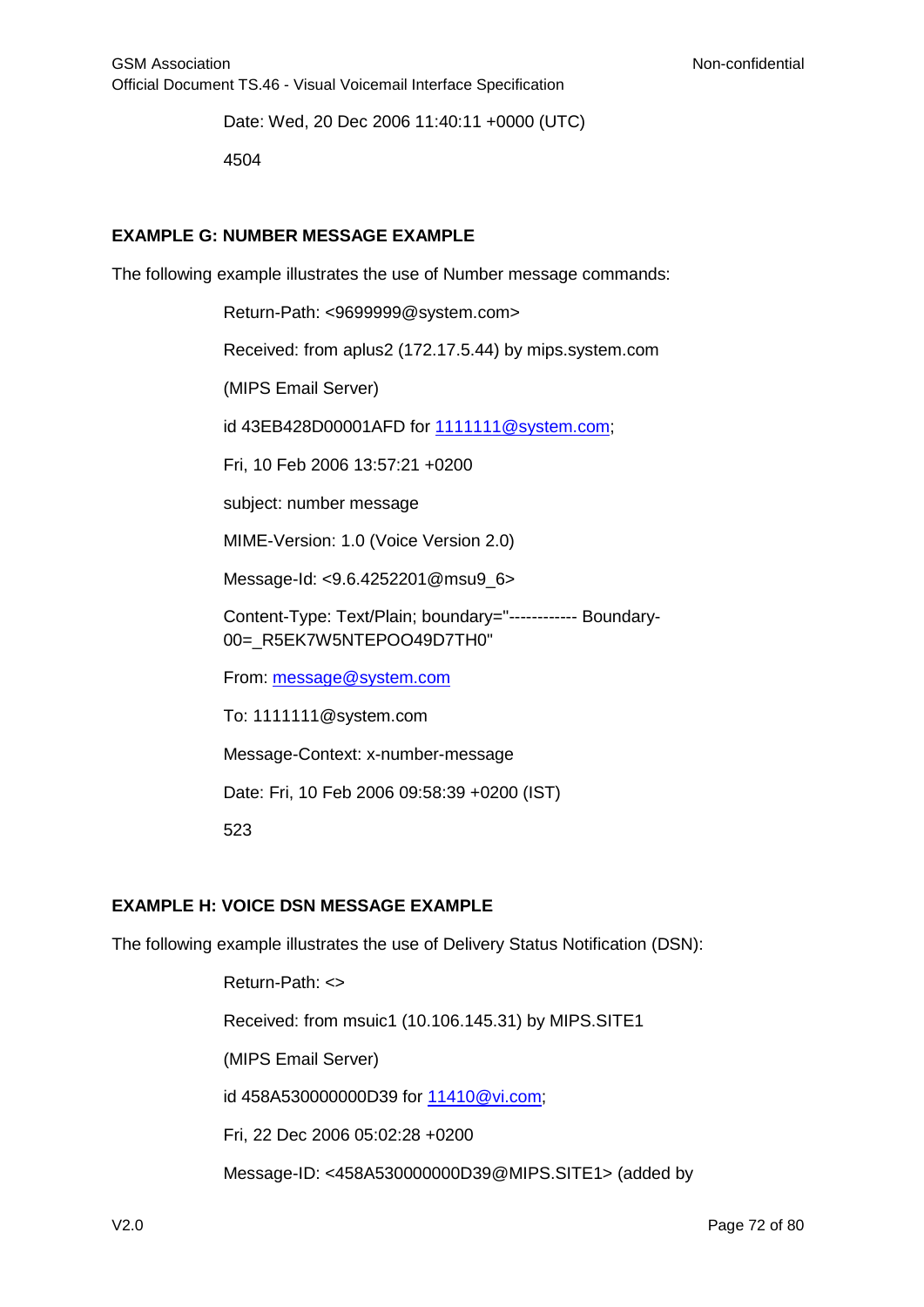postmaster@MIPS.SITE1) subject: voice mail

Content-Type: Multipart/report; report-type=delivery-status;

boundary="------------Boundary-

00= 44NNCQ75B3NNTT4D7TH0"

From: [11310@vi.com](mailto:11310@vi.com)

To: 11410@vi.com

Date: Fri, 22 Dec 2006 01:02:28 -0200

This multi-part MIME message contains a Delivery Status Notification. If you can see this text, your mail client may not be able to understand MIME formatted messages or DSNs (see RFC 2045 through 2049 for general MIME information and RFC 3461, RFC 3463 DSN specific information).

--------------Boundary-00=\_44NNCQ75B3NNTT4D7TH0

Content-Type: Text/Plain

--------------Boundary-00=\_44NNCQ75B3NNTT4D7TH0

Content-Type: Message/Delivery-Status

Reporting-MTA: smtp; msung.example.com

Final-Recipient: 11310@vi.com

Action: Failed

Status: 5.4.3 (routing server failure)

--------------Boundary-00=\_44NNCQ75B3NNTT4D7TH0

Content-Type: Message/rfc822

subject: voice mail

MIME-Version: 1.0 (Voice Version 2.0)

Message-Id: <31.24.2326058@msu31\_24>

Content-Type: Multipart/voice-message; boundary="------------

Boundary-00=\_44NNHG35B3NNTT4D7TH0"

From: [11410@vi.com](mailto:11410@vi.com)

To: [11310@vi.com](mailto:11310@vi.com)

Content-Duration: 78

Message-Context: voice-message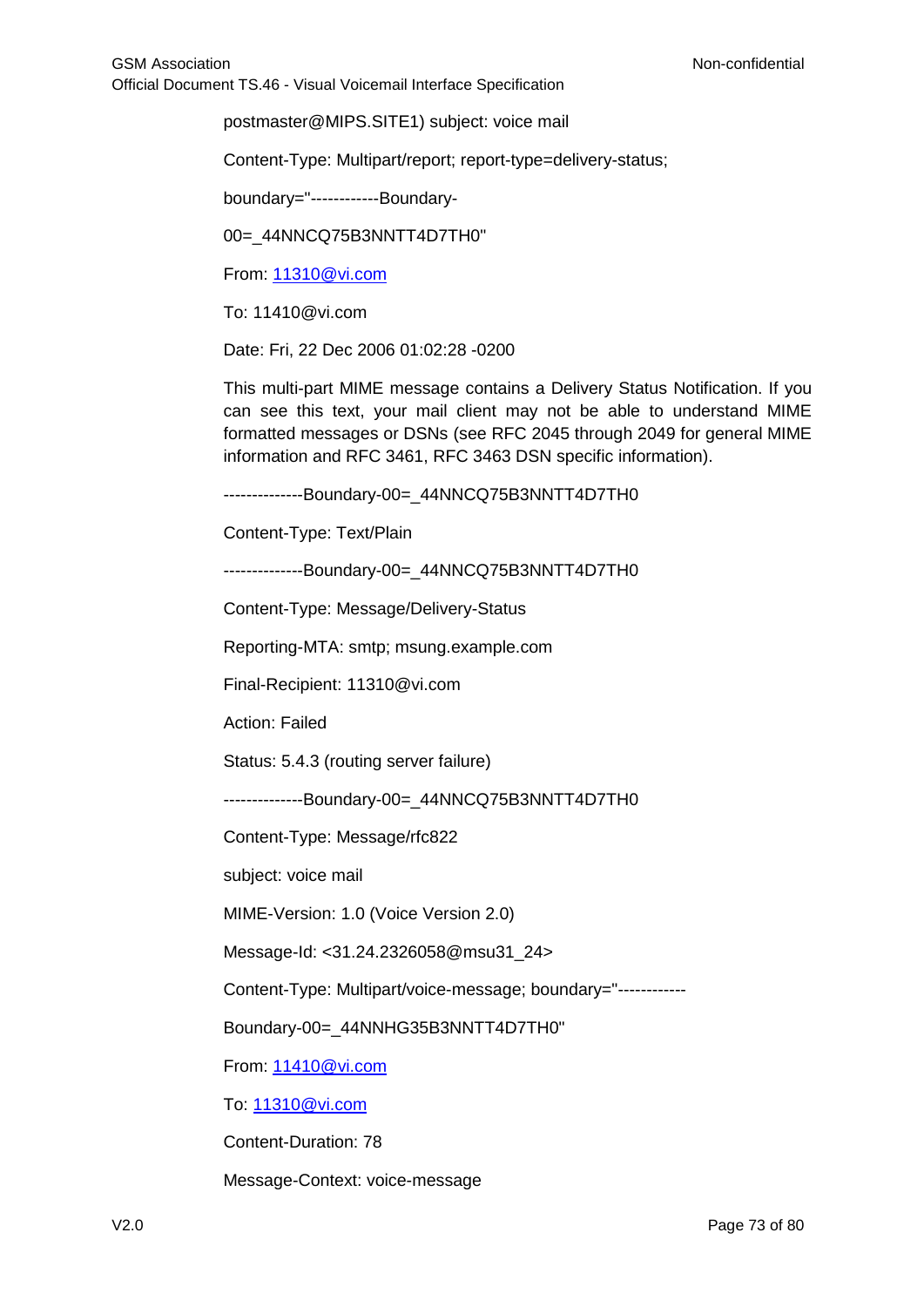Date: Tue, 19 Dec 2006 15:02:26 +0000 (UTC) --------------Boundary-00=\_44NNHG35B3NNTT4D7TH0 Content-Type: Text/Plain Content-Transfer-Encoding: 7bit --------------Boundary-00=\_44NNHG35B3NNTT4D7TH0 Content-Type: audio/vnd.cns.inf1 Content-Transfer-Encoding: base64 Content-Disposition: attachment; filename="3ec6c(null).sbc" Content-Duration: 78 [message attachment] --------------Boundary-00=\_44NNHG35B3NNTT4D7TH0--

### **EXAMPLE I: VOICE MESSAGE DISPOSITION NOTIFICATION MESSAGE EXAMPLE**

The following example illustrates the use of Message Disposition Notification (MDN) messages:

Return-Path: <>

Received: from aplus2 (172.17.5.44) by mips.system.com

(MIPS Email Server)

id 43EF8A6E00000668 for [1111111@system.com;](mailto:1111111@system.com)

Mon, 13 Feb 2006 14:54:28 +0200

Message-ID: [43EF8A6E00000668@mips.system.com](mailto:43EF8A6E00000668@mips.system.com)

(added by postmaster@mips.system.com)

subject: voice mail

Content-Type: Multipart/report; report-type=receipt-

disposition-notification; boundary="------------Boundary-00=\_XGBMBU3XFQQMYJ0CCJD0"

From: [3333333@system.com](mailto:3333333@system.com)

To: 1111111@system.com

Date: Wed, 8 Feb 2006 10:55:45 -2200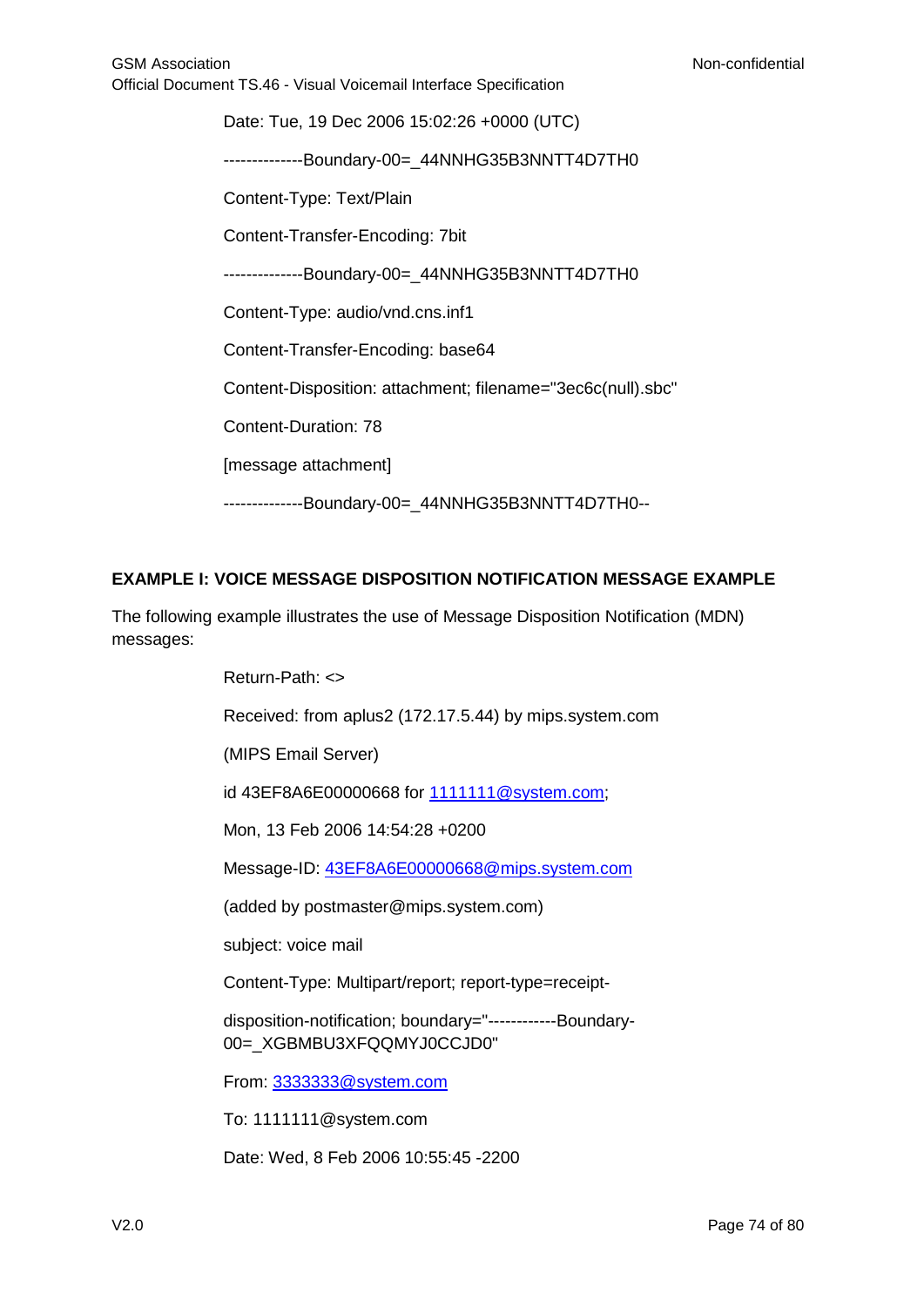This multi-part MIME message contains a Message Disposition Notification. If you can see this text, your mail client may not be able to understand MIME formatted messages or MDNs (see RFC 2045 through 2049 for general MIME information and RFC 3798 for MDN specific information).

--------------Boundary-00=\_XGBMBU3XFQQMYJ0CCJD0

Content-Type: Text/Plain

--------------Boundary-00=\_XGBMBU3XFQQMYJ0CCJD0

Content-Type: Message/disposition-notification

Final-Recipient: 3333333@system.com

Disposition: manual-action/MDN-sent-automatically; displayed

--------------Boundary-00=\_XGBMBU3XFQQMYJ0CCJD0

Content-Type: Message/rfc822

subject: voice mail

MIME-Version: 1.0 (Voice Version 2.0)

Message-Id: <9.6.4278007@msu9\_6>

Content-Type: Multipart/voice-message; boundary="------------

Boundary-00=\_XGBMGJZXFQQMYJ0CCJD0"

From: [1111111@system.com](mailto:1111111@system.com)

To: [3333333@system.com](mailto:3333333@system.com)

Content-Duration: 2

Message-Context: voice-message

Date: Mon, 13 Feb 2006 10:44:36 +0200 (IST)

--------------Boundary-00=\_XGBMGJZXFQQMYJ0CCJD0

Content-Type: Text/Plain

Content-Transfer-Encoding: 7bit

--------------Boundary-00=\_XGBMGJZXFQQMYJ0CCJD0

Content-Type: audio/vnd.cns.inf1

Content-Transfer-Encoding: base64

Content-Disposition: attachment; filename="48f36.sbc"

Content-Duration: 2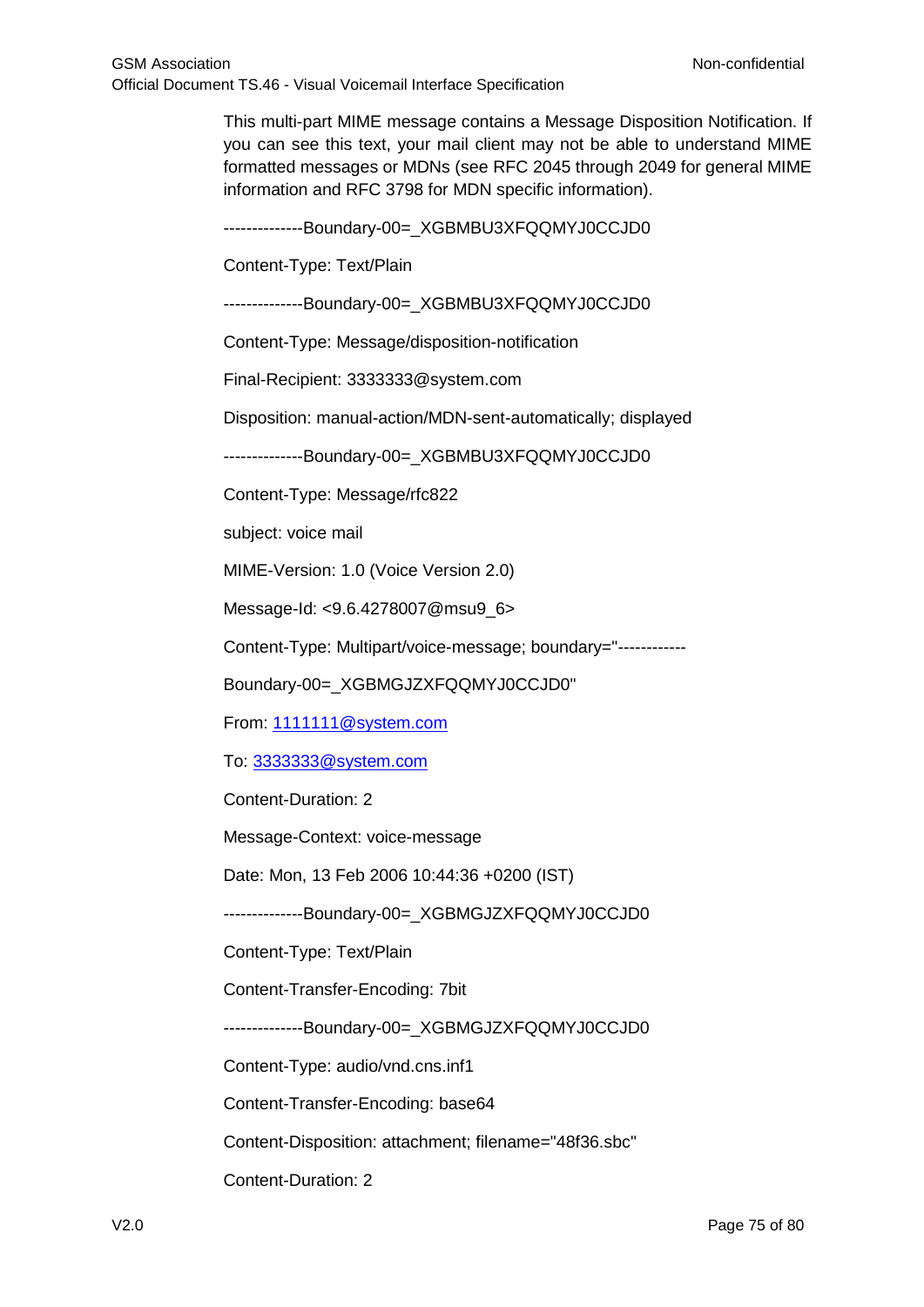[message attachment]

--------------Boundary-00=\_XGBMBU3XFQQMYJ0CCJD0—

### **EXAMPLE J: DEPOSIT VOICE MESSAGE EXAMPLE**

The following example illustrates the use of a Deposit Voice Message command. In this example, the client deposits an 18-second message.

Message-ID:

10545552.1131961091850.JavaMail.icassagn@I20050329

Date: Wed, 21 Dec 2005 16:34:50 +0100 (CET)

From: [5000250@example.com](mailto:5000250@example.com)

MIME-Version: 1.0

Content-Type: multipart/mixed; boundary="----

 $=$  Part 6 16713087.1135179290661"

Importance: Normal

Message-Context: voice-message

Content-Duration: 18

Expires: Sat, 31 Dec 2005 00:00:00 +0100 (CET)

------=\_Part\_6\_16713087.1135179290661

Content-Type: text/plain; charset=us-ascii

Content-Transfer-Encoding: 8bit

Open the attached file

------=\_Part\_6\_16713087.1135179290661

Content-Type: Audio/wav; codec=g711a

Content-Transfer-Encoding: base64

Content-Disposition: attachment;

filename="wav\_00000002.wav"

Content-Duration: 18

[message attachment]

------=\_Part\_6\_16713087.1135179290661—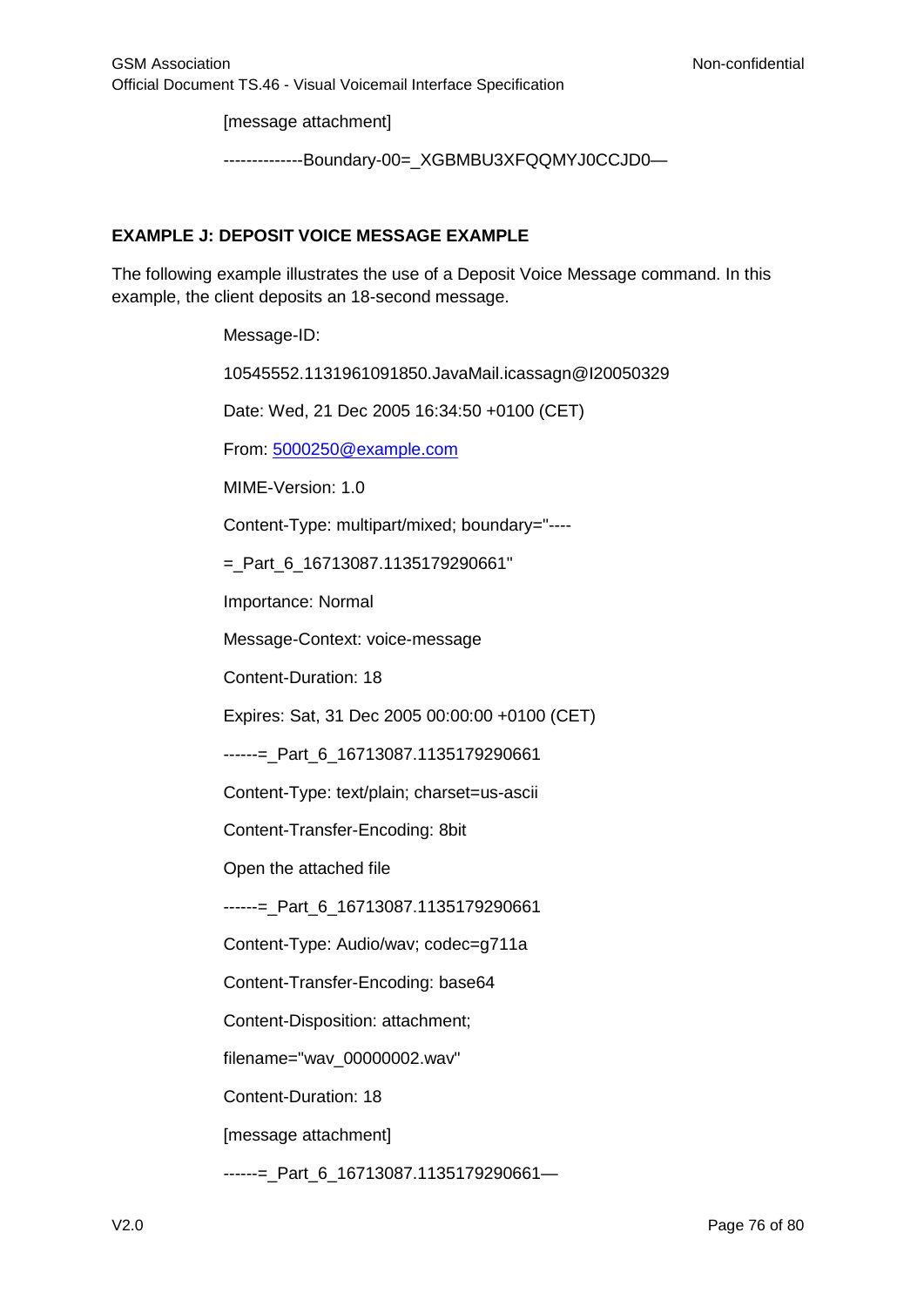#### **EXAMPLE K: GREETING MESSAGE EXAMPLE**

The following example illustrates the use of a greeting message:

X-CNS-Greeting-Type: normal-greeting Message-ID: [1232456789.example4u@MGU\\_5](mailto:1232456789.example4u@MGU_5) Date: Thu, 27 Mar 2008 17:37:02 +0200 From: [3333333@system.com](mailto:3333333@system.com) To: 1111111@system.com Subject: append personalised greeting Mime-Version: 1.0 Content-Type: multipart/mixed; boundary="----=\_Part\_10\_6838114.1062660453543" Content-Duration: 8 ------= Part 10 6838114.1062660453543 Content-Type: Audio/AMR; name="greeting.amr" Content-Transfer-Encoding: base64 Content-Disposition: attachment; size=3724; filename="greeting.amr" [message attachment] ------=\_Part\_10\_6838114.1062660453543—

#### **EXAMPLE L: VS MESSAGE EXAMPLE**

The following example illustrates the use of a VS message:

X-CNS-Greeting-Type: voice-signature

Message-ID: [1232456789.example4u@MGU\\_5](mailto:1232456789.example4u@MGU_5)

Date: Thu, 27 Mar 2008 17:37:02 +0200

From: [3333333@system.com](mailto:3333333@system.com)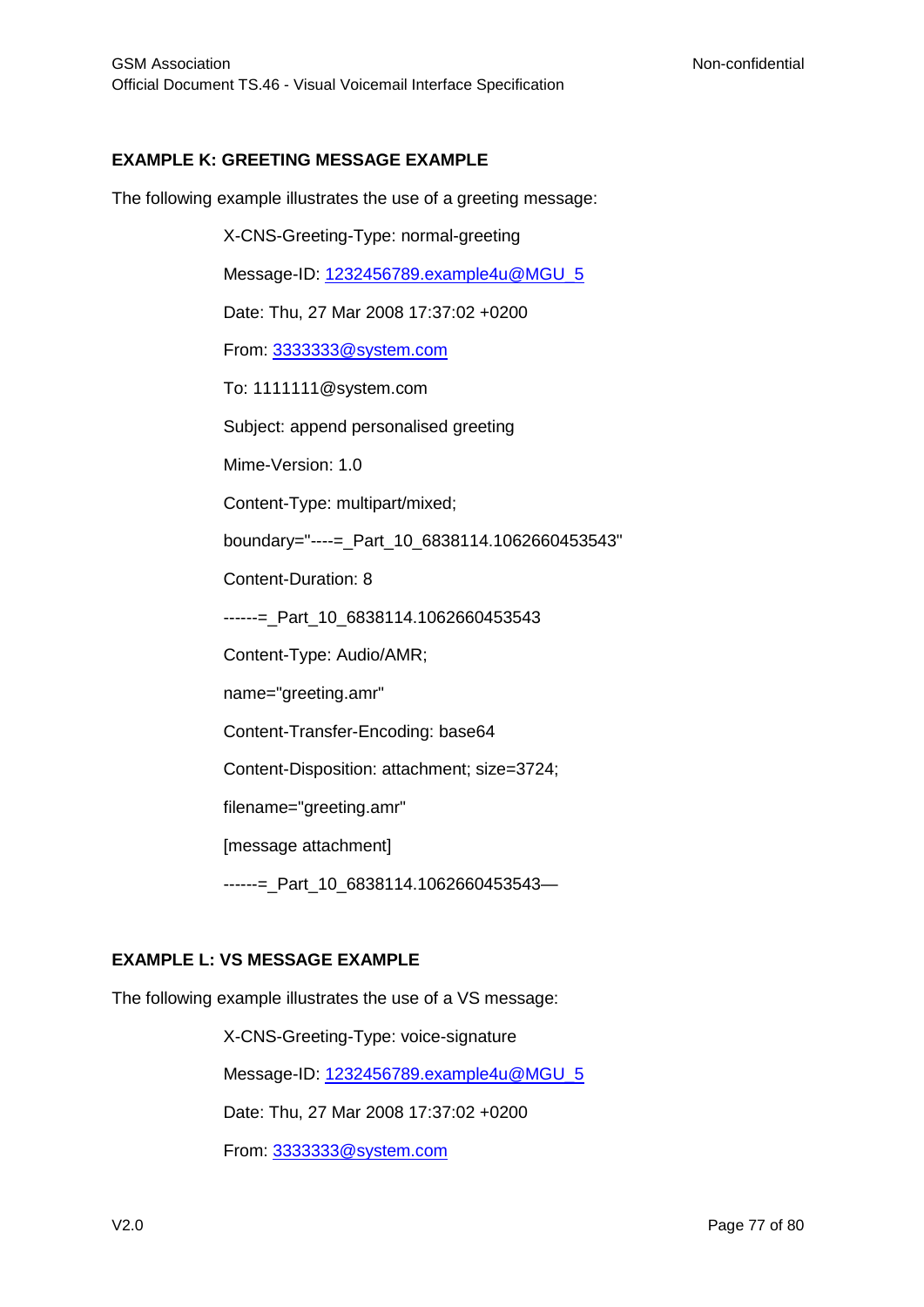To: 1111111@system.com Subject: append VOICE SIGNATURE Mime-Version: 1.0 Content-Type: multipart/mixed; boundary="----=\_Part\_10\_6838114.1062660453543" Content-Duration: 8 ------= Part 10 6838114.1062660453543 Content-Type: audio/qcelp; name=vs.qcp Content-Transfer-Encoding: base64 Content-Disposition: attachment; filename=vs.qcp [message attachment] ------= Part 10 6838114.1062660453543-

# **Annex B Security guidelines for Voicemail and VVM**

## **B.1 Encryption of OOB SMS and Push Notification payload**

The VVM server shall encrypt Mobile Terminated (MT) Out Of Band (OOB) messages or push notification payload, so that the receiver will not be able to read the IMAP access data (e.g. credentials) in the inbox of the mobile device.

For sake of simplicity the following encryption algorithm should be sufficient to reach the desired goal.

## **Encryption**

The leading User Data Header (UDH) is removed from the shortMessage of the Protocol Data Unit (PDU). The first byte of the shortMessage contains the length of the remaining UDH (without the length byte itself). The remaining cleartext is encrypted using the DESede (3DES, TripleDES) algorithm in Electronic CookBook mode (ECB) using PKCS5PADDING.

In short the encryption is specified by DESede/ECB/PKCS5PADDING. The final shortMessage consists of the original UDH and the ciphertext (encrypted cleartext). The dataCoding of the PDU is changed to 8-bit binary (0x04).

The DESede requires a 24 byte password where the leading 8 bytes are used for the first encryption (e), the middle 8 bytes for the following decryption (d) and the tailing 8 bytes for the final encryption (e).

In contrast to different modes (e.g. CBC) ECB is less safe but requires no Initialization Vector (IV). The cipher blocks are not manipulated so that two identical 8 byte blocks of cleartext result in identical blocks of ciphertext.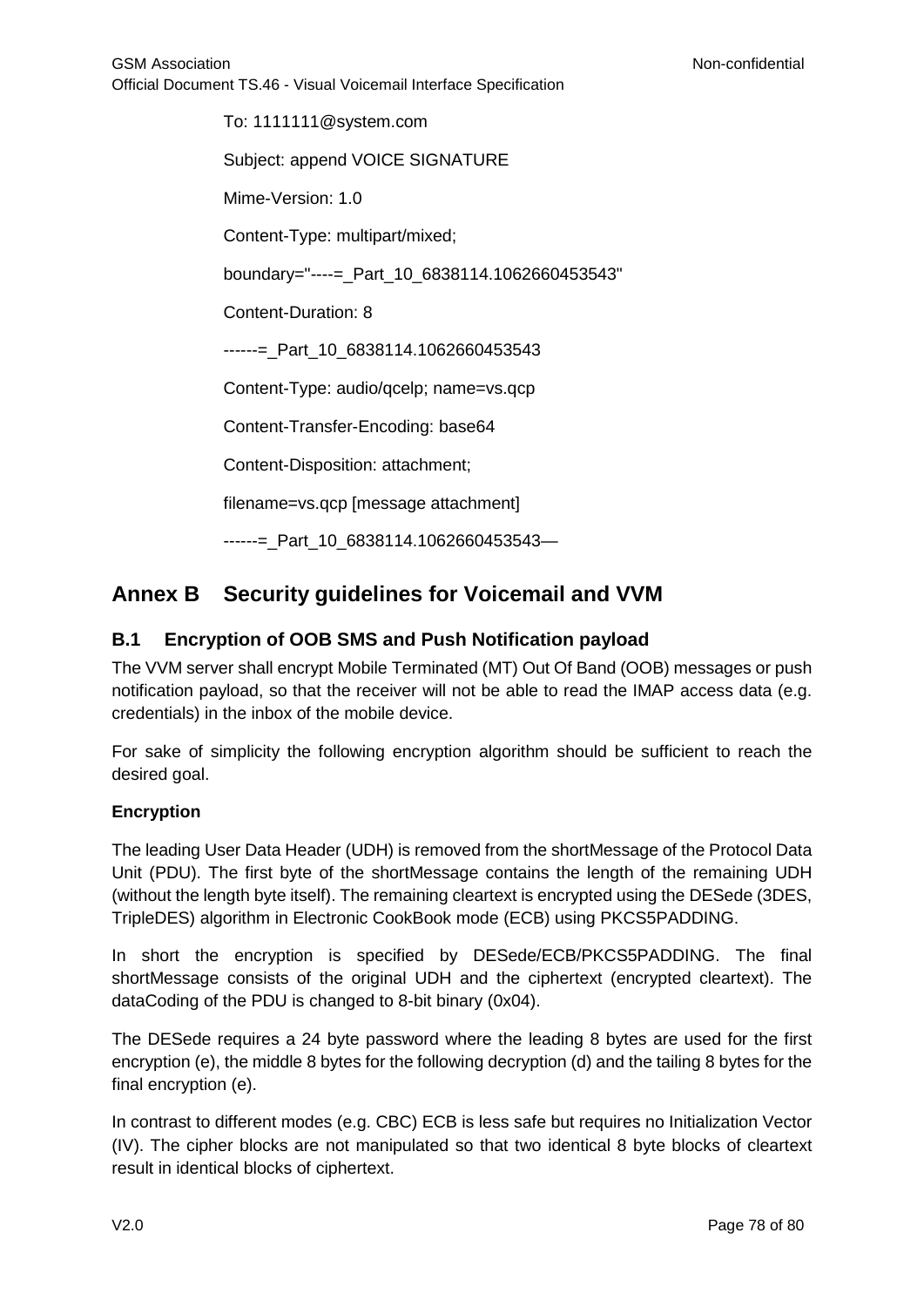PKCS5PADDING appends 1 to 8 bytes of data before encryption so that the cleartext reaches a full 8 byte block boundary. The padding is unambiguous because each appended byte contains the number of appended bytes (01, 0202, 030303, …, 0808080808080808). In the worst cast the short message length will increase by 8 bytes.

## **Decryption**

Decryption of the encrypted shortMessage works just the same as the encryption using the same 24 byte password. After removing the User Data Header (UDH) the remaining ciphertext is decrypted using DESede/ECB/PKCS5PADDING. The resulting cleartext is appended to the original UDH so that the original shortMessage is restored.

## **B.2 Recommendations for password value**

The value of the password should be created by the VM server using the following conditions:

- 128 x randomly generated bits:
	- o Create a 128 Bit (16 Byte) string out of 0 and 1. To store and transmit, this string should be base64-encoded.
	- o Create a 38 characters string out of 0-9.
	- o Create a 22 characters string out of 0-9, a-z, A-Z.
- Password expiry 1 minute